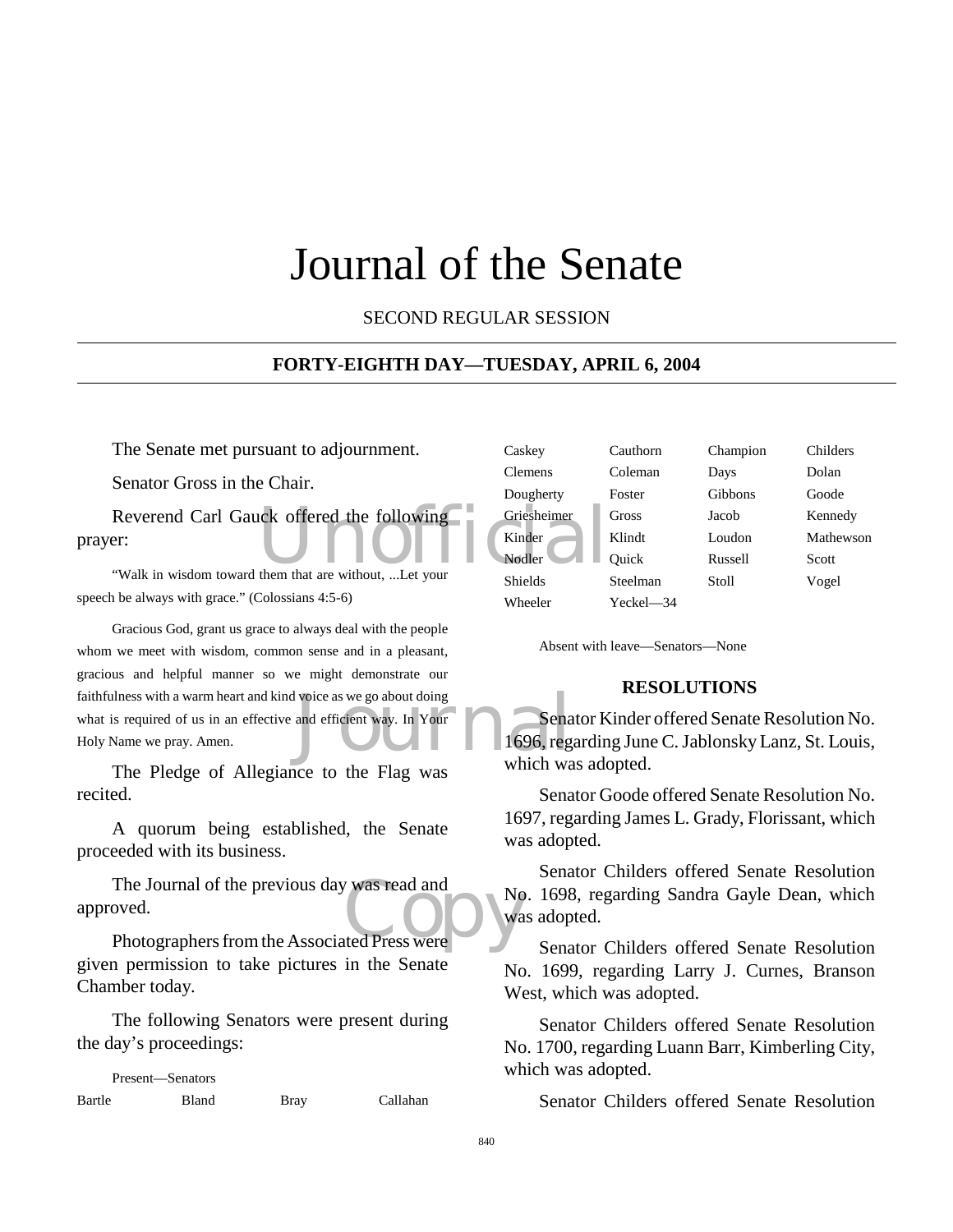No. 1701, regarding Charles J. Philipian, Branson West, which was adopted.

Senator Childers offered Senate Resolution No. 1702, regarding Joy Wheeler, Kimberling City, which was adopted.

#### **THIRD READING OF SENATE BILLS**

**SCS** for **SB 710**, entitled:

# SENATE COMMITTEE SUBSTITUTE FOR SENATE BILL NO. 710

An Act to repeal sections 210.104, 210.107, 300.330, 300.410, 307.178, 307.180, 565.024, 565.060, and 565.070, RSMo, and to enact in lieu thereof seventeen new sections relating to motor vehicle safety, with penalty provisions and an effective date for certain sections.

Was taken up by Senator Goode.

mator Goode.<br>
Or Goode, **SCS** for **SB 710**<br>
depassed by the following On motion of Senator Goode, **SCS** for **SB 710** was read the 3rd time and passed by the following vote:

|  | YEAS—Senators |  |
|--|---------------|--|
|  |               |  |

| Bartle  | <b>Bray</b> | Cauthorn  | Childers |           |
|---------|-------------|-----------|----------|-----------|
| Days    | Dolan       | Dougherty | Gibbons  | Furtl     |
| Goode   | Griesheimer | Gross     | Kennedy  | 408.040,  |
| Kinder  | Loudon      | Nodler    | Russell  | bill; and |
| Scott   | Steelman    | Stoll     | Vogel    | Furtl     |
| Wheeler | Yeckel—22   |           |          | 508.010.  |

NAYS—Senators

| Callahan | Caskey        | Champion | <b>Clemens</b> |
|----------|---------------|----------|----------------|
| Foster   | Jacob         | Klindt   | Mathewson      |
| Ouick    | $Shields -10$ |          |                |

Absent—Senator Coleman—1

Absent with leave—Senator Bland—1

The President declared the bill passed.

On motion of Senator Goode, title to the bill was agreed to.

Senator Goode moved that the vote by which the bill passed be reconsidered.

Senator Gibbons moved that motion lay on the

table, which motion prevailed.

#### **HOUSE BILLS ON THIRD READING**

Senator Scott moved that **HS** for **HCS** for **HB 1304**, with **SCS**, **SS** for **SCS** and **SS** for **SS** for **SCS** (pending), be called from the Informal Calendar and again taken up for 3rd reading and final passage, which motion prevailed.

**SS** for **SS** for **SCS** for **HS** for **HCS** for **HB 1304** was again taken up.

Senator Jacob offered **SA 1**:

SENATE AMENDMENT NO. 1

Amend Senate Substitute for Senate Substitute for Senate Committee Substitute for House Substitute for House Committee Substitute for House Bill No. 1304, Page 1, In the Title, Line 6, of said title, by inserting immediately after the word "reform" the following: ", with an emergency clause for certain sections"; and

Further amend said bill, pages 1-2, section 355.176, by striking all of said section from the bill; and

Further amend said bill, pages 2-4, section 408.040, by striking all of said section from the bill; and

Further amend said bill, pages 4-7, section 508.010, by striking all of said section from the bill; and

Further amend said bill, pages 7-9, section 510.263, by striking all of said section from the bill; and

Copyin Further amend said bill, pages 9-10, section 516.105, by striking all of said section from the bill; and

Further amend said bill, pages 10-13, section 537.035, by striking all of said section from the bill; and

Further amend said bill, pages 13-15, section 537.067, by striking all of said section from the bill; and

Further amend said bill, pages 15-17, section 538.205, by striking all of said section from the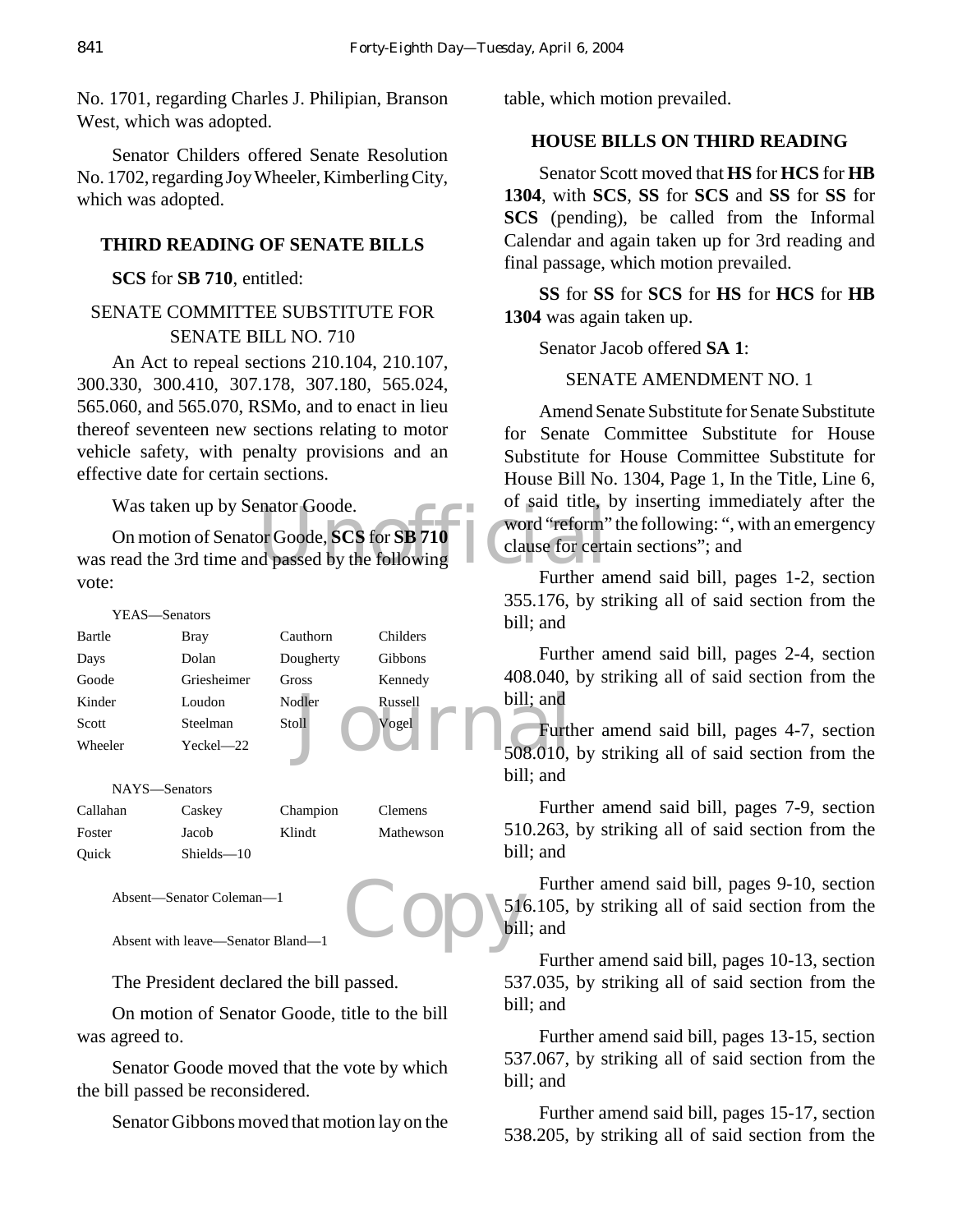bill; and

Further amend said bill, pages 17-19, section 538.210, by striking all of said section from the bill; and

Further amend said bill, pages 19-21, section 538.213, by striking all of said section from the bill; and

Further amend said bill, pages 21-23, section 538.220, by striking all of said section from the bill; and

Further amend said bill, pages 23-24, section 538.225, by striking all of said section from the bill; and

Further amend said bill, pages 24-25, section 538.227, by striking all of said section from the bill; and

Further amend said bill, page 25, section 3. The 300, by striking all of said section from the insurance and revenue shall 538.300, by striking all of said section from the bill; and

Further amend said bill, page 25, section 1, by striking all of said section from the bill; and

Further amend said bill, page 25, section 2, by striking all of said section from the bill; and

pages 25-26, section<br>aid section from the **linear and section**<br>revenue and the section Further amend said bill, pages 25-26, section 355.176, by striking all of said section from the bill; and

Further amend said bill, page 26, section 508.040, by striking all of said section from the bill; and

Further amend said bill, pages 26-27, section 508.070, by striking all of said section from the bill; and

e 27, section the approximate the contract of the set of the same that the contract of the same that the same of the same of the same of the same of the same of the same of the same of the same of the same of the same of t Further amend said bill, page 27, section 508.120, by striking all of said section from the bill; and inserting in lieu thereof the following:

 "**135.163. 1. For all tax years beginning on or after January 1, 2005, in order to encourage the retention of physicians and other health care providers in this state, an eligible taxpayer shall be allowed a credit not to exceed fifteen thousand dollars per eligible taxpayer against**

**the tax otherwise due pursuant to chapter 143, RSMo, not including sections 143.191 to 143.265, RSMo, in an amount equal to fifteen percent of the increase in amount paid by an eligible taxpayer for medical malpractice insurance premiums in the aggregate from one policy period to the next immediate policy period. For purposes of this section, the base policy period for calculation of the credit shall be the medical malpractice insurance policy in effect on August 28, 2004.**

**2. The tax credit allowed by this section shall be claimed by the taxpayer at the time such taxpayer files a return. Any amount of tax credit which exceeds the tax due shall be carried over to any of the next five subsequent taxable years, but shall not be refunded and shall not be transferable.**

**3. The director of the department of insurance and the director of the department of revenue shall jointly administer the tax credit authorized by this section. The director of the department of insurance shall enact procedures to verify the amount of the allowable credit and shall issue a certificate to each eligible taxpayer that certifies the amount of the allowable credit. Both the director of the department of insurance and the director of the department of revenue are authorized to promulgate rules and regulations necessary to administer the provisions of this section. Any rule or portion of a rule, as that term is defined in section 536.010, RSMo, that is created under the authority delegated in this section shall become effective only if it complies with and is subject to all of the provisions of chapter 536, RSMo, and, if applicable, section 536.028, RSMo. This section and chapter 536, RSMo, are nonseverable and if any of the powers vested with the general assembly pursuant to chapter 536, RSMo, to review, to delay the effective date or to disapprove and annul a rule are subsequently held unconstitutional, then the grant of rulemaking authority and any rule proposed or adopted after August 28, 2004, shall be invalid and void.**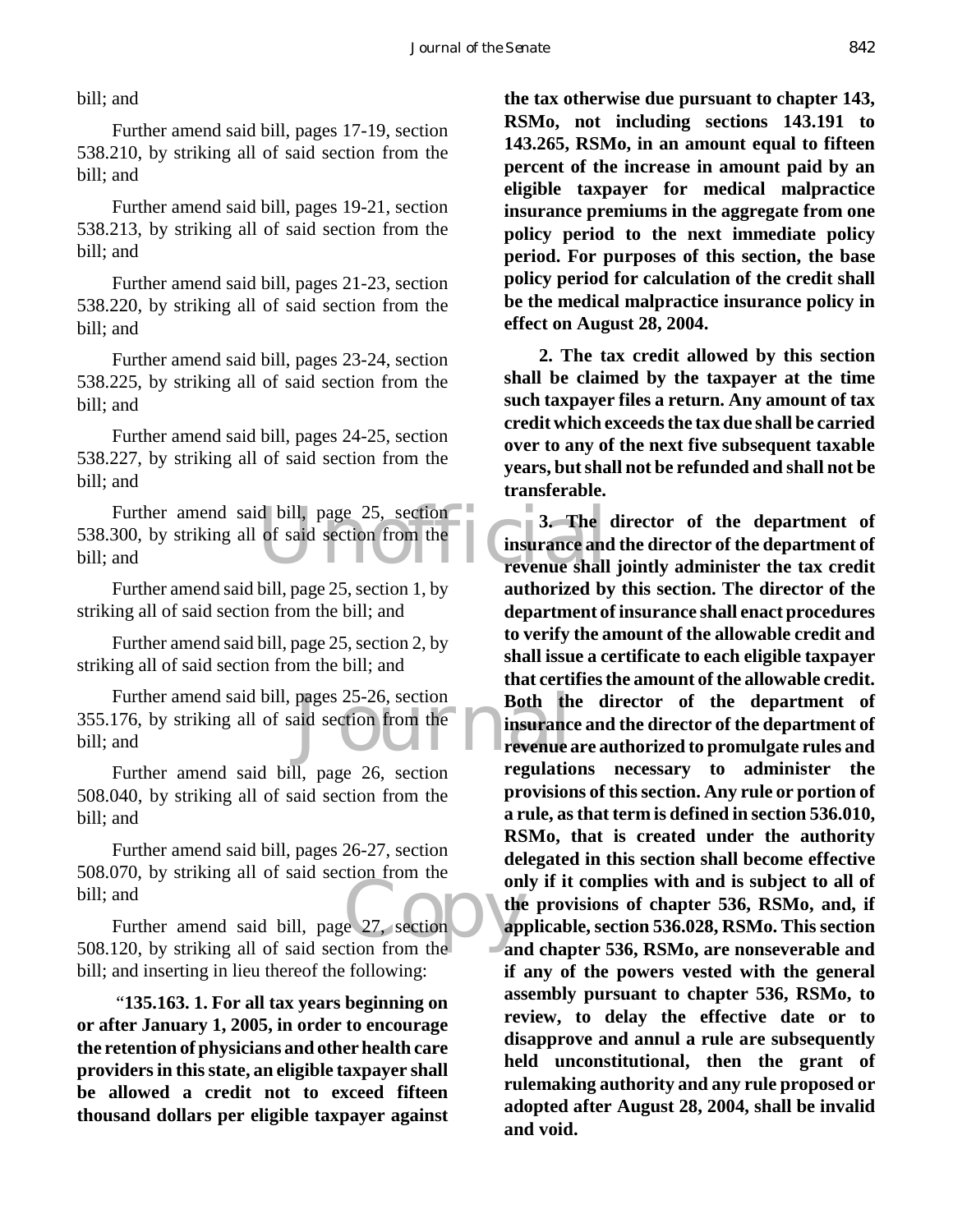# **4. The tax credits issued pursuant to this section shall not exceed a total for all tax credits issued of fifteen million dollars per fiscal year.**

379.316. 1. Section 379.017 and sections 379.316 to 379.361 apply to insurance companies incorporated pursuant to sections 379.035 to 379.355, section 379.080, sections 379.060 to 379.075, sections 379.085 to 379.095, sections 379.205 to 379.310, and to insurance companies of a similar type incorporated pursuant to the laws of any other state of the United States, and alien insurers licensed to do business in this state, which transact fire and allied lines, marine and inland marine insurance, to any and all combinations of the foregoing or parts thereof, and to the combination of fire insurance with other types of insurance within one policy form at a single premium, on risks or operations in this state, except:

department of<br>
ter than joint reinsurance<br>
ction 379.331;<br>
physicians, (1) Reinsurance, other than joint reinsurance to the extent stated in section 379.331;

(2) Insurance of vessels or craft, their cargoes, marine builders' risks, marine protection and indemnity, or other risks commonly insured pursuant to marine, as distinguished from inland marine, insurance policies;

loss or damage to conducted conducted conducted reatment (3) Insurance against loss or damage to aircraft;

(4) All forms of motor vehicle insurance; and

(5) All forms of life, accident and health, **[**and**]** workers' compensation insurance**, and medical malpractice liability insurance**.

The deemed to<br>
expand to the director of the director of the director of the director of the director of the director of the director of the director of the director of the director of the director of the director of the d 2. Inland marine insurance shall be deemed to include insurance now or hereafter defined by statute, or by interpretation thereof, or if not so defined or interpreted, by ruling of the director, or as established by general custom of the business, as inland marine insurance.

3. Commercial property and commercial casualty insurance policies are subject to rate and form filing requirements as provided in section 379.321.

# **383.112. Any insurer or self-insured health**

# **care provider that fails to timely report claims information as required by sections 383.100 to 383.125 shall be subject to the provisions of section 374.215, RSMo.**

383.150. As used in sections 383.150 to 383.195, the following terms shall mean:

(1) "Association" **[**means**]**, the joint underwriting association established pursuant to the provisions of sections 383.150 to 383.195;

(2) **"Competitive bidding process", a process under which the director seeks, and insurers may submit, rates at which insurers guarantee to provide medical malpractice liability insurance to any health care provider unable to obtain such insurance in the voluntary market;**

**(3)** "Director" **[**means**]**, the director of the department of insurance;

**[**(3)**] (4)** "Health care provider" includes physicians, dentists, clinical psychologists, pharmacists, optometrists, podiatrists, registered nurses, physicians' assistants, chiropractors, physical therapists, nurse anesthetists, anesthetists, emergency medical technicians, hospitals, nursing homes and extended care facilities; but shall not include any nursing service or nursing facility conducted by and for those who rely upon treatment by spiritual means alone in accordance with the creed or tenets of any well-recognized church or religious denomination;

**[**(4)**] (5)** "Medical malpractice insurance" **[**means**]**, insurance coverage against the legal liability of the insured and against loss, damage, or expense incident to a claim arising out of the death or injury of any person as a result of the negligence or malpractice in rendering professional service by any health care provider;

**[**(5)**](6)** "Net direct premiums" **[**means**]**, gross direct premiums written on casualty insurance in the state of Missouri by companies authorized to write casualty insurance under chapter 379, RSMo 1969, in the state of Missouri, less return premiums thereon and dividends paid or credited to policyholders on such direct business.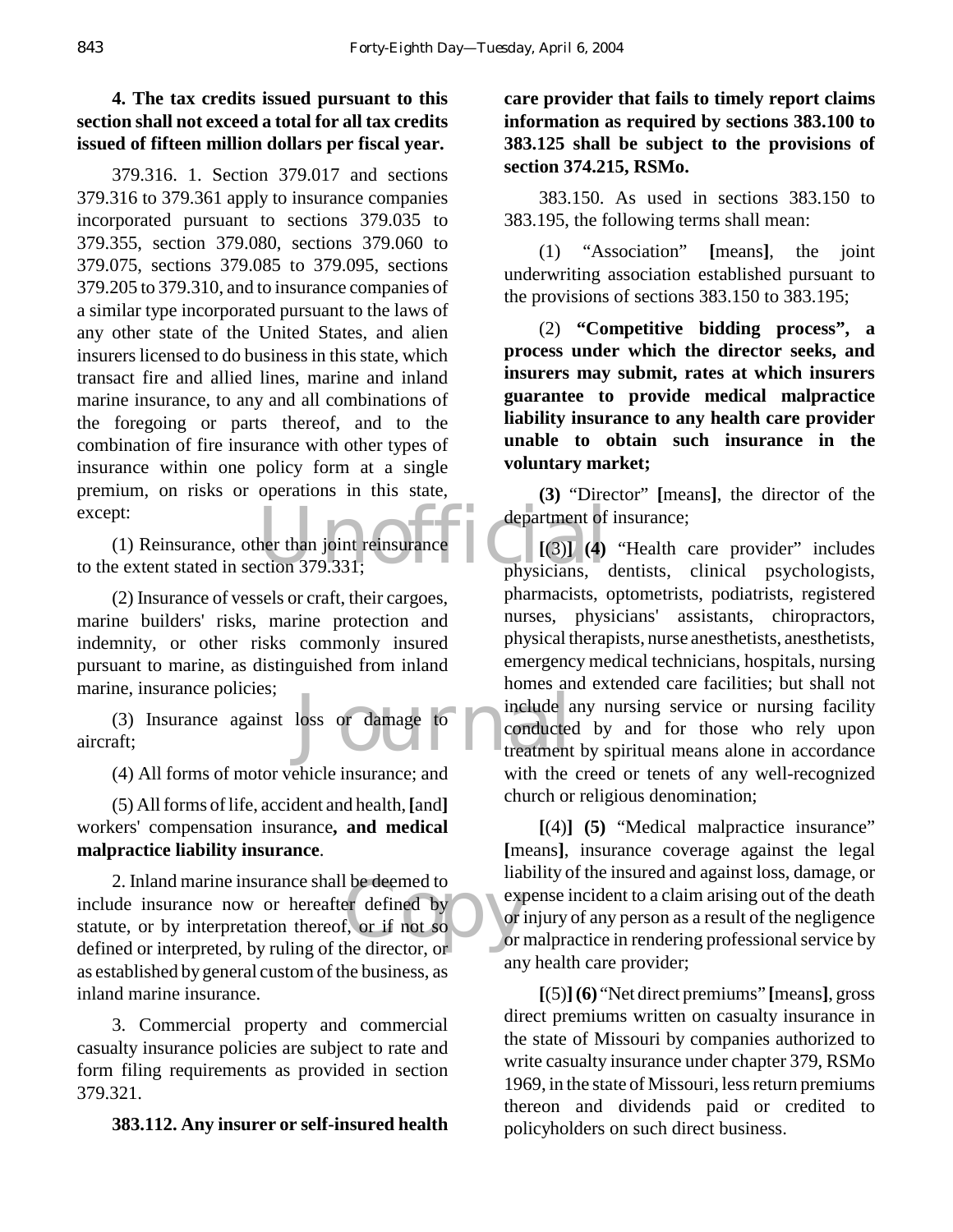**383.151. When the department determines after a public hearing that medical malpractice liability insurance is not reasonably available for health care providers in the voluntary market, the director shall establish a method for providing such insurance to such health care providers. The director may:**

**(1) Establish a competitive bidding process under which insurers may submit rates at which they agree to insure such health care providers; or**

**(2) Establish any other method reasonably designed to provide insurance to such health care providers.**

**383.200. 1. As used in sections 383.200 to 383.225, the following terms mean:**

**(1) "Director", the same meaning as such term is defined in section 383.100;**

on 383.100;<br>
provider", the same aggregate over the same aggregate over the same or exceed a to **(2) "Health care provider", the same meaning as such term is defined in section 383.100;**

**(3) "Insurer", an insurance company licensed in this state to write liability insurance, as described in section 379.010, RSMo;**

ice insurance", the<br>is defined in section<br>percent **(4) "Medical malpractice insurance", the same meaning as such term is defined in section 383.200.**

**2. The following standards and procedures shall apply to the making and use of rates pertaining to all classes of medical malpractice insurance:**

Excessive if<br>is excessive if<br>ne insurance<br>ate if it is **(1) Rates shall not be excessive, inadequate, or unfairly discriminatory. A rate is excessive if it is unreasonably high for the insurance provided. A rate is inadequate if it is unreasonably low for the insurance provided and continued use of it would endanger the solvency of the company. A rate is unfairly discriminatory if it does not reflect equitably differences in reasonably expected losses and expenses;**

**(2) (a) Every insurer that desires to increase a rate by less than fifteen percent shall file such**

**rate, along with data supporting the rate change as prescribed by the director, no later than thirty days after such rate becomes effective. Filings under this paragraph shall not be subject to approval or disapproval by the director.**

**(b) Every insurer that desires to increase a rate by fifteen percent or more shall submit a complete rate application to the director. A complete rate application shall include all data supporting the proposed rate and such other information as the director may require. The applicant shall have the burden of proving that the requested rate change is justified and meets the requirements of this act.**

**(c) Every insurer that has filed a rate increase under paragraph (a) of this subdivision for two consecutive years and in the third year desires to file a rate increase which in the aggregate over the three-year period will equal or exceed a total rate increase of forty percent or more shall be required to submit a complete rate application under paragraph (b) of this subdivision.**

**(d) Every insurer that has not filed or had a rate increase approved for three consecutive years may file a rate increase in the fourth year in an amount not to exceed a twenty-five percent increase without being required to submit a complete rate application under paragraph (b) of this subdivision;**

**(3) The director of insurance shall promulgate rules setting forth standards that insurers shall adhere to in calculating their rates. Such rules shall:**

**(a) Establish a range within which an expected rate of return shall be presumed reasonable;**

**(b) Establish a range within which categories of expenses shall be presumed reasonable;**

**(c) Establish a range for the number of years of experience an insurer may consider in determining an appropriate loss development**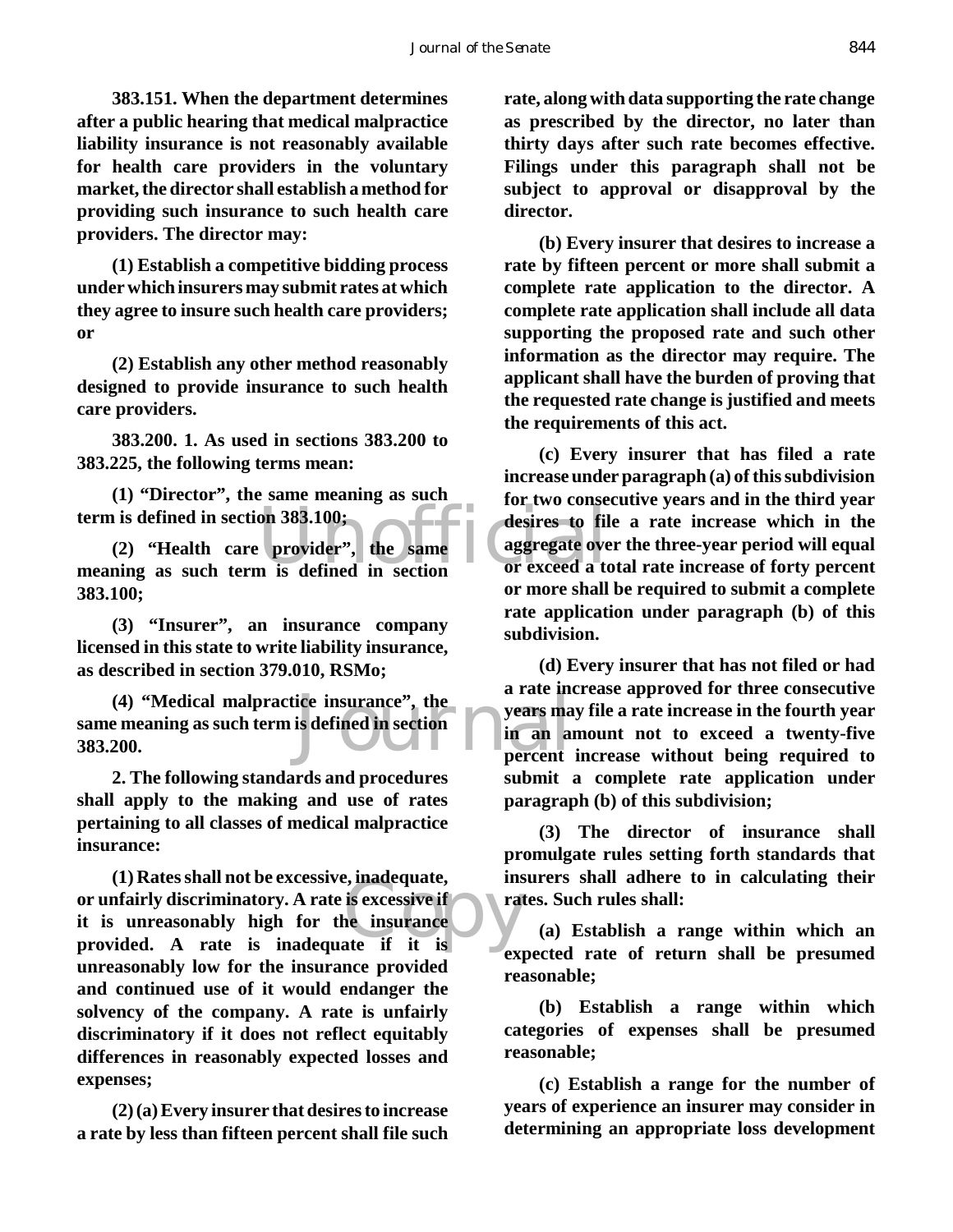#### **factor;**

**(d) Establish a range for the number of years of experience an insurer may consider in determining an appropriate trend factor;**

**(e) Establish a range for the number of years of experience an insurer may consider in determining an appropriate increased limits factor;**

**(f) Establish the proper weights to be given to different years of experience;**

**(g) Establish the extent to which an insurer may apply its subjective judgment in projecting past cost data into the future;**

**(h) Establish any other standard deemed reasonable and appropriate by the director;**

**(4) The director shall require an insurer to submit with any rate change application:**

submit with any rate change application: (a) A comparison, in a form prescribed by the director, between the insurer's initial at All information. **(a) A comparison, in a form prescribed by projected incurred losses and its ultimate incurred losses for the eight most recent policy years for which such data is available;**

expects to<br>
ing the period the<br>
ffect. The director<br>
created in **(b) A memorandum explaining the methodology the insurer has used to reflect the total investment income it reasonably expects to earn on all its assets during the period the proposed rate is to be in effect. The director shall disapprove any rate application that does not fully reflect all such income;**

Free, and shall<br>within forty-<br>ation shall be pure such notice<br>of the del **(5) The director shall notify the public of any application from an insurer seeking a rate increase of fifteen percent or more, and shall hold a hearing on such application within fortyfive days of such notice. The application shall be deemed approved ninety days after such notice unless it is disapproved by the director after the hearing;**

**(6) If after a hearing the director finds any rate of an insurer to be excessive, the director may order that the insurer discontinue the use of the rate and that the insurer refund the excessive portion of the rate to any policyholder who has paid such rate. The director shall not**

**be required to find that a reasonable degree of competition does not exist to find a rate excessive.**

**3. For insurers required to file pursuant to paragraph (b) of subdivision (2) of subsection 2 of this section, if there is insufficient experience within the state of Missouri upon which a rate can be based with respect to the classification to which such rate is applicable, the director may approve a rate increase that considers experiences within any other state or states which have a similar cost of claim and frequency of claim experience as this state. If there is insufficient experience within Missouri or any other states which have similar cost of claim and frequency of claim experience as Missouri, nationwide experience may be considered. The insurer in its rate increase filing shall expressly show the rate experience it is using.**

**4. All information provided to the director under this section shall be available for public inspection.**

**5. The remedies set forth in this chapter shall be in addition to any other remedies available under statutory or common law.**

**6. Any rule or portion of a rule, as that term is defined in section 536.010, RSMo, that is created under the authority delegated in this section shall become effective only if it complies with and is subject to all of the provisions of chapter 536, RSMo, and, if applicable, section 536.028, RSMo. This section and chapter 536, RSMo, are nonseverable and if any of the powers vested with the general assembly pursuant to chapter 536, RSMo, to review, to delay the effective date, or to disapprove and annul a rule are subsequently held unconstitutional, then the grant of rulemaking authority and any rule proposed or adopted after August 28, 2004, shall be invalid and void.**

**383.205. For all medical malpractice insurance policies written for insureds in the state of Missouri, the ratio between the base rate of the highest-rated specialty and the base**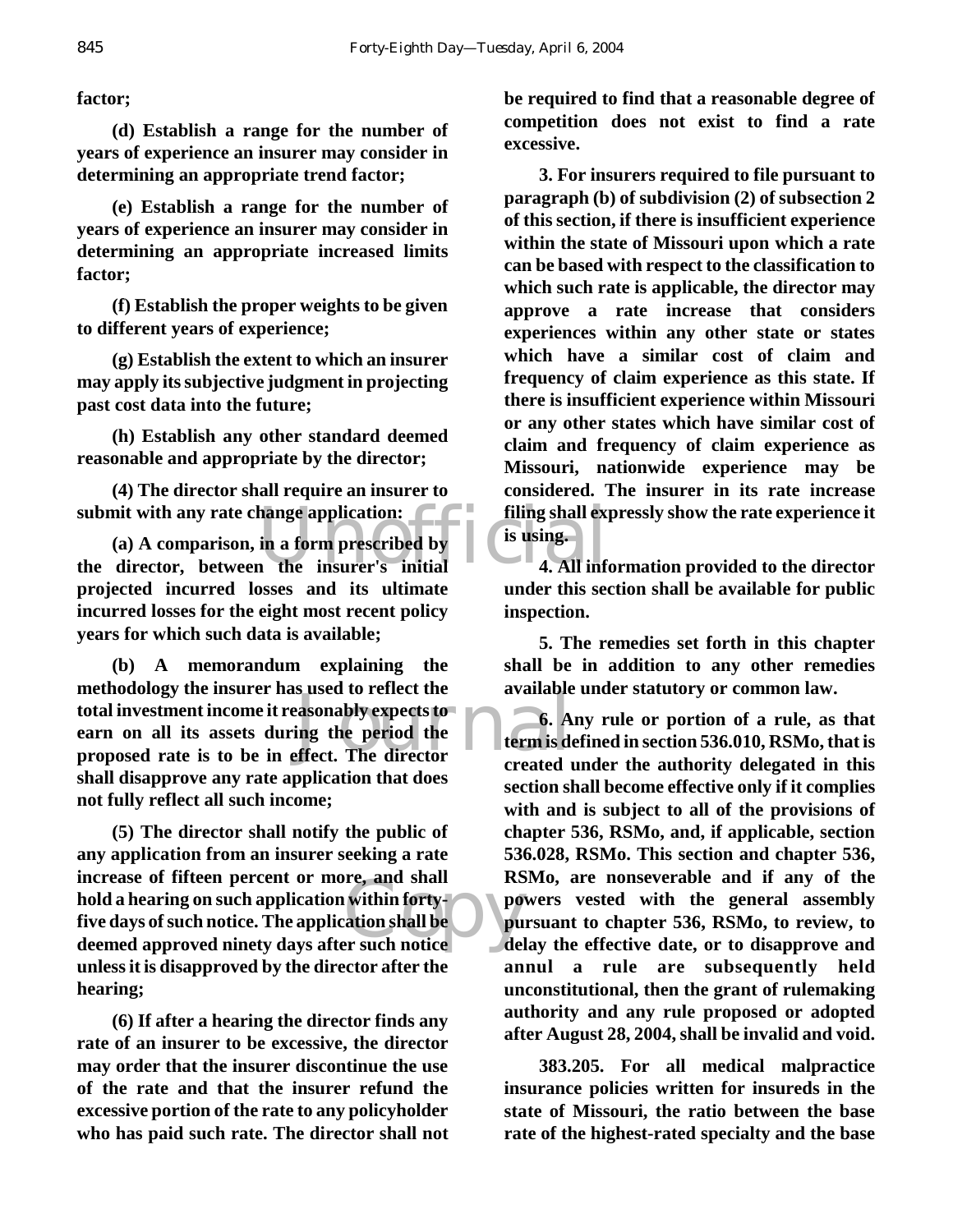**rate of the lowest-rated specialty shall be no more than a ratio of six-to-one.**

**383.210. In determining the premium paid by any health care provider, a medical malpractice insurer shall apply a credit or debit based on the provider's loss experience, or shall establish an alternative method giving due consideration to the provider's loss experience. The insurer shall include a schedule of all such credits and debits, or a description of such alternative method in all filings it makes with the director of insurance. No medical malpractice insurer may use any rate or charge any premiums unless it has filed such schedule or alternative method with the director of insurance and the director has approved such schedule or alternative method. A debit shall be based only on those claims that have been paid on behalf of the provider.**

on behalf of the provider.<br>
383.215. On or before March first of each<br>
year, every insurer providing medical<br>
effects, and to **383.215. On or before March first of each malpractice insurance to a health care provider shall file the following information with the director of insurance:**

**(1) Information on closed claims:**

Even claims reported including<br>
and the loss of or<br>
such claims and for<br>
cate **(a) The number of new claims reported during the preceding calendar year, and the total amounts of reserve for such claims and for allocated loss adjustment expenses in connection with such claims;**

**(b) The number of claims closed during the preceding year, and the amount paid on such claims, detailed as follows:**

ed each year<br>paid on such<br>adjustment **a. The number of claims closed each year with payment, and the amount paid on such claims and on allocated loss adjustment expenses in connection with such claims;**

**b. The number of claims closed each year without payment, and the amount of allocated loss adjustment expenses in connection with such claims;**

**(2) Information regarding judgments, payment, and severity of injury in connection** **with judgements:**

**(a) For each judgment rendered against an insurer for more than one hundred thousand:**

**a. The amount of the judgment and the amount actually paid to the plaintiff;**

**b. The category of injury suffered by the plaintiff. Injuries shall be categorized as follows:**

**Category 1: Temporary injury, emotional only.**

**Category 2: Temporary insignificant injury, including lacerations, contusions, minor scars, and rash.**

**Category 3: Temporary minor injury, including infections, missed fractures, and falls in hospitals.**

**Category 4: Temporary major injury, including burns, left surgical material, drug side effects, and temporary brain damage.**

**Category 5: Permanent minor injury, including loss of fingers, and loss or damage to organs.**

**Category 6: Permanent significant injury, including deafness, loss of limb, loss of eye, and loss of one kidney or lung.**

**Category 7: Permanent major injury, including paraplegia, blindness, loss of two limbs, and brain damage.**

**Category 8: Permanent grave injury, including quadriplegia, severe brain damage, and any injury requiring lifelong care or having a fatal prognosis.**

**Category 9: Death;**

**(3) Information on each rate change implemented during the preceding five-year period by state and medical specialty;**

**(4) Information on premiums and losses by medical specialty:**

**(a) Written premiums and paid losses for the preceding year, and earned premiums and incurred losses for the preceding year, with**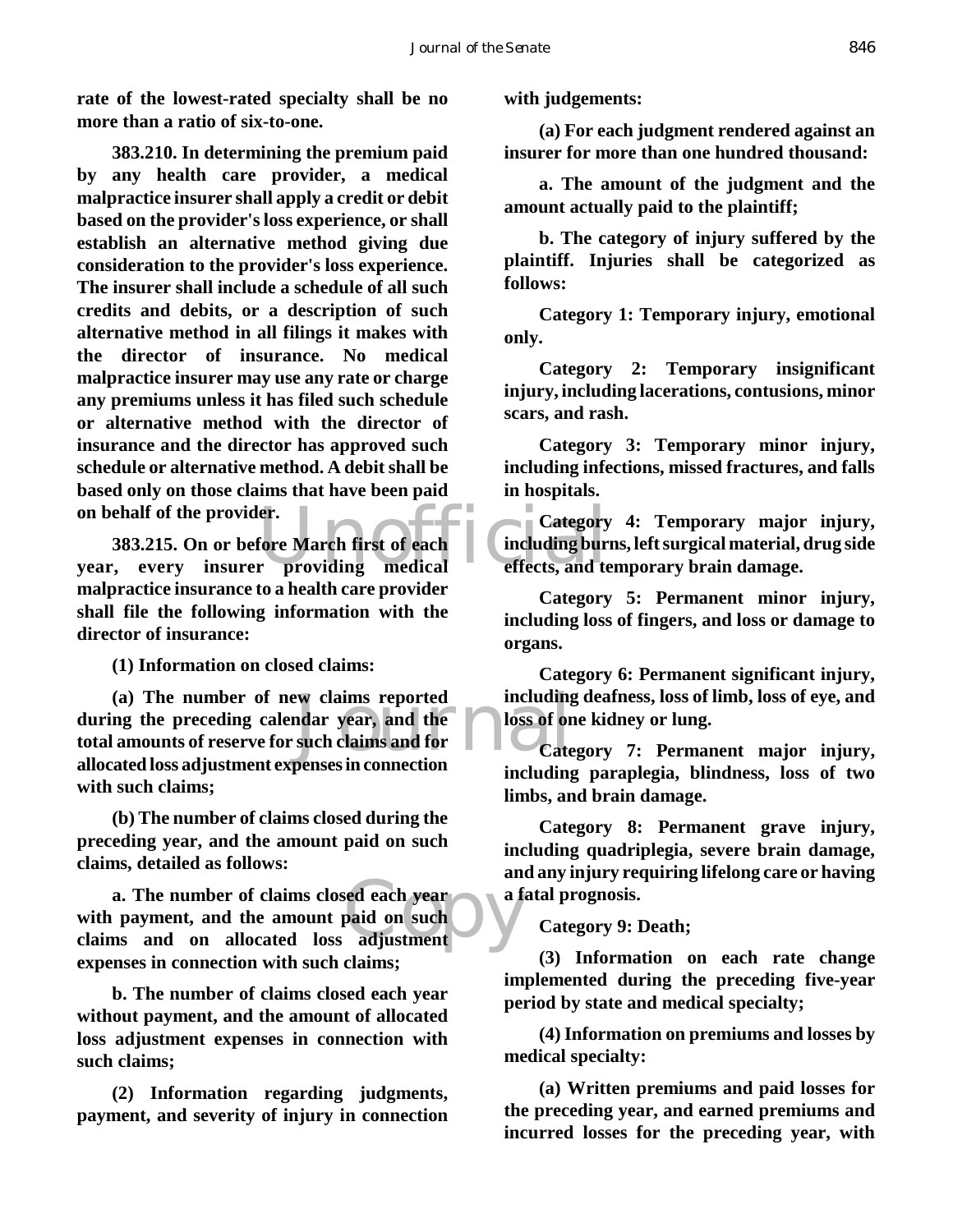**specifics by medical specialty;**

**(b) Number of providers insured in each medical specialty;**

**(5) Information on premiums and losses by experience of the insured:**

**(a) Written premiums and paid losses for the preceding year, and earned premiums and incurred losses for the preceding year, with specifics as follows:**

**a. As to all insureds with no incidents within the preceding five-year period;**

**b. As to all insureds with one incident within the preceding five-year period;**

**c. As to all insureds with two incidents within the preceding five-year period;**

incidents within the preceding five-year period;<br>
(b) Number of providers insured:<br>
The directo **d. As to all insureds with three or more**

**(b) Number of providers insured:**

**a. With no incidents within the preceding five-year period;**

**b. With one incident within the preceding five-year period;**

**c. With two incidents within the preceding a**<br>
year period;<br> **d. With three or more incidents within the**<br> **d. With three or more incidents within the c. With two incidents within the preceding five-year period;**

**preceding five-year period;**

preceding calendar year, and the rate of return<br>on such investments, detailed by category of<br>investment as follows: **(6) Information on the performance of the investments of the insurer, including the value of the investments held in the portfolio of the insurer as of December thirty-first of the on such investments, detailed by category of investment as follows:**

**(a) United States government bonds;**

**(b) Bonds exempt from federal taxation;**

**(c) Other unaffiliated bonds;**

**(d) Bonds of affiliates;**

**(e) Unaffiliated preferred stock;**

**(f) Preferred stock of affiliates;**

**(g) Unaffiliated common stock;**

**(h) Common stock of affiliates;**

**(i) Mortgage loans;**

**(j) Real estate; and**

**(k) Any additional categories of investments specified by the director of insurance.**

**383.220. 1. On or before July 1, 2005, and after consultation with the medical malpractice insurance industry, the director shall establish an interactive Internet site which will enable any health care provider licensed in this state to obtain a quote from each medical malpractice insurer licensed to write the type of coverage sought by the provider.**

**2. The Internet site shall enable health care providers to complete an online form that captures a comprehensive set of information sufficient to generate a quote for each insurer. The director shall develop transmission software components which allow such information to be formatted for delivery to each medical malpractice insurer based on the requirements of the computer system of the insurer.**

**3. The director shall integrate the rating criteria of each insurer into its online form after consultation with each insurer using one of the following methods:**

**(1) Developing a customized interface with the insurer's own rating engine;**

**(2) Accessing a third-party rating engine of the insurer's choice;**

**(3) Loading the insurer's rating information into a rating engine operated by the director;**

**(4) Any other method agreed on between the director and the insurer.**

**4. After a health care provider completes the online form, the provider will be presented with quotes from each medical malpractice insurer licensed to write the coverage requested**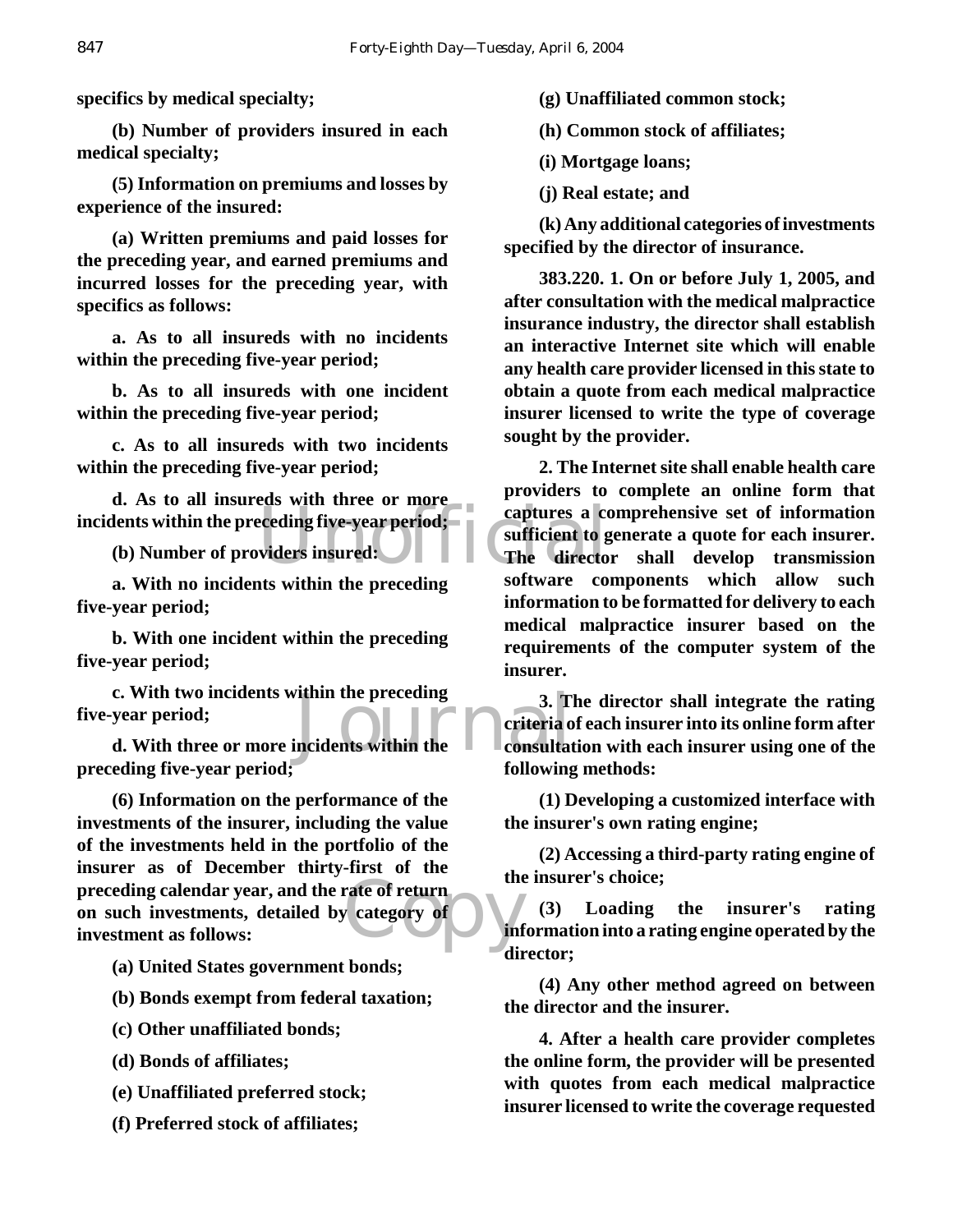**by the provider.**

**5. Quotes provided on the Internet site shall at all times be accurate. When an insurer changes its rates, such rate changes shall be implemented at the Internet site by the director, in consultation with the insurer, as soon as practicable but in no event later than ten days after such changes take effect. During any period in which an insurer has changed its rates but the director has not yet implemented such changed rates on the Internet site, quotes for that insurer shall not be obtainable at the Internet site.**

**6. The director shall design the Internet site to incorporate user-friendly formats and selfhelp guideline materials, and shall develop a user-friendly Internet user-interface.**

site shall also provide<br>
including address and<br>
ach medical malpractice<br>
ach medical malpractice<br>  $\begin{array}{c} \hline \text{2.} \text{As} \text{ used} \\ \text{following} \text{ would be obtained by the equation of the equation.} \end{array}$ **7. The Internet site shall also provide contact information, including address and telephone number, for each medical malpractice insurer for which a provider obtains a quote at the Internet site.**

rnet site established by this section. The<br>
rt shall be based on:<br>
(1) The director's consultation with health<br>
1934 **8. By December 31, 2005, the director shall submit a report to the general assembly on the development, implementation, and affects of the Internet site established by this section. The report shall be based on:**

**care providers, medical malpractice insurers, and other interested parties; and**

the extent to which the information provided<br>through the Internet site has contributed to<br>increasing the availability of medical **(2) The director's analysis of other information available to the director, including a description of the director's views concerning through the Internet site has contributed to increasing the availability of medical malpractice insurance and the effect the Internet site has had on the cost of medical malpractice insurance.**

**383.225. Each insurer shall file with the director of insurance new manuals of classifications, rules, underwriting rules, rates, rate plans and modifications, policy forms and other forms to which such rates are applied,**

**that reflect the savings, if any, attributable to each provision of this act.**

**383.230. Insurers writing medical malpractice insurance shall provide insured health care providers with written notice of any increase in renewal premium rates at least ninety days prior to the date of the renewal. At a minimum, the notice shall be sent by first class mail at least ninety days prior to the date of renewal and shall contain the insured's name, the policy number for the coverage being renewed, the total premium amount being charged for the current policy term, and the total premium amount being charged to renew the coverage.**

**383.600. 1. Sections 383.600 to 383.655 shall be known as the "Missouri Physicians Mutual Insurance Company Act".**

**2. As used in sections 383.600 to 383.655 the following words mean:**

**(1) "Administrator", the chief executive officer of the Missouri physicians mutual insurance company;**

**(2) "Board", the board of directors of the Missouri physicians mutual insurance company**;

**(3) "Company", the Missouri physicians mutual insurance company.**

**383.610. The "Missouri Physicians Mutual Insurance Company" is created as an independent public corporation for the purpose of insuring Missouri physicians and their employees and their business against liability for professional negligence and other casualty losses. The company shall be organized and operated as a domestic mutual insurance company and it shall not be a state agency. The company shall have the powers granted a general not-for-profit corporation pursuant to section 355.131, RSMo. The company shall be a member of the Missouri property and casualty guaranty association, sections 375.771 to 375.799, RSMo, and as such will be subject to assessments therefrom, and the members of such association shall bear responsibility in the**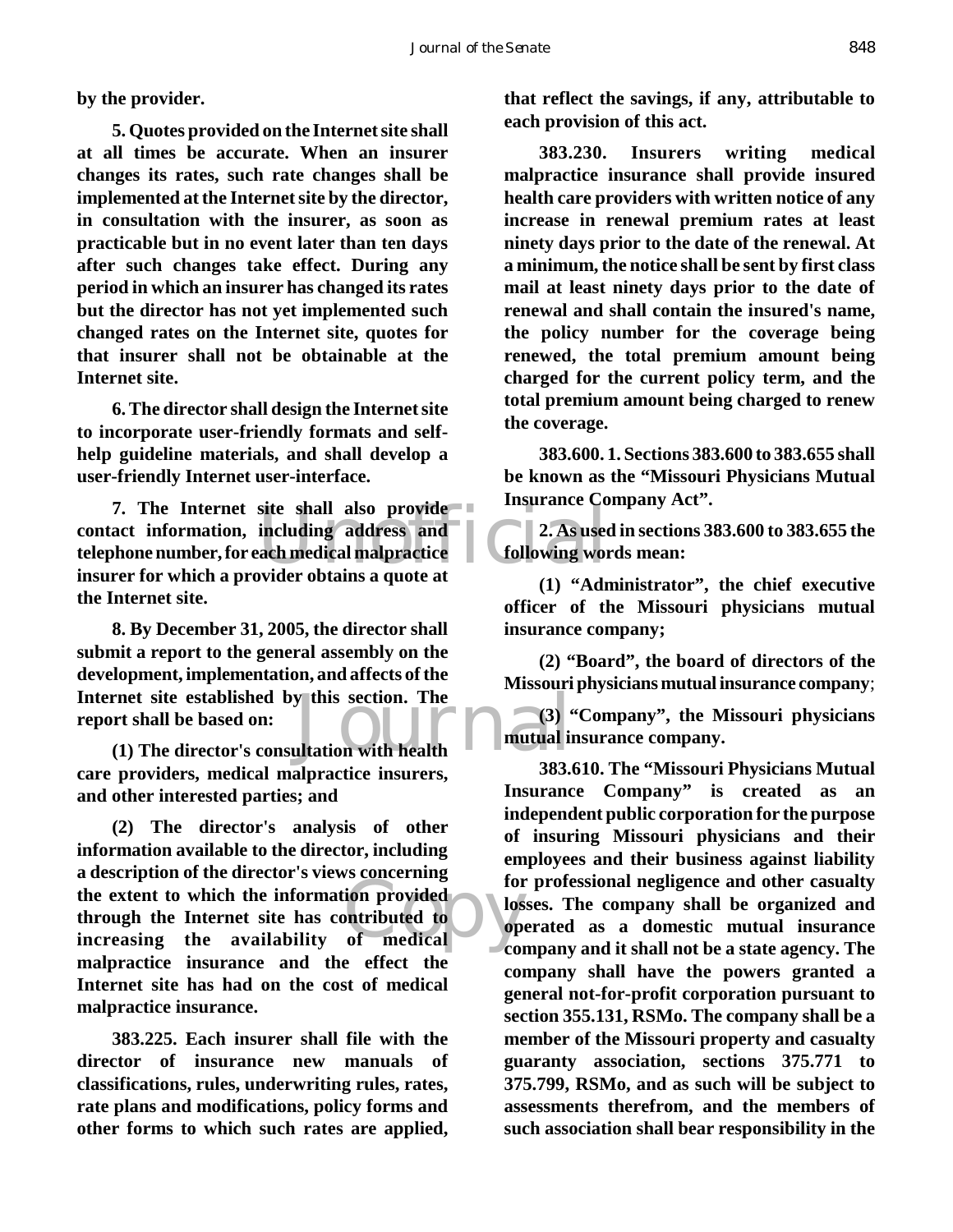**event of the insolvency of the company. The company shall be established pursuant to the provisions of sections 383.600 to 383.655. The company shall use flexibility and experimentation in the development of types of polices and coverages offered to physicians and their employees, subject to the approval of the director of the department of insurance.**

day of July. The nine directors initially<br>
appointed by the governor shall determine their<br>
initial terms by lot. At the expiration of the term<br>
of one member of the heavy the components befully prepa **383.615. 1. There is hereby created a board of directors for the company. The board shall be appointed by January 1, 2005, and shall consist of nine members appointed or selected as provided in this section. The governor shall appoint the initial nine members of the board with the advice and consent of the senate. Each director shall serve a seven-year term. Terms shall be staggered so that no more than one director's term expires each year on the first appointed by the governor shall determine their initial terms by lot. At the expiration of the term of any member of the board, the company's policy holders shall elect a new director in accordance with provisions determined by the board.**

**2. Any person may be a director who:**

any interest as a<br>rney, agent, broker,<br>ce entity who writes **(1) Does not have any interest as a stockholder, employee, attorney, agent, broker, or contractor of an insurance entity who writes medical liability insurance, or whose affiliates write medical liability insurance;**

**(2) Is of good moral character and who has never pleaded guilty to, or been found guilty of a felony;**

ated with, the and the solution of the same state of the same state of the same state of the same state of the<br>Contract of the same state of the same state of the same state of the same state of the same state of the same **(3) Is not employed by or affiliated with, the state of Missouri, any hospital, health maintenance organization, or other entity providing any type of insurance in this state.**

**3. There shall be one member from each congressional district of the state. Further, two members shall be doctors of osteopathic medicine duly licensed to practice in the state of Missouri, three members shall be medical doctors licensed to practice in this state, one**

**member shall be a nurse licensed to practice in this state, one member shall be an attorney licensed to practice by the Missouri supreme court, and one member shall have insurance experience.**

**4. The board shall annually elect a chairman and any other officers it deems necessary for the performance of its duties. Board committees and subcommittees may also be formed.**

**5. The company shall pay to the board members their expenses incurred in the business of the company or the board and a stipend in a sum set by the board, but not more than one thousand dollars per meeting or the board or committee or subcommittee thereof attended by the member.**

**383.620. 1. By January 1, 2005, the board shall hire an administrator who shall serve at the pleasure of the board and the company shall be fully prepared to be in operation by January 1, 2005, and assume its responsibilities by that date. The administrator shall receive compensation as established by the board and must have such qualifications as the board deems necessary. The administrator shall not be a physician.**

**2. The board is vested with full power, authority, and jurisdiction over the company. The board may perform all acts necessary or convenient in the administration of the company or in connection with the insurance business to be carried on by the company. In this regard, the board is empowered to function in all aspects as a governing body of a private insurance carrier.**

**383.625. 1. The administrator of the company shall act as the company's chief executive officer. The administrator shall be in charge of the day-to-day operations and management of the company.**

**2. Before entering the duties of office, the administrator shall give an official bond in an amount and with sureties approved by the**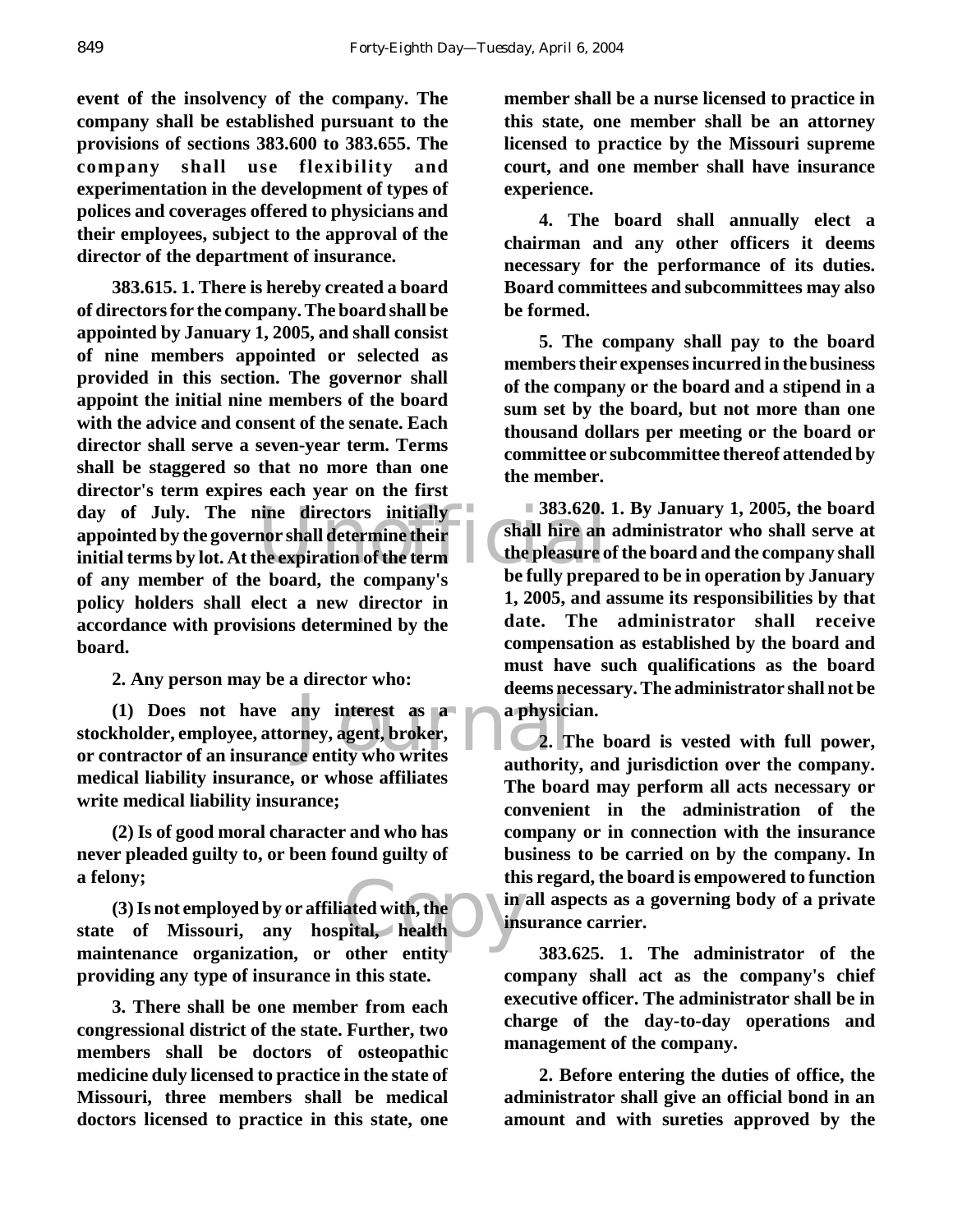**board. The premium for the bond shall be paid by the company.**

**3. The administrator or the administrator's designee shall be the custodian of the moneys of the company and all premiums, deposits, or other moneys paid thereto shall be deposited with a financial institution as designated by the administrator.**

**4. No board member, officer, or employee of the company is liable in a private capacity for any act performed or obligation entered into when done in good faith, without intent to defraud, and in an official capacity in connection with the administration, management, or conduct of the company or affairs relating to it.**

sh rates to be charged by<br>
rance. The board shall<br>
rvices of or hire and to insure, or n<br>
a member in good subscriber when Et the reasonable<br>
in the business of the<br>
reasonable surplus.<br>
The surplus of the and the second as **383.630. The board shall have full power and authority to establish rates to be charged by the company for insurance. The board shall contract for the services of or hire an independent actuary, a member in good standing with the American Academy of Actuaries, to develop and recommend actuarially sound rates. Rates shall be set at amounts sufficient, when invested, to carry all claims to maturity, meet the reasonable expenses of conducting the business of the company and maintain a reasonable surplus. The company shall conduct a program that shall be neither more nor less than selfsupporting.**

mpany. The<br>
reinvest the<br>
my subject to<br>
tic insurance **383.635. The board shall formulate and adopt an investment policy and supervise the investment activities of the company. The administrator may invest and reinvest the surplus or reserves of the company subject to the limitations imposed on domestic insurance companies by state law. The company may retain an independent investment counsel. The board shall periodically review and appraise the investment strategy being followed and the effectiveness of such services. Any investment counsel retained or hired shall periodically report to the board on investment results and related matters.**

**383.640. Any insurance producer licensed to sell professional negligence insurance in this state shall be authorized to sell insurance policies for the company in compliance with the bylaws adopted by the company and upon the approval of the board. The board shall establish a schedule of commissions to pay for the services of the producer.**

**383.645. 1. The administrator shall formulate, implement, and monitor a program to decrease medical negligence by physicians and their staff for all policyholders.**

**2. The company shall have representatives whose sole purpose is to develop, with policyholders and the professional organizations related to the medical field, education and training seminars and other programs that provide training to physicians and their staffs.**

**3. The administrator or board may refuse to insure, or may terminate the insurance of any subscriber who refuses to attend such seminars or training or refuses to require their staff to attend such seminars or training as required by the board for its policyholders. The cost of said training seminars or a part thereof may be paid by the company.**

**383.650. 1. The company shall not receive any state appropriations, directly or indirectly, except as provided in this section.**

**2. After October 1, 2004, ten million dollars of the moneys received from the master settlement agreement, as defined in section 196.1000, RSMo, shall be used to make loans for start-up funding and initial capitalization of the company. The state legislature shall place such moneys in a special fund under the supervision of the Missouri state treasurer called the "Physicians Mutual Insurance Company Loan Fund" in the appropriations for the appropriate fiscal year. The board of the company shall make application to the treasurer for the loans, stating the amount to be loaned to the company. The loans shall be for a term of ten years and, at the time the application for such loans is approved by the director, shall bear interest at**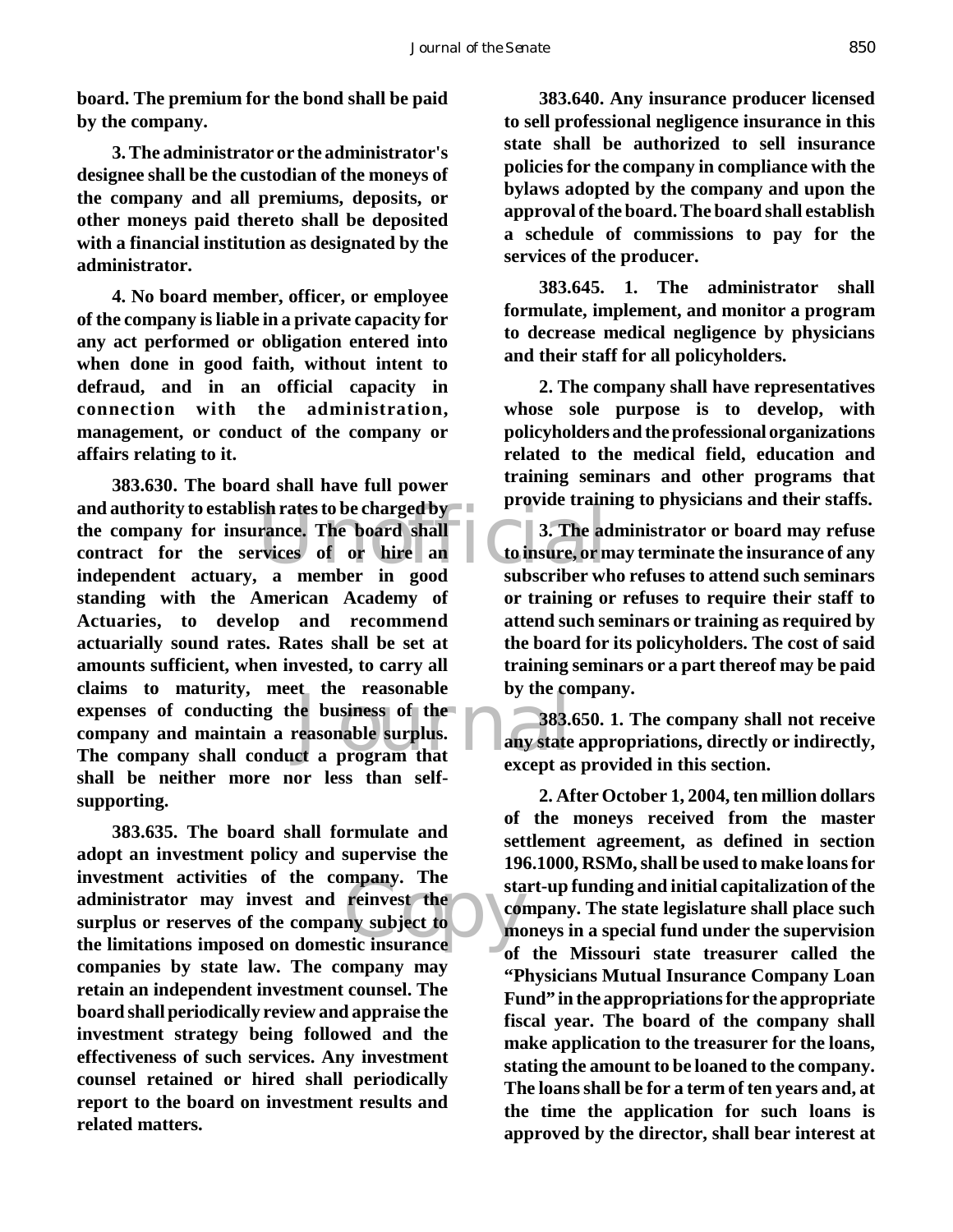**the annual rate based on the rate for linked deposit loans as calculated by the state treasurer pursuant to section 30.758, RSMo.**

**3. In order to provide funds for the creation, continued development, and operation of the company, the board is authorized to issue revenue bonds from time to time, in a principal amount outstanding not to exceed fifty million dollars at any given time, payable solely from premiums received from insurance policies and other revenues generated by the company.**

**4. The board may issue bonds to refund other bonds issued pursuant to this section.**

be redeemed prior to relating to the<br>
ompany has established<br>
the risks it has insured.<br>
the sold shall be s **5. The bonds shall have a maturity of no more than ten years from the date of issuance. The board shall determine all other terms, covenants, and conditions of the bonds, except that no bonds may be redeemed prior to maturity unless the company has established adequate reserves for the risks it has insured.**

**6. The bonds shall be executed with the manual or facsimile signature of the administrator or the chairman of the board and attested by another member of the board. The bonds may bear the seal, if any, of the company.**

7. The proceeds of the bonds and the charged<br>earnings of those proceeds shall be used by the audit rep<br>board for the development and operation of the the dep External Revenue Code of 1986, as added.<br> **8. The bonds may be sold at a public sale or 7. The proceeds of the bonds and the earnings of those proceeds shall be used by the Missouri Physicians Mutual Insurance Company, to pay expenses incurred in the preparation, issuance, and sale of the bonds and to pay any obligations relating to the bonds and the proceeds of the bonds under the United States Internal Revenue Code of 1986, as amended.**

**a private sale. If the bonds are sold at a public sale, the notice of sale and other procedures for the sale shall be determined by the administrator or the company.**

**9. This section is full authority for the issuance and sale of the bonds and the bonds shall not be invalid for any irregularity or defect in the proceedings for their issuance and sale and shall be incontestable in the hands of** **bona fide purchasers or holders of the bonds for value.**

**10. An amount of money from the sources specified in subsection 3 of this section sufficient to pay the principal of and any interest on the bonds as they become due each year shall be set aside and is hereby pledged for the payment of the principal and interest on the bonds.**

**11. The bonds shall be legal investment for any person or board charged with the investment of public funds and may be accepted as security for any deposit of public money, and the bonds and interest thereon are exempt from taxation by the state and any political subdivision or agency of the state.**

**12. The bonds shall be payable by the company, which shall keep a complete record relating to the payment of the bonds.**

**13. Not more than fifty percent of the bonds sold shall be sold to public entities.**

**383.655. 1. The board shall cause an annual audit of the books of accounts, funds, and securities of the company to be made by a competent and independent firm of certified public accountants, the cost of the audit to be charged against the company. A copy of the audit report shall be filed with the director of the department of insurance and the administrator. The audit shall be open to the public for inspection.**

**2. The board shall submit an annual independently audited report in accordance with the procedures governing annual reports adopted by the National Association of Insurance Commissioners by March first of each year and the report shall be delivered to the governor and the general assembly and shall indicate the business done by the company during the previous year and contain a statement of the resources and liabilities of the company.**

**3. The administrator shall annually submit to the board for its approval an estimated budget of the entire expense of administering the company for the succeeding calendar year**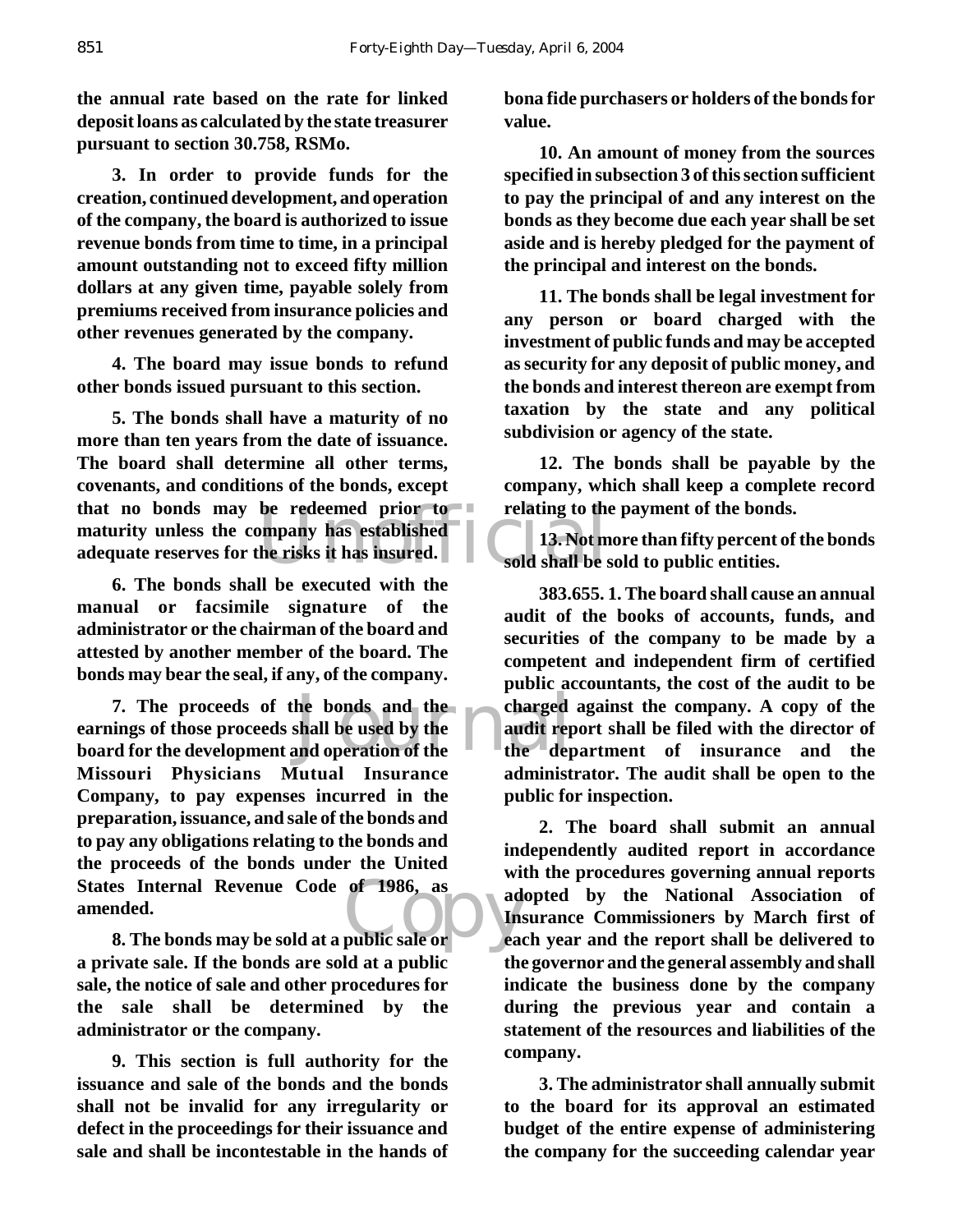**having due regard to the business interests and contract obligations of the company.**

**4. The incurred loss experience and expense of the company shall be ascertained each year to include, but not be limited to, estimates of outstanding liabilities for claims reported to the company but not yet paid and liabilities for claims arising from injuries which have occurred but have not yet been reported to the company. If there is an excess of assets over liabilities, necessary reserves and a reasonable surplus for the catastrophe hazard, then a cash dividend may be declared or a credit allowed to an insured policyholder, who has been insured with the company in accordance with criteria approved by the board, which may account for insured's record and claims history.**

conduct an examination for the company in the<br>
manner and under the conditions provided by<br>
the statutes of the insurance code for the<br>
(3) In **Internal Survey of the department of insurance in**<br>
the same manner as private insurance carriers,<br>
except as provided by the director. **5. The department of insurance shall manner and under the conditions provided by the statutes of the insurance code for the examination of insurance carriers. The board shall pay the cost of the examination as an expense of the company. The company is subject to all provisions of the statutes which relate to private insurance carriers and to the the same manner as private insurance carriers, except as provided by the director.**

**Properties American**<br> **17.** Every person provided insurance when the set of the set of the set of the set of the set of the set of the set of the set of the set of the set of the set of the set of the set of the set of th **6. For the purpose of ascertaining such information as the administrator may require in the proper administration of the company, the records of each policyholder and insured of the company shall be always open to inspection by the administrator or the administrator's duly authorized agent or representative.**

**coverage by the company, upon complying with the underwriting standards adopted by the company, and upon completing the application form prescribed by the company, shall be furnished with a policy showing the date on which the insurance becomes effective.**

**508.010. 1. As used in this section, the following terms shall mean:**

**(1) "Principal office", a principal office of the corporation, unincorporated association, or partnership in this state in which the decision makers for the organization within this state conduct the daily affairs of the organization. The mere presence of an agency or representative does not establish a principal office;**

**(2) "Proper venue", except as otherwise provided by law, the venue provided by subsections 2 and 3 of this section.**

**2. Except as otherwise provided by this section, all lawsuits shall be brought:**

**(1) In the county in which all or a substantial part of the events or omissions giving rise to the claim occurred;**

**(2) In the county of defendant's residence at the time the cause of action accrued if defendant is a natural person;**

**(3) In the county of the defendant's principal office in this state, if the defendant is not a natural person;**

**(4) When there are several defendants, and they reside in different counties, the suit may be brought in any such county;**

**(5) When there are several defendants, some residents and others nonresidents of the state, suit may be brought in any county in this state in which any defendant resides;**

**(6) When all the defendants are nonresidents of the state, suit may be brought in any county in this state;**

**(7) If subdivisions (1), (2), (3), (4), (5), or (6) of this section do not apply, in the county in which the plaintiff resided at the time of the accrual of the cause of action.**

**3. For the convenience of the parties and witnesses and in interest of justice, a court may transfer an action from a county of proper venue under this section, or any other provision of law, to any other county of proper venue on motion of a defendant filed and served concurrently with or before the filing of the**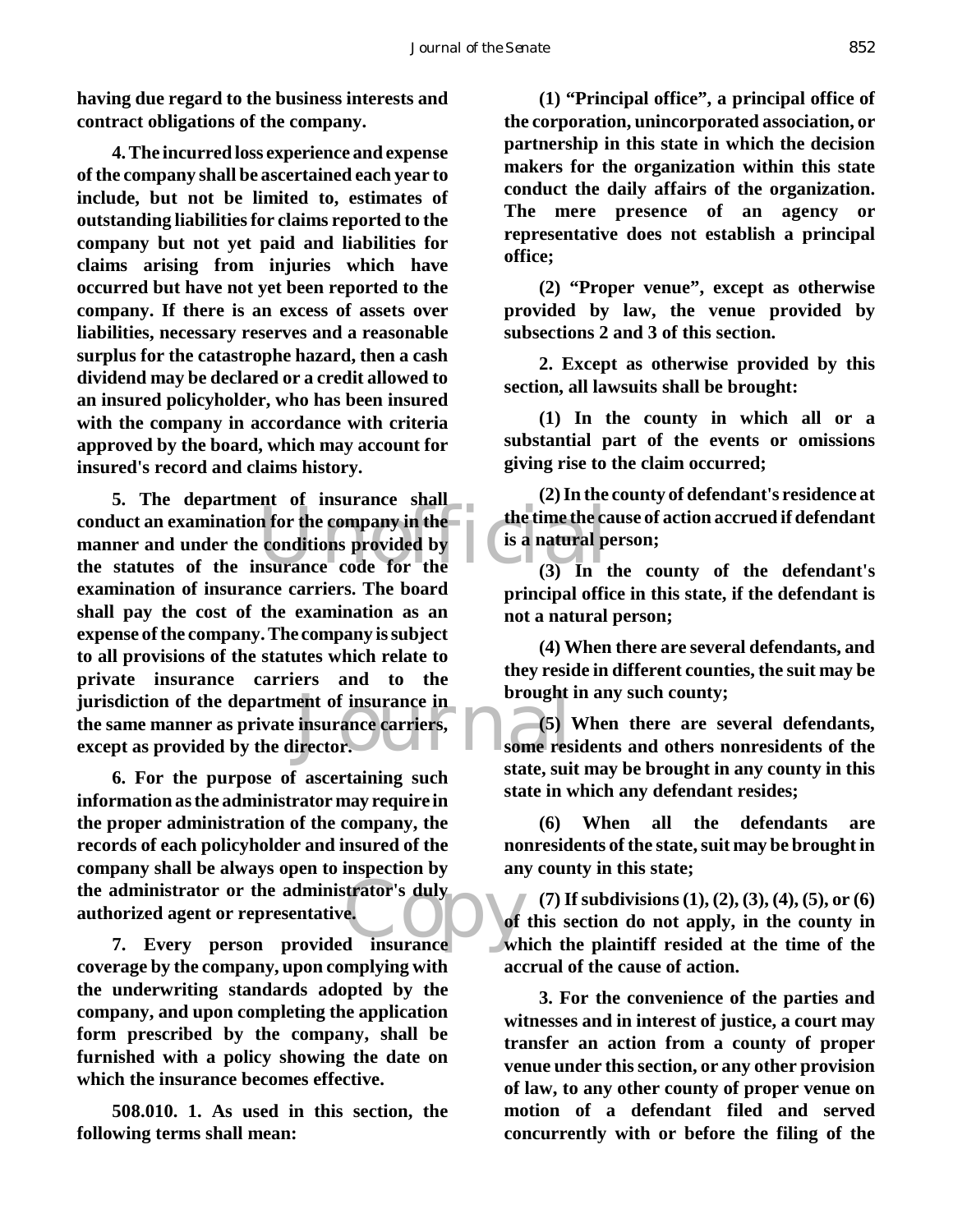**answer, where the court finds:**

**(1) Maintenance of the action in the county of suit would work an injustice to the movant considering the movant's economic and personal hardship;**

**(2) The balance of interest of all parties predominates in favor of the action being brought in the other county; and**

**(3) The transfer of the action would not work an injustice to any other party.**

**4. A court's ruling or decision to grant or deny a transfer under subsection 3 of this section is not grounds for appeal or mandamus and is not reversible error.**

prior to a hear<br> **all tort, a defendant** shall<br>
liable for the amount of<br> **pensatory damages and**<br> **Example 1** (6) Any of<br> **Example 1** (6) Any of<br> **Example 1** (6) Any of<br> **Example 1** (6) Any of defendants shall be jointly and severally liable<br>for the amount of the compensatory and<br>noneconomic damages portion of the judgment<br>Any appe 537.067. **[**1.**]** In all tort actions for damages, **[**in which fault is not assessed to the plaintiff, the defendants**] except where there is a finding of liability for an intentional tort, a defendant** shall be jointly and severally liable for the amount of **[**the judgment**] the compensatory damages and noneconomic damages portion of the judgment** rendered against **[**such**]** defendants **only if such defendant is found to bear ten percent or more of fault. In an action for damages where there is a finding of liability for an intentional tort, the defendants shall be jointly and severally liable for the amount of the compensatory and rendered against such defendants. A defendant may not be jointly and severally liable for more than the percentage of punitive damages for which fault if attributed to such defendant by the trier of fact**.

[2. In all tort actions for damages in which<br>is assessed to plaintiff the defendants shall be<br>ly and severally liable for the amount of the fault is assessed to plaintiff the defendants shall be jointly and severally liable for the amount of the judgment rendered against such defendants except as follows:

(1) In all such actions in which the trier of fact assesses a percentage of fault to the plaintiff, any party, including the plaintiff, may within thirty days of the date the verdict is rendered move for reallocation of any uncollectible amounts;

(2) If such a motion is filed the court shall determine whether all or part of a party's equitable share of the obligation is uncollectible from that party, and shall reallocate any uncollectible amount among the other parties, including a claimant at fault, according to their respective percentages of fault;

(3)**]** The party whose uncollectible amount is reallocated is nonetheless subject to contribution and to any continuing liability to the claimant on the judgment**[**;

(4) No amount shall be reallocated to any party whose assessed percentage of fault is less than the plaintiff's so as to increase that party's liability by more than a factor of two;

(5) If such a motion is filed, the parties may conduct discovery on the issue of collectibility prior to a hearing on such motion;

(6) Any order of reallocation pursuant to this section shall be entered within one hundred twenty days after the date of filing such a motion for reallocation. If no such order is entered within that time, such motion shall be deemed to be overruled;

(7) Proceedings on a motion for reallocation shall not operate to extend the time otherwise provided for post-trial motion or appeal on other issues.

Any appeal on an order or denial of reallocation shall be taken within the time provided under applicable rules of civil procedure and shall be consolidated with any other appeal on other issues in the case.

3. This section shall not be construed to expand or restrict the doctrine of joint and several liability except for reallocation as provided in subsection 2**]**.

**537.072. In all tort actions based upon improper health care, the parties shall make a good faith effort to engage in mediation, which shall be conducted by a trained mediator selected from a list approved by the circuit court. The parties shall advise the circuit court in writing that mediation take place. If**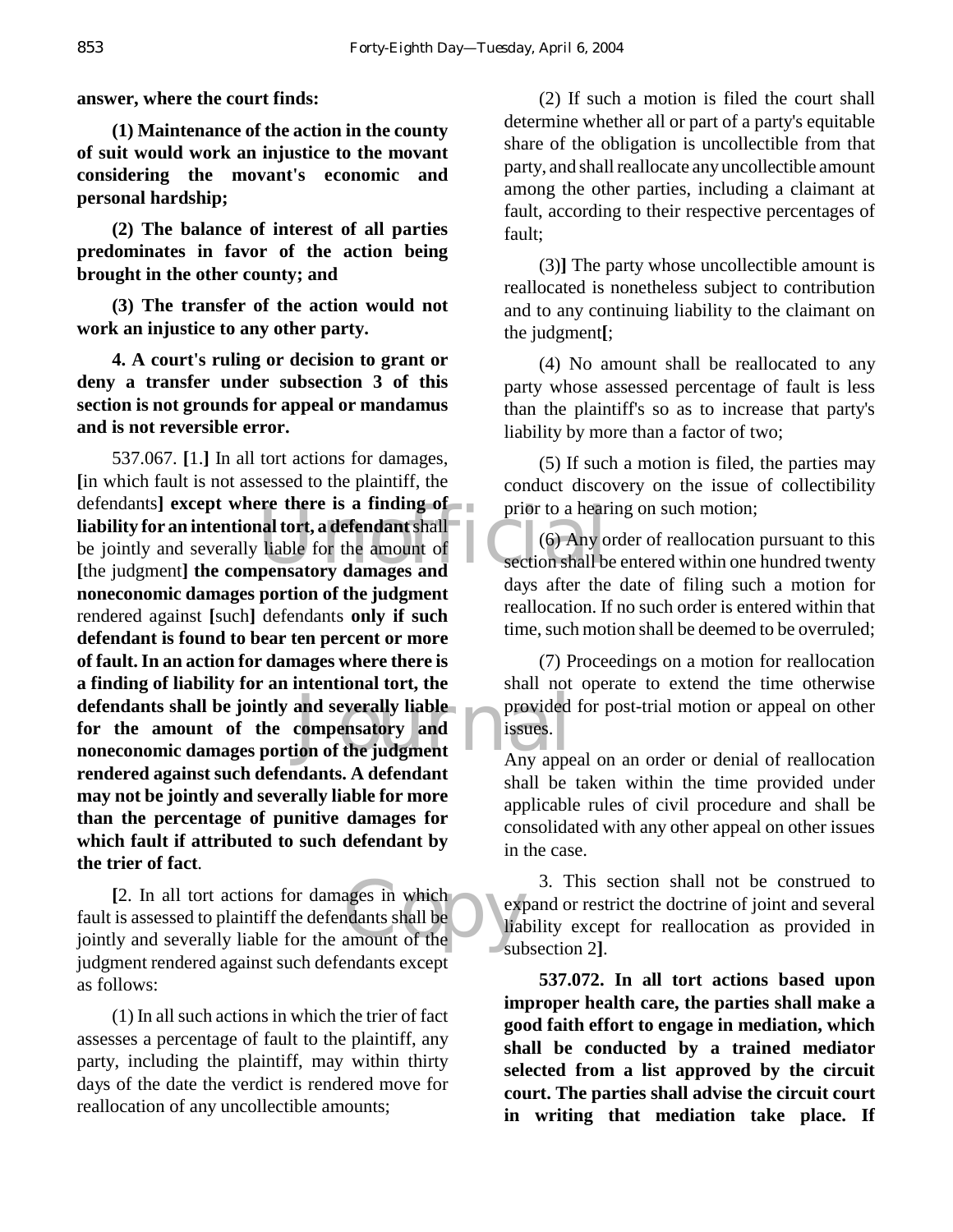# **mediation does not occur, the parties shall set forth in writing to the circuit court their good faith effort to conduct mediation.**

538.210. 1. In any action against a health care provider for damages for personal injury or death arising out of the rendering of or the failure to render health care services, no plaintiff shall recover more than **[**three**] four** hundred **[**fifty**] ninety-five** thousand dollars **[**per occurrence**]** for noneconomic damages from any one defendant as defendant is defined in subsection 2 of this section.

2. "Defendant" for purposes of sections 538.205 to 538.230 shall be defined as:

insurance maintained for professional liability<br>
oses;<br>
(2) A physician, including his **or her**<br> **or nations which**<br> **or nations which** (1) A hospital as defined in chapter 197, RSMo, and its employees and physician employees who are insured under the hospital's professional liability insurance policy or the hospital's self-insurance maintained for professional liability purposes;

nonphysician employees who are insured under the physician's professional liability insurance or under the physician's self-insurance maintained for professional liability purposes;

sued and who is not<br>
1) and (2) of this<br>
ees of any health care<br> **Constant of the state of the state of the state of the state of the state of the state of the state of the state of the state of the state of the state of t** (3) Any other health care provider having the legal capacity to sue and be sued and who is not included in subdivisions (1) and (2) of this subsection, including employees of any health care providers who are insured under the health care provider's professional liability insurance policy or self-insurance maintained for professional liability purposes.

The provider<br>
ath arising out<br>
render health<br>
is a jury, such<br>
exp 3. In any action against a health care provider for damages for personal injury or death arising out of the rendering of or the failure to render health care services, where the trier of fact is a jury, such jury shall not be instructed by the court with respect to the limitation on an award of noneconomic damages, nor shall counsel for any party or any person providing testimony during such proceeding in any way inform the jury or potential jurors of such limitation.

4. **Beginning on August 28, 2006,** the limitation on awards for noneconomic damages

provided for in this section shall be increased or decreased on an annual basis effective January first of each year in accordance with the Implicit Price Deflator for Personal Consumption Expenditures as published by the Bureau of Economic Analysis of the United States Department of Commerce. The current value of the limitation shall be calculated by the director of the department of insurance, who shall furnish that value to the secretary of state, who shall publish such value in the Missouri Register as soon after each January first as practicable, but it shall otherwise be exempt from the provisions of section 536.021, RSMo.

5. Any provision of law or court rule to the contrary notwithstanding, an award of punitive damages against a health care provider governed by the provisions of sections 538.205 to 538.230 shall be made only upon a showing by a plaintiff that the health care provider demonstrated willful, wanton or malicious misconduct with respect to his **or her** actions which are found to have injured or caused or contributed to cause the damages claimed in the petition.

**538.211. 1. In all actions against a health care provider pursuant to this chapter, any health care defendant who has filed a timely motion to transfer venue may move for a hearing on the propriety of venue. All discovery shall be stayed except for discovery on the issue of venue raised in the motion. Within ninety days of the filing of the motion, the court shall set a hearing on the motion.**

**2. If after hearing the court determines that venue is improper, the court shall transfer venue to a county where venue is proper.**

**3. The court may award reasonable costs, expenses, and attorneys' fees associated with said motion to the prevailing party.**

538.225. 1. In any action against a health care provider for damages for personal injury or death on account of the rendering of or failure to render health care services, the plaintiff or **[**his**] the plaintiff's** attorney shall file an affidavit with the court stating that he **or she** has obtained the written opinion of a legally qualified health care provider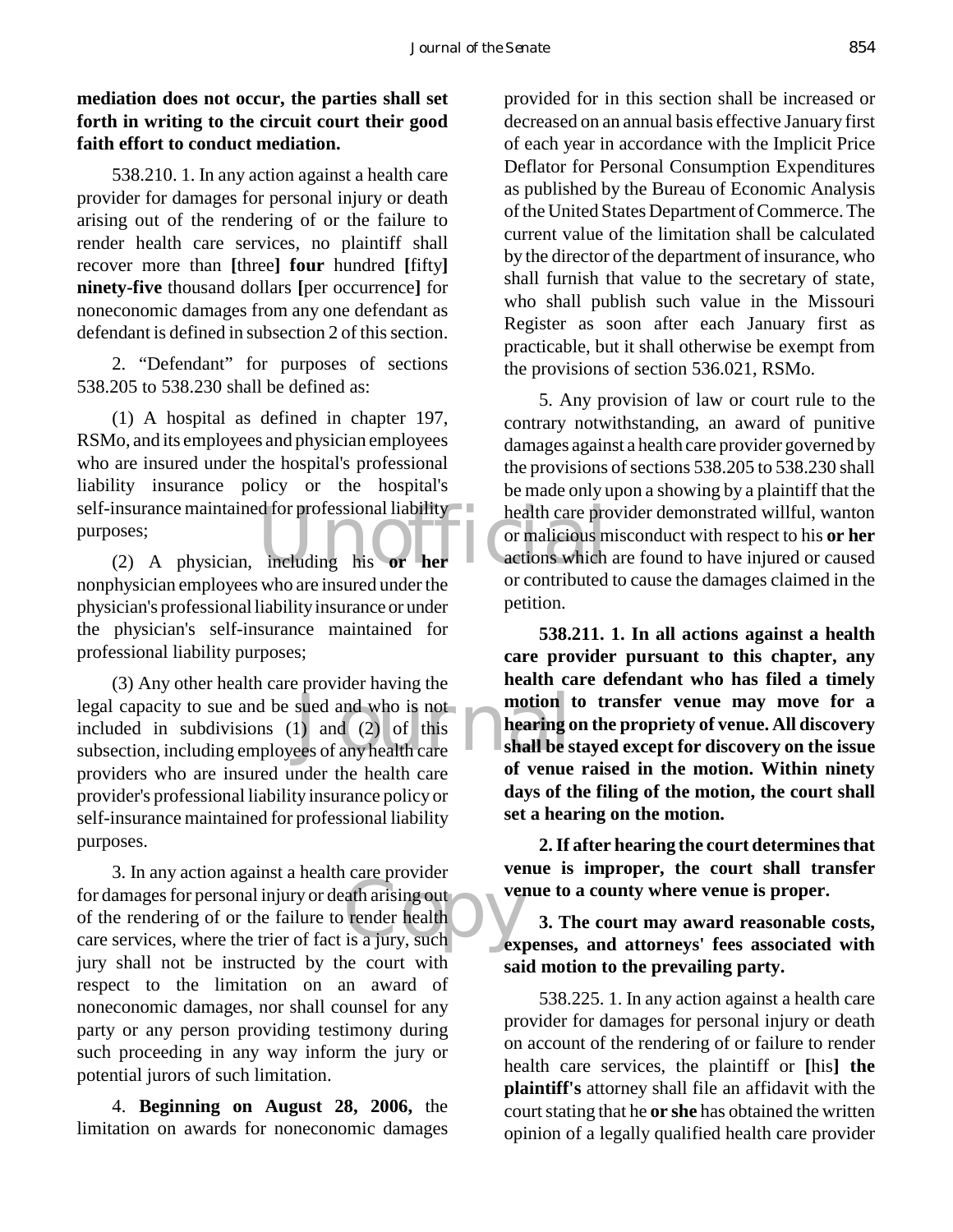which states that the defendant health care provider failed to use such care as a reasonably prudent and careful health care provider would have under similar circumstances and that such failure to use such reasonable care directly caused or directly contributed to cause the damages claimed in the petition.

upon motion of a party, subject to in-camera<br>
review by the court without counsel or the<br>
parties present to assure its compliance with<br>
this section 2. **[**The affidavit shall state the qualifications of such health care providers to offer such opinion.**] The health care provider who offers such opinion shall have education, training, and experience in a like area of expertise, or logical extension of the field of expertise, as the defendant health care provider. In addition, the health care provider must be actively engaged in the practice of medicine or have retired from actively practicing within five years of the date of the written opinion. The written opinion is, review by the court without counsel or the parties present to assure its compliance with this section.**

3. A separate affidavit shall be filed for each defendant named in the petition.

orders that such time<br>bisiline neighborhood and the negligible of negligi 4. Such affidavit shall be filed no later than ninety days after the filing of the petition unless the court, for good cause shown, orders that such time be extended.

5. If the plaintiff or **[**his**] the plaintiff's** attorney fails to file such affidavit **[**the court may**] within the time required under subsection 4 of this section, the action as to that defendant shall be stayed and the court shall**, upon motion of any party, dismiss the action against **[**such moving party**] that defendant** without prejudice.

such moving<br>
dice.<br>
f statements,<br>
se expressing **538.226. 1. The portion of statements, writings, or benevolent gestures expressing sympathy or a general sense of benevolence relating to the pain, suffering, or death of a person shall be inadmissible as evidence of an admission of liability in a civil action. A statement of fault, however, which is part of or in addition to any of the above shall be admissible under this section.**

**2. As used in this section, "benevolent**

**gestures" means actions which convey a sense of compassion or commiseration emanating from humane impulses.**

**Section 1. 1. Any person may file a miscellaneous case for the purpose of securing copies of such person's health care records or the health care records of any other individual for whom such person is the guardian or attorney-in-fact, or is a potential claimant for a wrongful death.**

**2. A miscellaneous case shall be filed in the circuit in which any of the health care records sought to be obtained are located.**

**3. The petition shall be filed according to the following guidelines:**

**(1) The petition shall contain the following:**

**(a) The name of the individual who received the health care services or medical treatment;**

**(b) A brief summary of the health care services or medical treatment received;**

**(c) A brief summary of the outcome of the health care services or medical treatment; and**

**(d) The names of the health care providers from whom health care records are being sought;**

**(2) The petition shall not contain allegations of negligence or demands, other than a general demand for access to health care records.**

**4. Within five business days of filing the miscellaneous case, the petitioner shall mail a copy of the petition by regular and certified mail to each health care provider listed in the petition. The petitioner shall certify to the court that the petition has been mailed as required.**

**5. After filing a miscellaneous case, the petitioner may request the health care records described in subsection 1 of this section by subpoena and, if necessary, subpoena the health care records custodian for a deposition for the sole purpose of securing copies of the health care records and verifying their authenticity. Refusal to provide the requested records may be the basis for the court to impose sanctions or**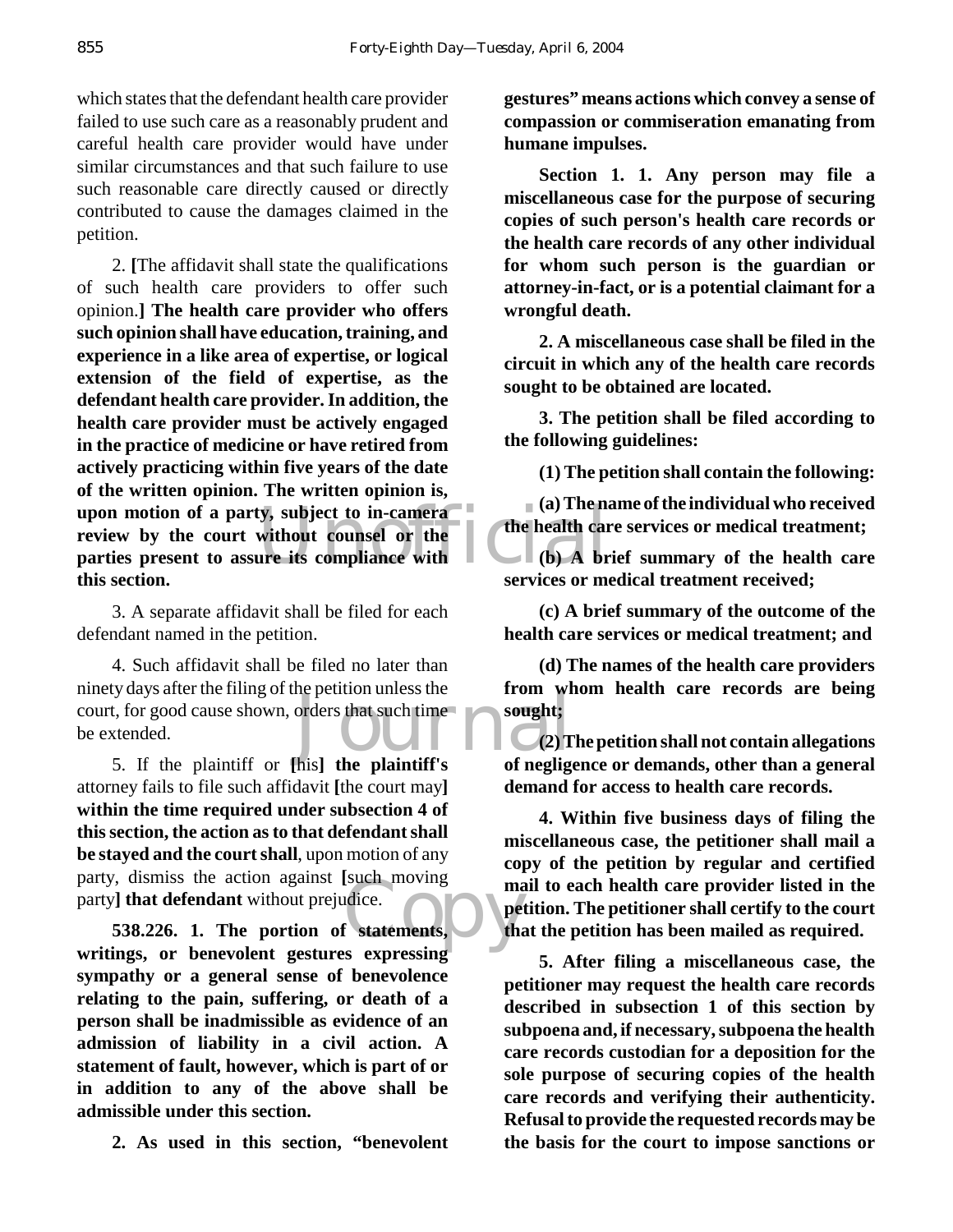**orders of contempt.**

**6. Filing of a miscellaneous case petition shall toll the applicable statute of limitations for one hundred twenty days on any claim for injuries or death caused by professional negligence of a health care provider, but in no event shall the applicable statute of limitations be tolled under this section for more than one hundred twenty days.**

**7. The naming or listing of a health care provider as a person from whom records are requested shall not be considered for any reporting purposes as a claim made against the health care provider.**

**section 197.227, RSMo, for providing copies of**<br> **health care records.**<br>
[508.010 Suits instituted by and reenactment **8. A health care provider or any person or entity acting on behalf of a health care provider shall not charge more than is allowable under health care records.**

**[**508.010. Suits instituted by summons shall, except as otherwise provided by law, be brought:

sides, or in the<br>plaintiff resides, and the state of this immediate immediate (1) When the defendant is a resident of the state, either in the county within which the defendant resides, or in the county within which the plaintiff resides, and the defendant may be found;

(2) When there are several defendants, and they reside in different counties, the suit may be brought in any such county;

several 38 (3) When there are several defendants, some residents and others nonresidents of the state, suit may be brought in any county in this state in which any defendant resides;

(4) When all the defendants are nonresidents of the state, suit may be brought in any county in this state;

(5) Any action, local or transitory, in which any county shall be plaintiff, may be commenced and prosecuted to final judgment in the county in which the defendant or defendants reside, or in the county suing and where the defendants, or one of them, may be found;

(6) In all tort actions the suit may be brought in the county where the cause of action accrued regardless of the residence of the parties, and process therein shall be issued by the court of such county and may be served in any county within the state; provided, however, that in any action for defamation or for invasion of privacy the cause of action shall be deemed to have accrued in the county in which the defamation or invasion was first published.**]**

Section B. Because immediate action is necessary to take action regarding the circumstances facing the medical malpractice liability insurance market in this state, the repeal and reenactment of sections 379.316, 383.150, 538.210 and 538.225, and the enactment of sections 135.163, 383.112, 383.151, 383.200, 383.205, 383.210, 383.215, 383.220, 383.225, 383.230, 383.600, 383.610, 383.615, 383.620, 383.625, 383.630, 383.635, 383.640, 383.645, 383.650, 383.655, 537.072, 538.211, 538.226, and 1 of this act are deemed necessary for the immediate preservation of the public health, welfare, peace, and safety, and is hereby declared to be an emergency act within the meaning of the constitution, and the repeal and reenactment of sections 379.316, 383.150, 538.210 and 538.225, and the enactment of sections 135.163, 383.112, 383.151, 383.200, 383.205, 383.210, 383.215, 383.220, 383.225, 383.230, 383.600, 383.610, 383.615, 383.620, 383.625, 383.630, 383.635, 383.640, 383.645, 383.650, 383.655, 537.072, 538.211, 538.226, and 1 of this act shall be in full force and effect upon its passage and approval."; and

Further amend the title and enacting clause accordingly.

Senator Bartle offered **SSA 1** for **SA 1**: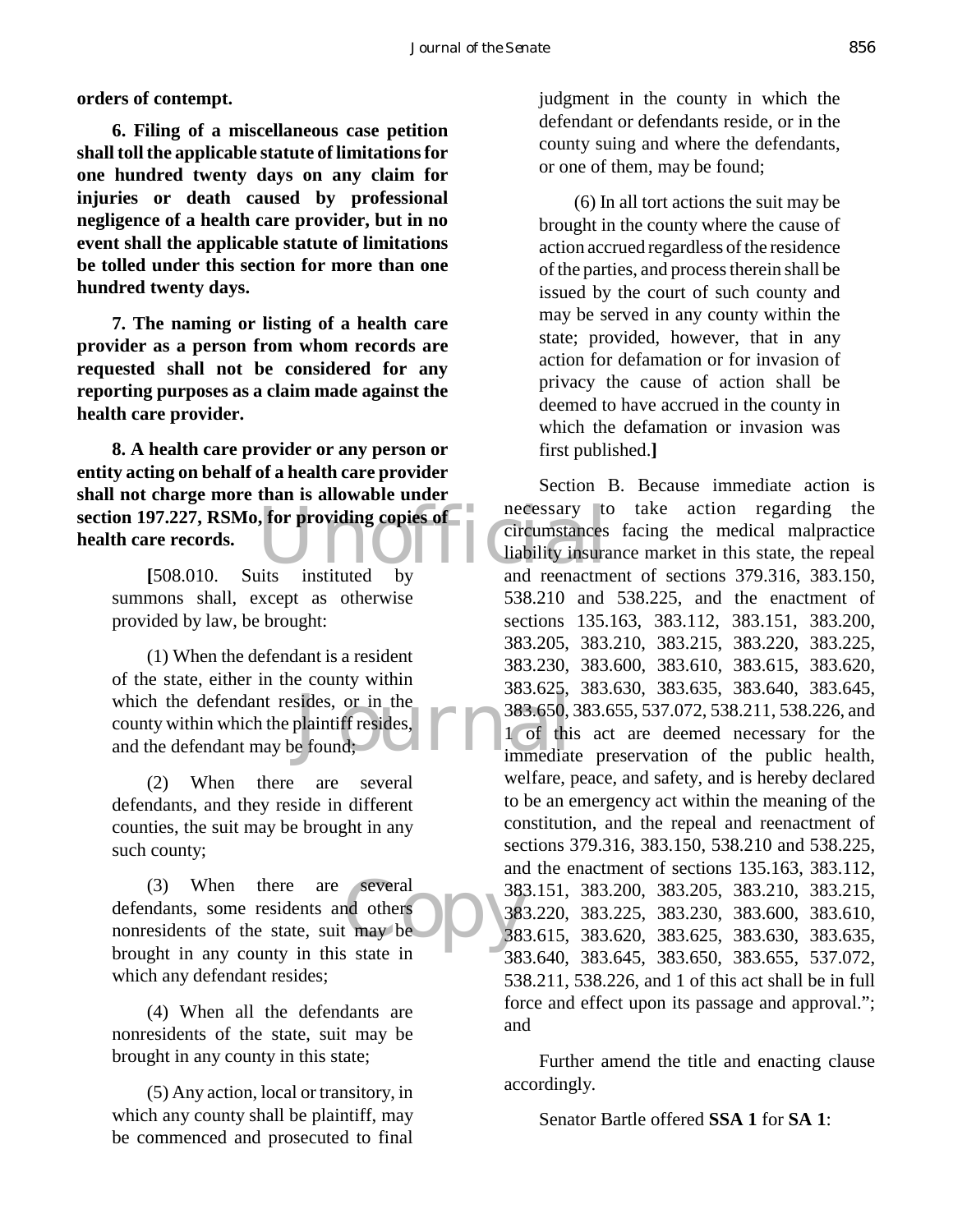# SENATE SUBSTITUTE AMENDMENT NO. 1 FOR SENATE AMENDMENT NO. 1

Amend Senate Substitute for Senate Substitute for Senate Committee Substitute for House Substitute for House Committee Substitute for House Bill No. 1304, Pages 1-2, Section 355.176, by striking all of said section from the bill; and

Further amend said bill, pages 2-4, section 408.040, by striking all of said section from the bill; and

Further amend said bill, pages 4-7, section 508.010, by striking all of said section from the bill; and

Further amend said bill, pages 7-9, section 510.263, by striking all of said section from the bill; and

516.105, by striking all of said section from the<br>bill; and<br>Further amend said bill pages 10-13 section 508.120, by st Further amend said bill, pages 9-10, section bill; and

Further amend said bill, pages 10-13, section 537.035, by striking all of said section from the bill; and

Further amend said bill, pages 13-15, section 537.067, by striking all of said section from the bill; and

pages 15-17, section<br>aid section from the corporat Further amend said bill, pages 15-17, section 538.205, by striking all of said section from the bill; and

Further amend said bill, pages 17-19, section 538.210, by striking all of said section from the bill; and

19-21, section<br>tion from the set Further amend said bill, pages 19-21, section 538.213, by striking all of said section from the bill; and

Further amend said bill, pages 21-23, section 538.220, by striking all of said section from the bill; and

Further amend said bill, pages 23-24, section 538.225, by striking all of said section from the bill; and

Further amend said bill, pages 24-25, section 538.227, by striking all of said section from the bill; and

Further amend said bill, page 25, section 538.300, by striking all of said section from the bill; and

Further amend said bill, page 25, section 1, by striking all of said section from the bill; and

Further amend said bill, page 25, section 2, by striking all of said section from the bill; and

Further amend said bill, pages 25-26, section 355.176, by striking all of said section from the bill; and

Further amend said bill, page 26, section 508.040, by striking all of said section from the bill; and

Further amend said bill, pages 26-27, section 508.070, by striking all of said section from the bill; and

Further amend said bill, page 27, section 508.120, by striking all of said section from the bill; and inserting in lieu thereof the following:

 "**355.176. 1. A corporation's registered agent is the corporation's agent for service of process, notice, or demand required or permitted by law to be served on the corporation.**

**2. If a corporation has no registered agent, or the agent cannot with reasonable diligence be served, the corporation may be served by registered or certified mail, return receipt requested, addressed to the secretary of the corporation at its principal office shown in the most recent annual report filed pursuant to section 355.856. Service is perfected under this subsection on the earliest of:**

**(1) The date the corporation receives the mail;**

**(2) The date shown on the return receipt, if signed on behalf of the corporation; or**

**(3) Five days after its deposit in the United States mail, if mailed and correctly addressed with first class postage affixed.**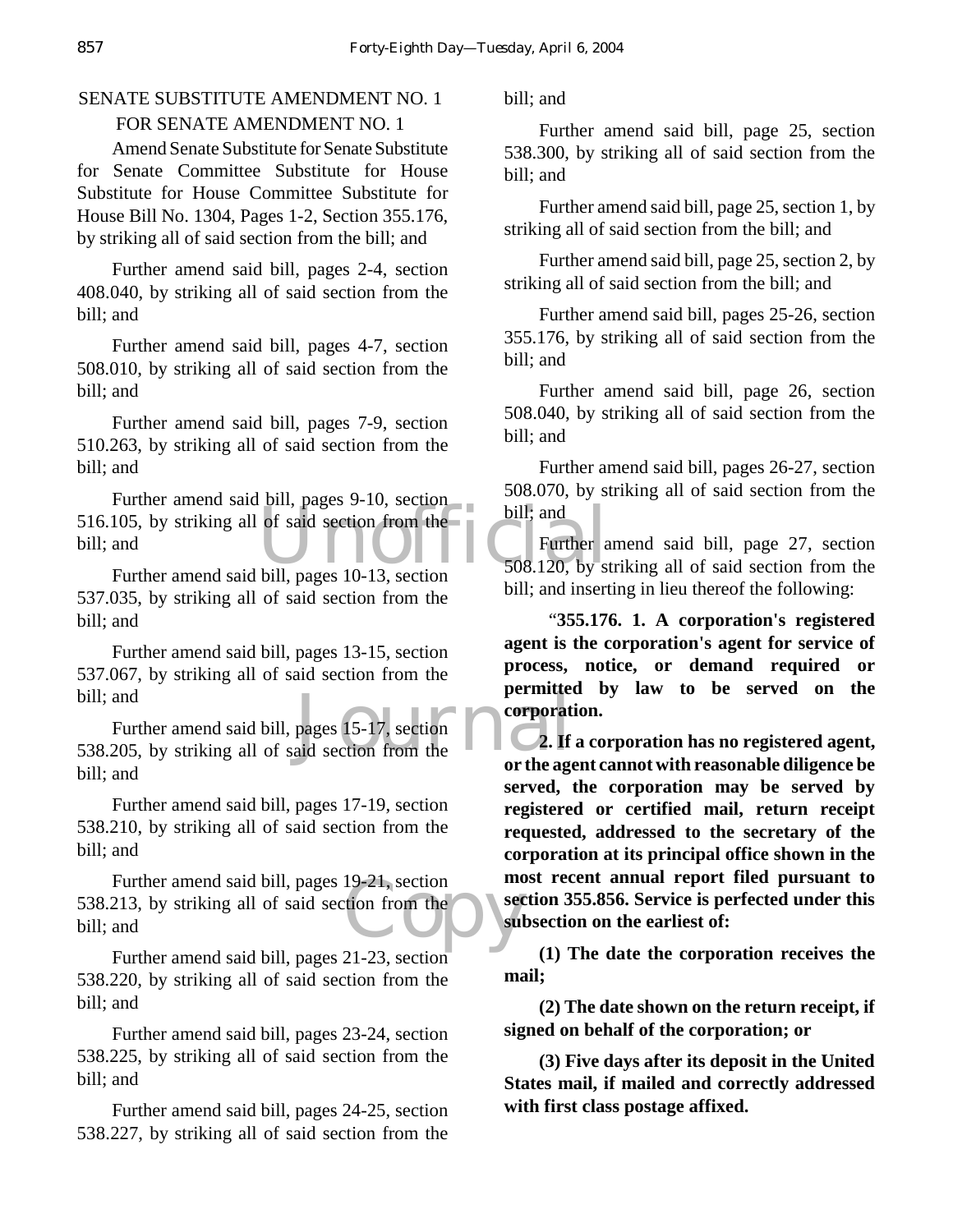# **3. This section does not prescribe the only means, or necessarily the required means, of serving a corporation.**

408.040. 1. Interest shall be allowed on all money due upon any judgment or order of any court from the day of rendering the same until satisfaction be made by payment, accord or sale of property; all such judgments and orders for money upon contracts bearing more than nine percent interest shall bear the same interest borne by such contracts, and**, except as provided by subsection 3 of this section,** all other judgments and orders for money shall bear nine percent per annum until satisfaction made as aforesaid.

Frequences is the contained to the claimant, and the amount<br>
of the judgment or order exceeds the demand for<br>
payment or offer of settlement, then prejudgment in prejudgment in offer was rejected without counter offer, whichever<br>is earlier. [Any such demand or offer shall be made<br>in writing and sent by certified mail and shall be<br>left to the Federal 2. In tort actions, if a claimant has made a demand for payment of a claim or an offer of settlement of a claim, to the party, parties or their representatives**, and to such party's liability insurer if known to the claimant,** and the amount of the judgment or order exceeds the demand for interest, **[**at the rate specified in subsection 1 of this section, shall**] may** be **awarded,** calculated from a date sixty days after the demand or offer was **[**made**] received, as shown by the certified mail return receipt**, or from the date the demand or offer was rejected without counter offer, whichever is earlier. **[**Any such demand or offer shall be made left open for sixty days unless rejected earlier.**] In order to qualify as a demand or offer pursuant to this section, such demand must:**

**(1) Be in writing and sent by certified mail return receipt requested; and**

(2) Be accompanied by an affidavit of the<br>claimant describing the nature of the claim and<br>theory of liability, the nature of any injuries **(2) Be accompanied by an affidavit of the claimant describing the nature of the claim and claimed and a computation of any category of damages sought by the claimant with supporting documentation; and**

**(3) For personal injury and bodily injury claims, be accompanied by a list of the names and addresses of medical providers who have provided treatment to the claimant for such injuries, copies of all medical bills, a list of**

**employers if the claimant is seeking damages for loss of wages or earnings, and written authorizations sufficient to allow the party, its representatives, and liability insurer if known to the claimant to obtain records from all employers and medical care providers; and**

**(4) Reference this section and be left open for sixty days.**

**If the claimant is a minor or incompetent or deceased, the affidavit may be signed by any person who reasonably appears to be qualified to act as next friend or conservator or personal representative. If the claim is one for wrongful death, the affidavit may be signed by any person qualified pursuant to section 537.080, RSMo, to make claim for the death. The trial court, in its discretion, shall determine whether prejudgment interest is awarded.** Nothing contained herein shall limit the right of a claimant, in actions other than tort actions, to recover prejudgment interest as otherwise provided by law or contract.

**3. Notwithstanding the provisions of subsection 1 of this section, in tort actions, a judgment for prejudgment interest awarded pursuant to subsection 2 of this section should bear interest at a per annum interest rate equal to the Federal Funds Rate, as established by the Federal Reserve Board, plus five percent. A judgment awarded for post judgment interest should bear interest at a per annum interest rate equal to the Federal Funds Rate, as established by the Federal Reserve Board, plus seven percent. The judgment shall state the applicable interest rate.**

508.010. **[**Suits instituted by summons shall, except as otherwise provided by law, be brought**] 1. As used in this section "principal place of residence", shall mean the county which is the main place where an individual resides in the state of Missouri. There shall be a rebuttable presumption that the county of voter registration is the principal place of residence. There shall be only one principal place of residence.**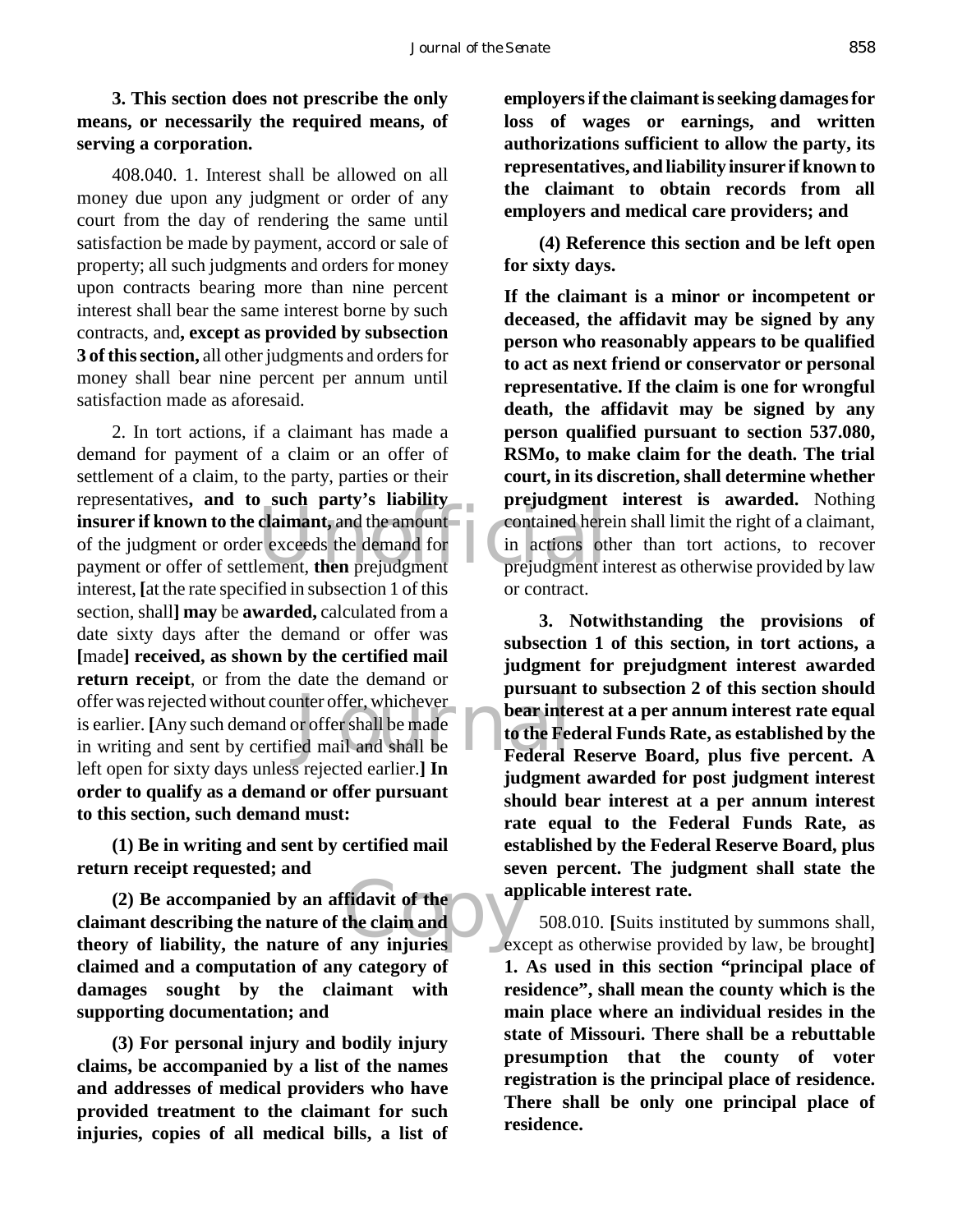## **2. In all actions in which there is no count alleging a tort, venue shall be determined as follows**:

(1) When the defendant is a resident of the state, either in the county within which the defendant resides, or in the county within which the plaintiff resides, and the defendant may be found;

(2) When there are several defendants, and they reside in different counties, the suit may be brought in any such county;

(3) When there are several defendants, some residents and others nonresidents of the state, suit may be brought in any county in this state in which any defendant resides;

(4) When all the defendants are nonresidents of the state, suit may be brought in any county in this state**[**;

this state[;<br>
(5) Any action, local or transitory, in which<br>
any county shall be plaintiff, may be commenced<br> **6. Any action** (5) Any action, local or transitory, in which and prosecuted to final judgment in the county in which the defendant or defendants reside, or in the county suing and where the defendants, or one of them, may be found;

sut may be brought<br>se of action accrued<br>of the parties, and<br>d by the court of such<br>served in (6) In all tort actions the suit may be brought in the county where the cause of action accrued regardless of the residence of the parties, and process therein shall be issued by the court of such county and may be served in any county within the state; provided, however, that in any action for defamation or for invasion of privacy the cause of action shall be deemed to have accrued in the county in which the defamation or invasion was first published**].**

claims based **3. Tort actions shall include claims based upon improper health care**.

**4. Notwithstanding any other provision of law in all actions in which there is any count alleging a tort, and in which the cause of action accrued in the state of Missouri venue shall be in the county where the cause of action accrued. As used in this section, "the county where the cause of action accrued" shall mean the county**

**where the plaintiff, or, in the case of a wrongful death action, the decedent, was first injured by the wrongful acts or negligent conduct alleged in the action.**

**5. Notwithstanding any other provision of law, in all actions in which there is any count alleging a tort and in which the cause of action accrued outside the state of Missouri venue shall be determined as follows:**

**(1) If the defendant is a corporation then venue may be in the county where a corporate defendant's registered agent is located or in the county in which the corporation had the largest number of employees in the two years prior to the date the cause of action accrued;**

**(2) If the defendant is an individual then venue may be in the county of the individual's principal place of residence in the state of Missouri.**

**6. Any action, local or transitory, in which any county shall be plaintiff, may be commenced and prosecuted to final judgment in the county in which the defendant or defendants reside, or in the county suing and where the defendants, or one of them, may be found.**

**7. In all actions process therein shall be issued by the court of such county and may be served in any county within the state.**

**8. In any action for defamation or for invasion of privacy the cause of action shall be deemed to have accrued in the county in which the defamation or invasion was first published.**

**9. In all actions venue shall be determined as of the date the cause of action accrued.**

**10. All motions to dismiss or to transfer based upon a claim of improper venue shall be deemed granted if not denied within ninety days of filing of the motion unless such time period is waived in writing by all parties.**

510.263. 1. All actions tried before a jury involving punitive damages**, including tort actions based upon improper health care,** shall be conducted in a bifurcated trial before the same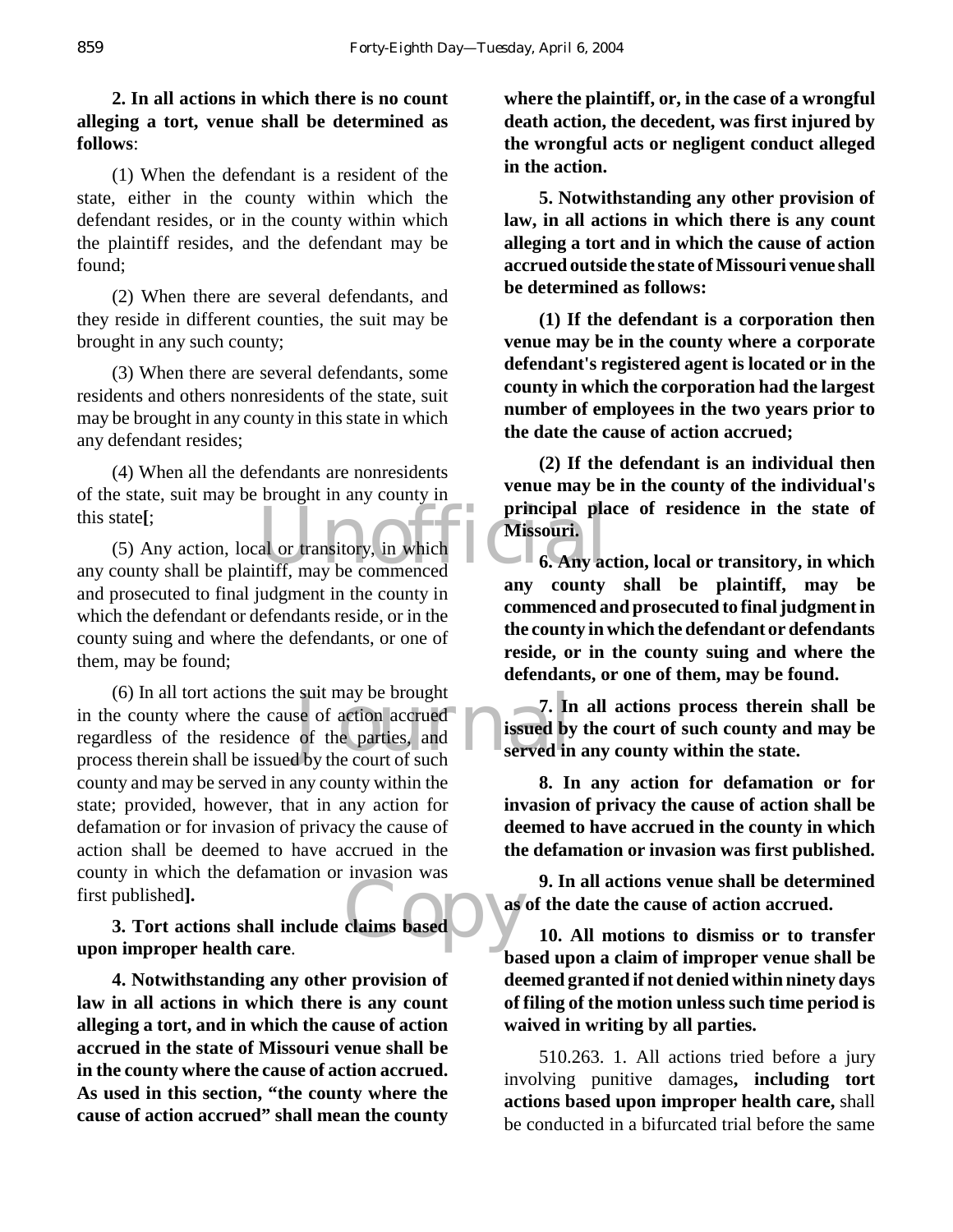jury if requested by any party.

2. In the first stage of a bifurcated trial, in which the issue of punitive damages is submissible, the jury shall determine liability for compensatory damages, the amount of compensatory damages, including nominal damages, and the liability of a defendant for punitive damages. Evidence of defendant's financial condition shall not be admissible in the first stage of such trial unless admissible for a proper purpose other than the amount of punitive damages.

3. If during the first stage of a bifurcated trial the jury determines that a defendant is liable for punitive damages, that jury shall determine, in a second stage of trial, the amount of punitive damages to be awarded against such defendant. Evidence of such defendant's net worth shall be admissible during the second stage of such trial.

or filing a motion for new-<br>file a post-trial motion<br>awarded by the jury as **damage awar** that it is<br>be on the defendant<br>ce relevant evidence<br>in shall be determined sing out of the<br>
accordingly. If<br>
titlement to a 4. Within the time for filing a motion for new trial, a defendant may file a post-trial motion requesting the amount awarded by the jury as punitive damages be credited by the court with amounts previously paid by the defendant for punitive damages arising out of the same conduct on which the imposition of punitive damages is based. At any hearing, the burden on all issues relating to such a credit shall be on the defendant and either party may introduce relevant evidence on such motion. Such a motion shall be determined by the trial court within the time and according to procedures applicable to motions for new trial. If the trial court sustains such a motion the trial court shall credit the jury award of punitive damages by the amount found by the trial court to have been previously paid by the defendant arising out of the same conduct and enter judgment accordingly. If the defendant fails to establish entitlement to a credit under the provisions of this section, or the trial court finds from the evidence that the defendant's conduct out of which the prior punitive damages award arose was not the same conduct on which the imposition of punitive damages is based in the pending action, or the trial court finds the defendant unreasonably continued the conduct after acquiring actual knowledge of the dangerous

nature of such conduct, the trial court shall disallow such credit, or, if the trial court finds that the laws regarding punitive damages in the state in which the prior award of punitive damages was entered substantially and materially deviate from the law of the state of Missouri and that the nature of such deviation provides good cause for disallowance of the credit based on the public policy of Missouri, then the trial court may disallow all or any part of the credit provided by this section.

5. The credit allowable under this section shall not apply to causes of action for libel, slander, assault, battery, false imprisonment, criminal conversation, malicious prosecution or fraud.

6. The doctrines of remittitur and additur, based on the trial judge's assessment of the totality of the surrounding circumstances, shall apply to punitive damage awards.

**7. As used in this section, the term "punitive damage award" means an award for punitive or exemplary damages or an award for aggravating circumstances.**

**8. Discovery as to a defendant's assets shall be allowed only after a finding by the trial court that it is more likely than not that the plaintiff will be able to present a submissible case to the trier of fact on the plaintiff's claim of punitive damages.**

537.035. 1. As used in this section, unless the context clearly indicates otherwise, the following words and terms shall have the meanings indicated:

(1) "Health care professional", a physician or surgeon licensed under the provisions of chapter 334, RSMo, or a dentist licensed under the provisions of chapter 332, RSMo, or a podiatrist licensed under the provisions of chapter 330, RSMo, or an optometrist licensed under the provisions of chapter 336, RSMo, or a pharmacist licensed under the provisions of chapter 338, RSMo, or a chiropractor licensed under the provisions of chapter 331, RSMo, or a psychologist licensed under the provisions of chapter 337, RSMo, or a nurse licensed under the provisions of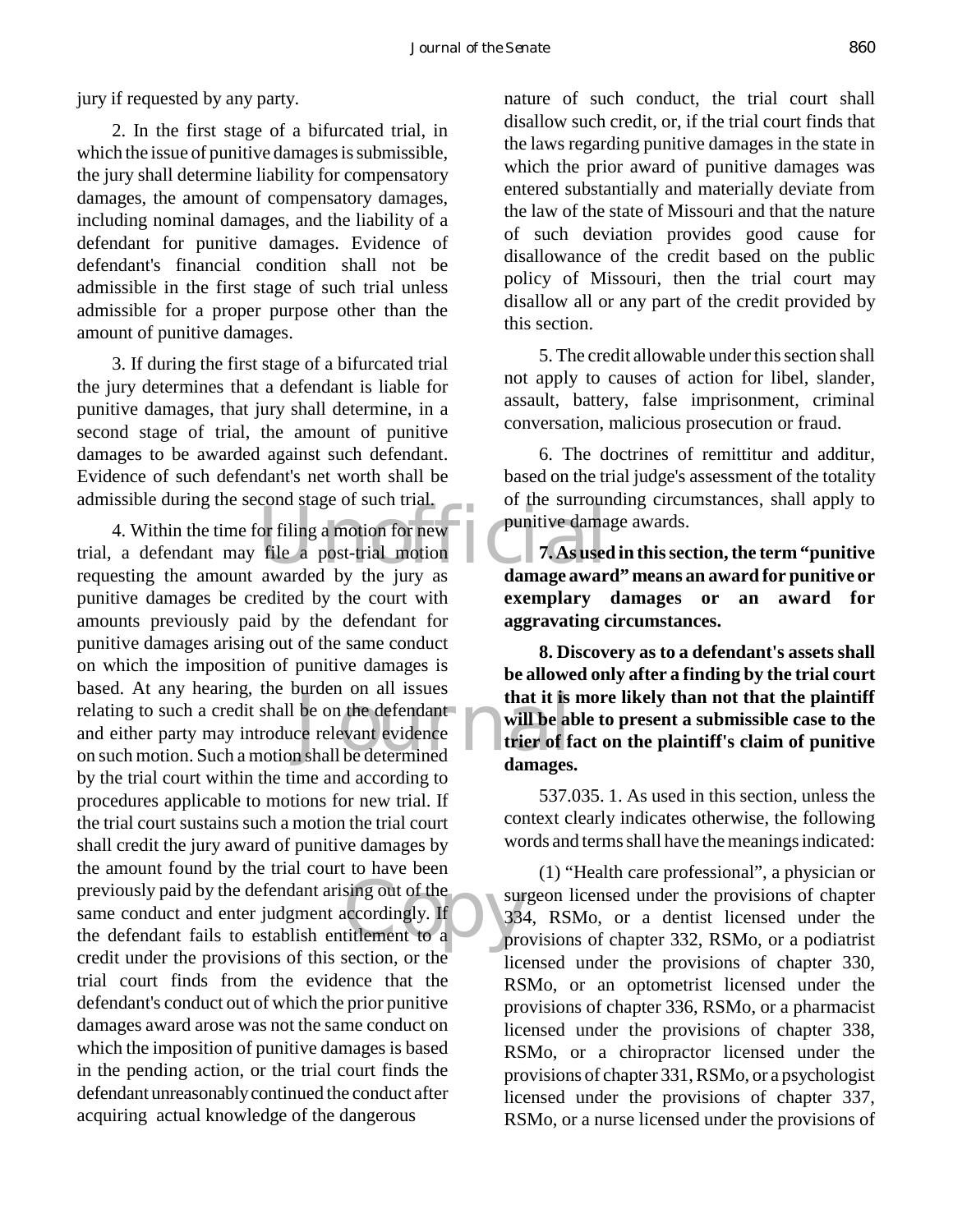chapter 335, RSMo, or a social worker licensed under the provisions of chapter 337, RSMo, or a professional counselor licensed under the provisions of chapter 337, RSMo, or a mental health professional as defined in section 632.005, RSMo, while acting within their scope of practice;

(2) "Peer review committee", a committee of health care professionals with the responsibility to evaluate, maintain, or monitor the quality and utilization of health care services or to exercise any combination of such responsibilities.

2. A peer review committee may be constituted as follows:

(1) Comprised of, and appointed by, a state, county or local society of health care professionals;

professionals of a partnership or professional any peer revised corporation of health care professionals;<br>
(3) Appointed by the board of trustees, chief (2) Comprised of, and appointed by, the partners, shareholders, or employed health care corporation of health care professionals;

Examples the department of mental<br>
administrative entity of the department of mental<br>
health recognized pursuant to the provisions of<br>
subdivision (3) of subsection 1 of section 630.407, (3) Appointed by the board of trustees, chief executive officer, or the organized medical staff of a licensed hospital, or other health facility operating under constitutional or statutory authority, **including long-term care facilities licensed under chapter 198, RSMo,** or an health recognized pursuant to the provisions of subdivision (3) of subsection 1 of section 630.407, RSMo;

(4) Any other organization formed pursuant to state or federal law authorized to exercise the responsibilities of a peer review committee and acting within the scope of such authorization;

directors, chief<br>lirector of the or<br>cation. (5) Appointed by the board of directors, chief executive officer or the medical director of the licensed health maintenance organization.

3. Each member of a peer review committee and each person, hospital governing board, health maintenance organization board of directors, and chief executive officer of a licensed hospital or other hospital operating under constitutional or statutory authority, chief executive officer or medical director of a licensed health maintenance organization who testifies before, or provides

information to, acts upon the recommendation of, or otherwise participates in the operation of, such a committee shall be immune from civil liability for such acts so long as the acts are performed in good faith, without malice and are reasonably related to the scope of inquiry of the peer review committee.

4. Except as otherwise provided in this section, the proceedings, findings, deliberations, reports, and minutes of peer review committees concerning the health care provided any patient are privileged and shall not be subject to discovery, subpoena, or other means of legal compulsion for their release to any person or entity or be admissible into evidence in any judicial or administrative action for failure to provide appropriate care. Except as otherwise provided in this section, no person who was in attendance at any peer review committee proceeding shall be permitted or required to disclose any information acquired in connection with or in the course of such proceeding, or to disclose any opinion, recommendation, or evaluation of the committee or board, or any member thereof; provided, however, that information otherwise discoverable or admissible from original sources is not to be construed as immune from discovery or use in any proceeding merely because it was presented during proceedings before a peer review committee nor is a member, employee, or agent of such committee, or other person appearing before it, to be prevented from testifying as to matters within his personal knowledge and in accordance with the other provisions of this section, but such witness cannot be questioned about testimony or other proceedings before any health care review committee or board or about opinions formed as a result of such committee hearings.

5. The provisions of subsection 4 of this section limiting discovery and admissibility of testimony as well as the proceedings, findings, records, and minutes of peer review committees do not apply in any judicial or administrative action brought by a peer review committee or the legal entity which formed or within which such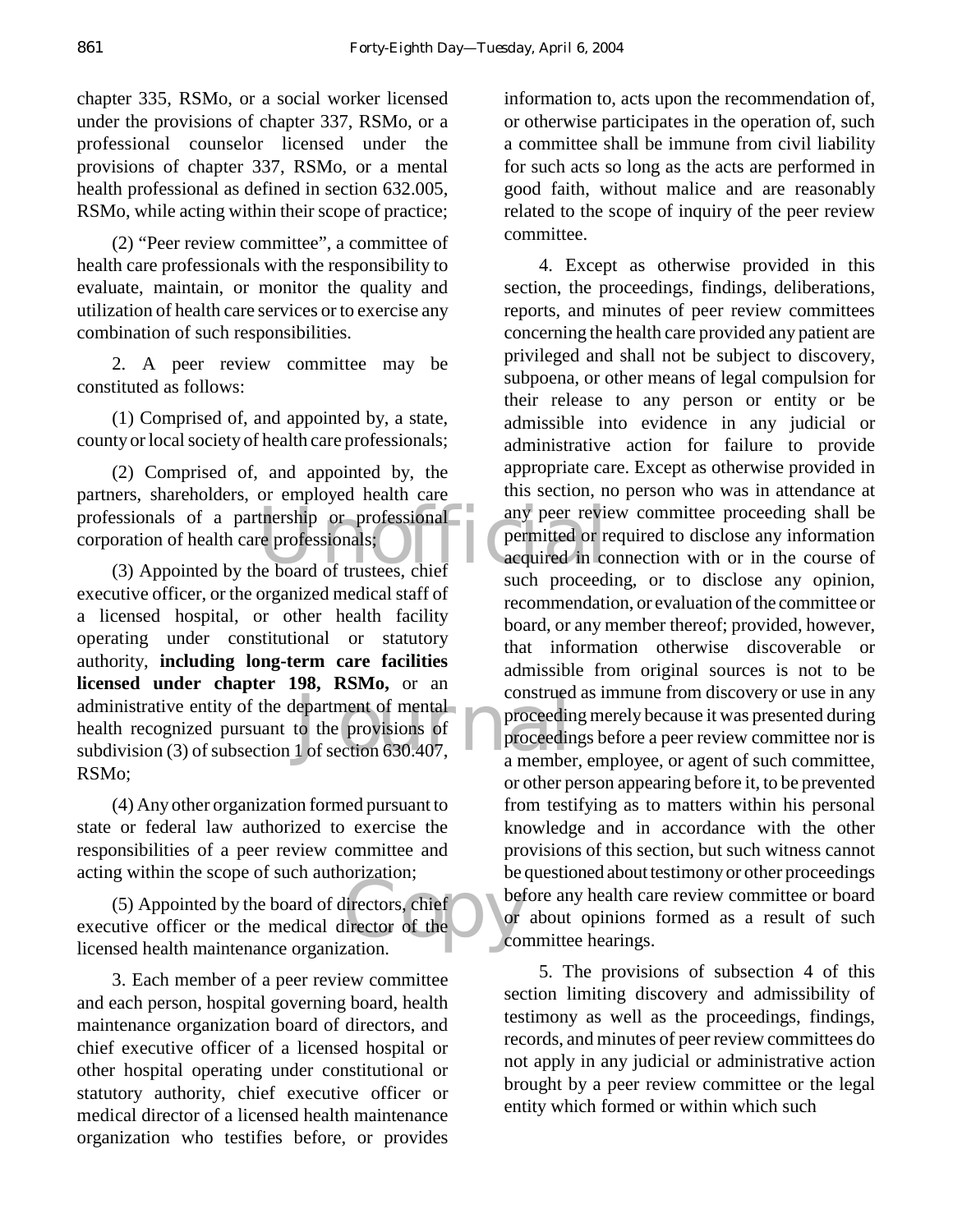committee operates to deny, restrict, or revoke the hospital staff privileges or license to practice of a physician or other health care providers; or when a member, employee, or agent of the peer review committee or the legal entity which formed such committee or within which such committee operates is sued for actions taken by such committee which operate to deny, restrict or revoke the hospital staff privileges or license to practice of a physician or other health care provider.

6. Nothing in this section shall limit authority otherwise provided by law of a health care licensing board of the state of Missouri to obtain information by subpoena or other authorized process from peer review committees or to require disclosure of otherwise confidential information relating to matters and investigations within the jurisdiction of such health care licensing boards.

537.067. [1.] In all tort actions for damages,<br>
[in which fault is not assessed to the plaintiff the defendants] **except where there is a finding of** defendant is found to bear ten percent or more<br>
of fault. In an action for damages where there is<br>
a finding of liability for an intentional tort, any<br>
<sup>16</sup> e jointly and<br>percentage of<br>damages for<br>defendant by 537.067. **[**1.**]** In all tort actions for damages, **[**in which fault is not assessed to the plaintiff the **liability for an intentional tort, a defendant** shall be jointly and severally liable for the amount of **[**the judgment**] the compensatory damages and noneconomic damages portion of the judgment** rendered against **[**such**]** defendants **only if such of fault. In an action for damages where there is a finding of liability for an intentional tort, any defendant held liable for an intentional tort shall be jointly and severally liable for the amount of the compensatory and noneconomic damages portion of the judgment rendered against such defendants. In all tort actions for damages, a defendant may not be jointly and severally liable for more than the percentage of compensatory and noneconomic damages for which fault is attributed to such defendant by the trier of fact if the plaintiff is found to bear fifty-one percent or more of fault. A defendant may not be jointly or severally liable for more than the percentage of punitive damages for which fault is attributed to such defendant by the trier of fact**.

**[**2. In all tort actions for damages in which

fault is assessed to plaintiff the defendants shall be jointly and severally liable for the amount of the judgment rendered against such defendants except as follows:

(1) In all such actions in which the trier of fact assesses a percentage of fault to the plaintiff, any party, including the plaintiff, may within thirty days of the date the verdict is rendered move for reallocation of any uncollectible amounts;

(2) If such a motion is filed the court shall determine whether all or part of a party's equitable share of the obligation is uncollectible from that party, and shall reallocate any uncollectible amount among the other parties, including a claimant at fault, according to their respective percentages of fault;

(3)**]** The party whose uncollectible amount is reallocated is nonetheless subject to contribution and to any continuing liability to the claimant on the judgment**[**;**].**

**[**(4) No amount shall be reallocated to any party whose assessed percentage of fault is less than the plaintiff's so as to increase that party's liability by more than a factor of two;

(5) If such a motion is filed, the parties may conduct discovery on the issue of collectibility prior to a hearing on such motion;

(6) Any order of reallocation pursuant to this section shall be entered within one hundred twenty days after the date of filing such a motion for reallocation. If no such order is entered within that time, such motion shall be deemed to be overruled;

(7) Proceedings on a motion for reallocation shall not operate to extend the time otherwise provided for post-trial motion or appeal on other  $\bigcup$  issues.

Any appeal on an order or denial of reallocation shall be taken within the time provided under applicable rules of civil procedure and shall be consolidated with any other appeal on other issues in the case.

3. This section shall not be construed to expand or restrict the doctrine of joint and several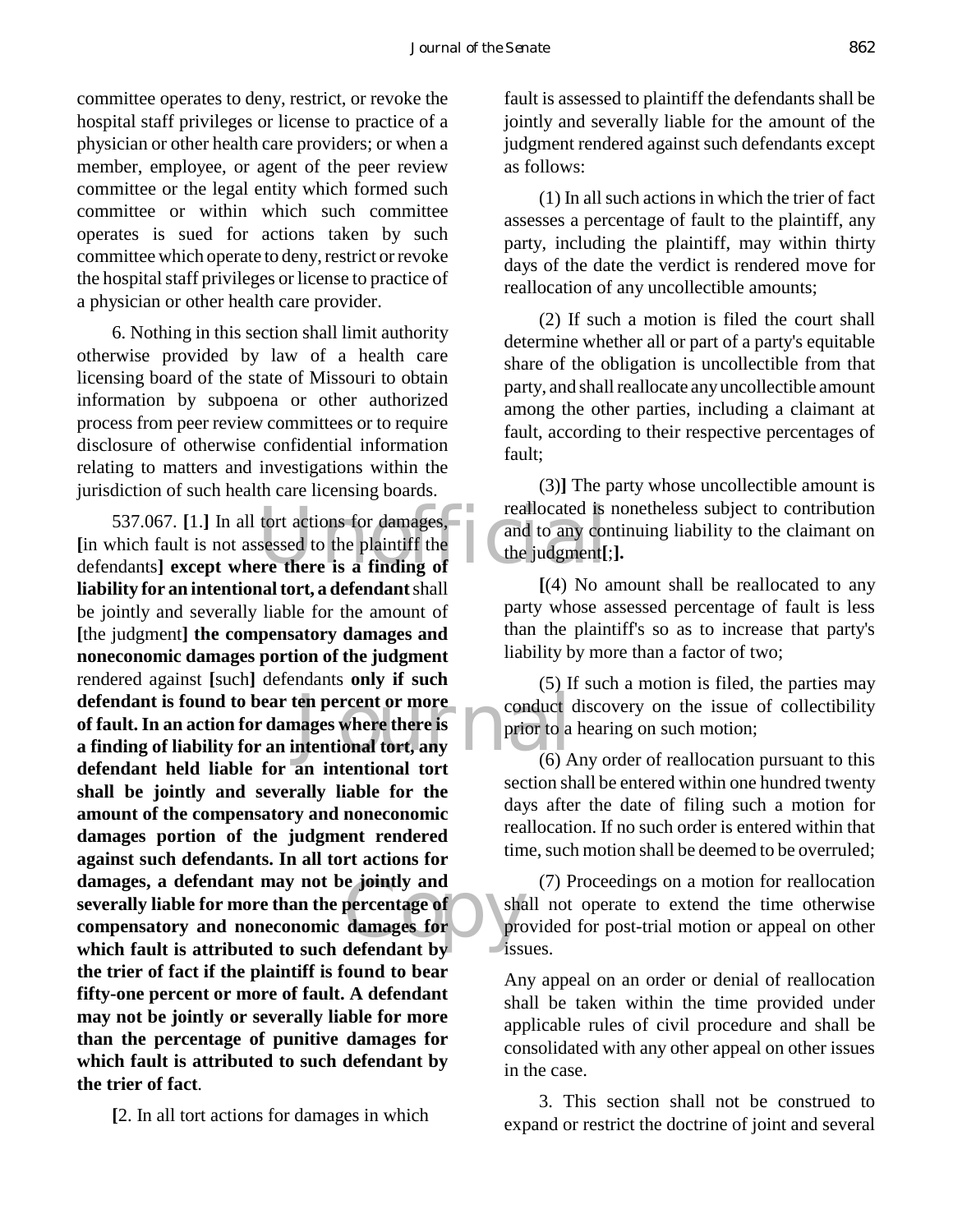liability except for reallocation as provided in subsection 2.**]**

538.205. As used in sections 538.205 to 538.230, the following terms shall mean:

(1) "Economic damages", damages arising from pecuniary harm including, without limitation, medical damages, and those damages arising from lost wages and lost earning capacity;

(2) "Equitable share", the share of a person or entity in an obligation that is the same percentage of the total obligation as the person's or entity's allocated share of the total fault, as found by the trier of fact;

(3) "Future damages", damages that the trier of fact finds will accrue after the damages findings are made;

provider, any physician,<br>
intenance organization, (11) "Sel<br>
ter, long-term care facility<br>
ed under chapter 198, 538.210. (4) "Health care provider", any physician, hospital, health maintenance organization, ambulatory surgical center, long-term care facility **including those licensed under chapter 198, RSMo**, dentist, registered or licensed practical nurse, optometrist, podiatrist, pharmacist, chiropractor, professional physical therapist, psychologist, physician-in-training, and any other person or entity that provides health care services under the authority of a license or certificate;

Se or certificate;<br>
", any services that a The processional set views shareholder, we can be with<br>
limited to, transfer to a patient of goods or services<br>
incidental or pursuant to the practice of the health<br>
care provider's profession or in furtherance of the (5) "Health care services", any services that a health care provider renders to a patient in the ordinary course of the health care provider's profession or, if the health care provider is an institution, in the ordinary course of furthering the purposes for which the institution is organized. Professional services shall include, but are not limited to, transfer to a patient of goods or services incidental or pursuant to the practice of the health purposes for which an institutional health care provider is organized;

(6) "Medical damages", damages arising from reasonable expenses for necessary drugs, therapy, and medical, surgical, nursing, x-ray, dental, custodial and other health and rehabilitative services;

(7) "Noneconomic damages", damages arising

from nonpecuniary harm including, without limitation, pain, suffering, mental anguish, inconvenience, physical impairment, disfigurement, loss of capacity to enjoy life, and loss of consortium but shall not include punitive damages;

(8) "Past damages", damages that have accrued when the damages findings are made;

(9) "Physician employee", any person or entity who works for hospitals for a salary or under contract and who is covered by a policy of insurance or self-insurance by a hospital for acts performed at the direction or under control of the hospital;

(10) "Punitive damages", damages intended to punish or deter willful, wanton or malicious misconduct;

(11) "Self-insurance", a formal or informal plan of self-insurance or no insurance of any kind.

538.210. 1. In any action against a health care provider for damages for personal injury or death arising out of the rendering of or the failure to render health care services, no plaintiff shall recover more than three hundred fifty thousand dollars **[**per occurrence**]** for noneconomic damages **[**from any one defendant as defendant is defined in subsection 2 of this section**] irrespective of the number of defendants**.

2. **[**"Defendant" for purposes of sections 538.205 to 538.230 shall be defined as:

(1) A hospital as defined in chapter 197, RSMo, and its employees and physician employees who are insured under the hospital's professional liability insurance policy or the hospital's self-insurance maintained for professional liability purposes;

(2) A physician, including his nonphysician employees who are insured under the physician's professional liability insurance or under the physician's self-insurance maintained for professional liability purposes;

(3) Any other health care provider having the legal capacity to sue and be sued and who is not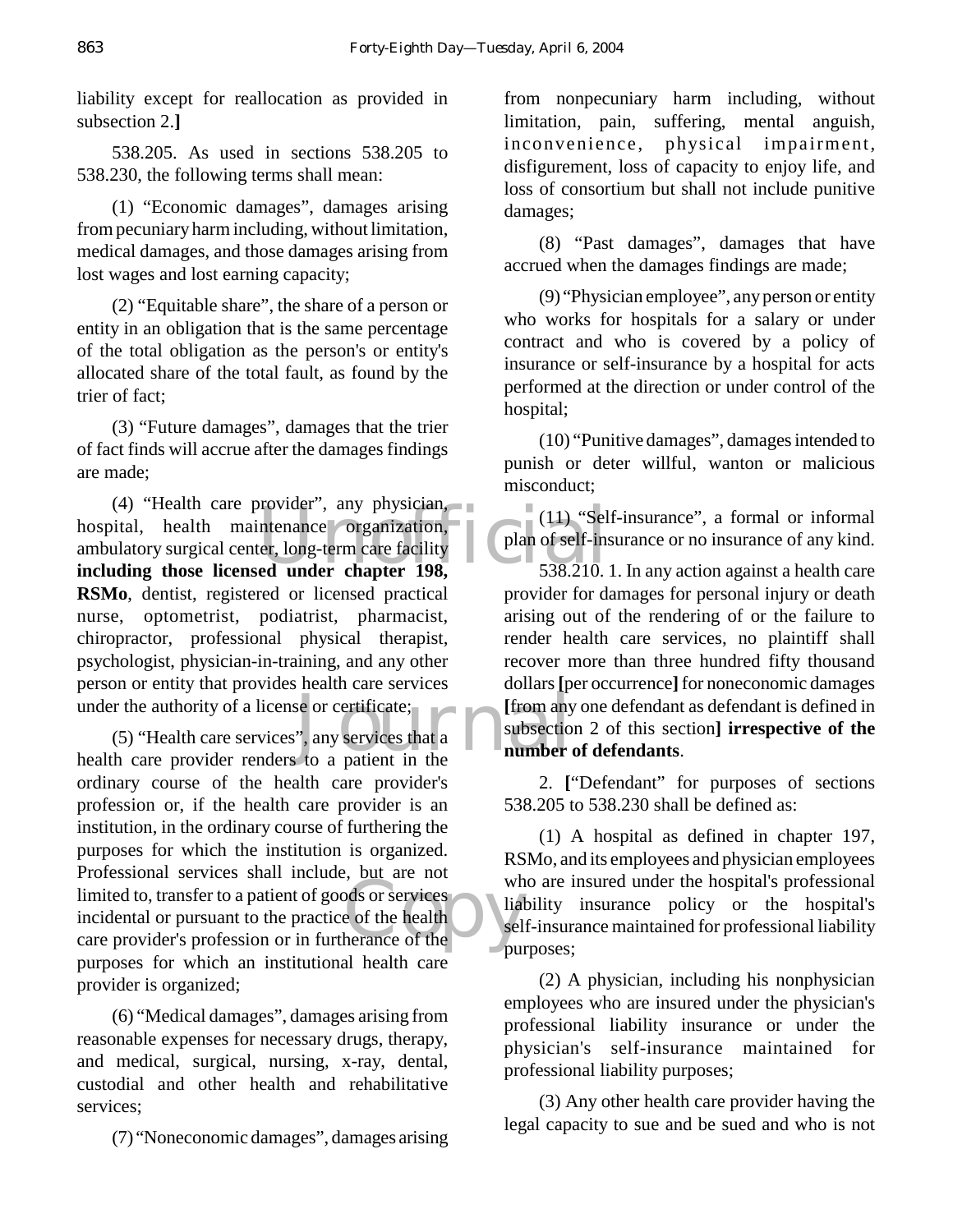included in subdivisions (1) and (2) of this subsection, including employees of any health care providers who are insured under the health care provider's professional liability insurance policy or self-insurance maintained for professional liability purposes.**] Such limitation shall also apply to any other individual or entity that is a defendant in a lawsuit brought against a health care provider pursuant to this chapter, or that is a defendant in any lawsuit that arises out of the rendering of or the failure to render health care services.**

**3. No hospital or other health care provider shall be liable to any plaintiff based solely on the actions or omissions of any other entity or person who is not an employee of that hospital or other health care provider.**

provider for danges for personal highly of death<br>arising out of the rendering of or the failure to<br>render health care services, where the trier of fact<br>is a jury, such jury shall not be instructed by the<br>**naintiff's** atto **[**3.**] 4.** In any action against a health care provider for damages for personal injury or death render health care services, where the trier of fact is a jury, such jury shall not be instructed by the court with respect to the limitation on an award of noneconomic damages, nor shall counsel for any party or any person providing testimony during such proceeding in any way inform the jury or potential jurors of such limitation.

Laterul II<br>
ineconomic damages<br>
Shall be increased or contribute be calculated<br>
msurance, who<br>
etary of state, **[**4.**] 5. Beginning on August 28, 2004,** the limitation on awards for noneconomic damages provided for in this section shall be increased or decreased on an annual basis effective January first of each year in accordance with the Implicit Price Deflator for Personal Consumption Expenditures as published by the Bureau of Economic Analysis of the United States Department of Commerce. The current value of the limitation shall be calculated by the director of the department of insurance, who shall furnish that value to the secretary of state, who shall publish such value in the Missouri Register as soon after each January first as practicable, but it shall otherwise be exempt from the provisions of section 536.021, RSMo.

**6. For purposes of sections 538.205 to 538.230, any spouse claiming damages for loss of consortium of their spouse shall be considered to be the same plaintiff as their**

#### **spouse.**

**[**5.**] 7.** Any provision of law or court rule to the contrary notwithstanding, an award of punitive damages against a health care provider governed by the provisions of sections 538.205 to 538.230 shall be made only upon a showing by a plaintiff that the health care provider demonstrated willful, wanton or malicious misconduct with respect to his actions which are found to have injured or caused or contributed to cause the damages claimed in the petition.

**8. For purposes of sections 538.205 to 538.230, all individuals and entities asserting a claim for a wrongful death pursuant to section 537.080, RSMo, shall be considered to be one plaintiff.**

538.225. 1. In any action against a health care provider for damages for personal injury or death on account of the rendering of or failure to render health care services, the plaintiff or **[**his**] the plaintiff's** attorney shall file an affidavit with the court stating that he **or she** has obtained the written opinion of a legally qualified health care provider which states that the defendant health care provider failed to use such care as a reasonably prudent and careful health care provider would have under similar circumstances and that such failure to use such reasonable care directly caused or directly contributed to cause the damages claimed in the petition. **The written opinion shall be subject to in camera review at the request of any defendant for a determination of whether the health care provider offering such an opinion meets the qualifications set forth in subsection 6 of this section.**

2. The affidavit shall state the qualifications of such health care providers to offer such opinion.

3. A separate affidavit shall be filed for each defendant named in the petition.

4. Such affidavit shall be filed no later than ninety days after the filing of the petition unless the court, for good cause shown, orders that such time be extended **for a period of time not to exceed an additional ninety days**.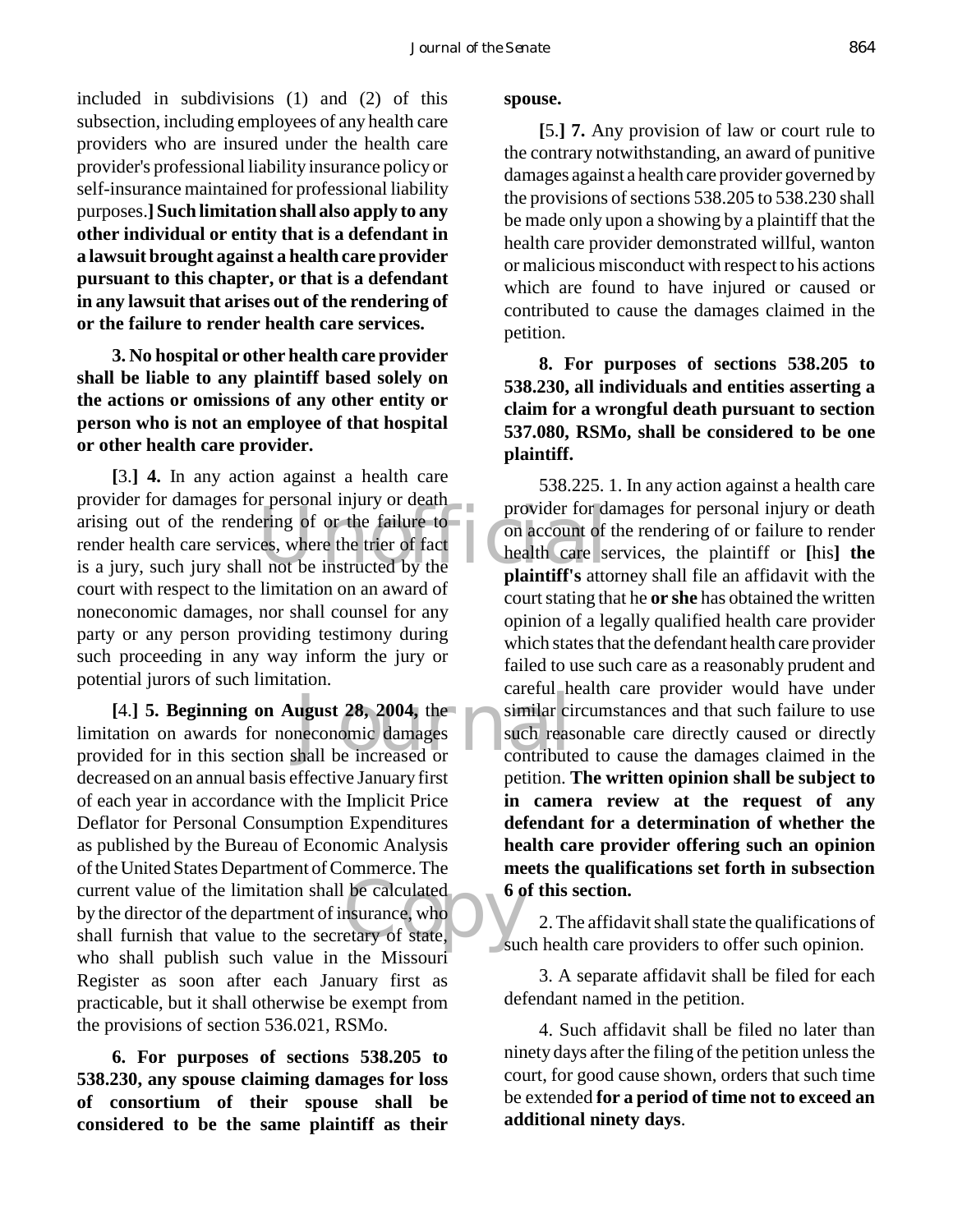5. If the plaintiff or his attorney fails to file such affidavit the court **[**may**] shall**, upon motion of any party, dismiss the action against such moving party without prejudice.

**6. As used in this section, the term "legally qualified health care provider" means a health care provider licensed in this state or any other state in substantially the same profession and certified in substantially the same specialty as the defendant.**

in addition to, any of the provisions of this<br>
subsection shall not be inadmissible pursuant to<br>
this section. **538.226. 1. The portion of statements, writings, or benevolent gestures expressing sympathy or a general sense of benevolence relating to the pain, suffering, or death of a person and made to that person or to the family of that person shall be inadmissible as evidence of an admission of liability in a civil action. A statement of fault, however, which is part of, or subsection shall not be inadmissible pursuant to this section.**

**2. For the purposes of this section:**

**(1) "Benevolent gestures", actions which convey a sense of compassion or commiseration emanating from humane impulses;**

(2) "Family", the spouse, parent, shall grandparent, stepmother, stepfather, child, when grandchild, brother, sister, half brother, half **(2) "Family", the spouse, parent, grandparent, stepmother, stepfather, child, sister, adopted children of a parent, or spouse's parents of an injured party.**

re would have<br>of the act, and<br>hall remain in **Section 1. If any provision of this act is found by a court of competent jurisdiction to be invalid or unconstitutional it is the stated intent of the legislature that the legislature would have approved the remaining portions of the act, and the remaining portions of the act shall remain in full force and effect.**

**Section 2. The provisions of this act shall only apply to causes of action filed after August 28, 2004.**

**[**355.176. 1. A corporation's registered agent is the corporation's agent for service of process, notice, or demand required or permitted by law to be served on the corporation.

2. If a corporation has no registered agent, or the agent cannot with reasonable diligence be served, the corporation may be served by registered or certified mail, return receipt requested, addressed to the secretary of the corporation at its principal office shown in the most recent annual report filed pursuant to section 355.856. Service is perfected under this subsection on the earliest of:

(1) The date the corporation receives the mail;

(2) The date shown on the return receipt, if signed on behalf of the corporation; or

(3) Five days after its deposit in the United States mail, if mailed and correctly addressed with first class postage affixed.

3. This section does not prescribe the only means, or necessarily the required means, of serving a corporation.**]**

**[**508.040. Suits against corporations shall be commenced either in the county where the cause of action accrued, or in case the corporation defendant is a railroad company owning, controlling or operating a railroad running into or through two or more counties in this state, then in either of such counties, or in any county where such corporations shall have or usually keep an office or agent for the transaction of their usual and customary business.**]**

**[**508.070. 1. Suit may be brought against any motor carrier which is subject to regulation pursuant to chapter 390, RSMo, in any county where the cause of action may arise, in any town or county where the motor carrier operates, or judicial circuit where the cause of action accrued, or where the defendant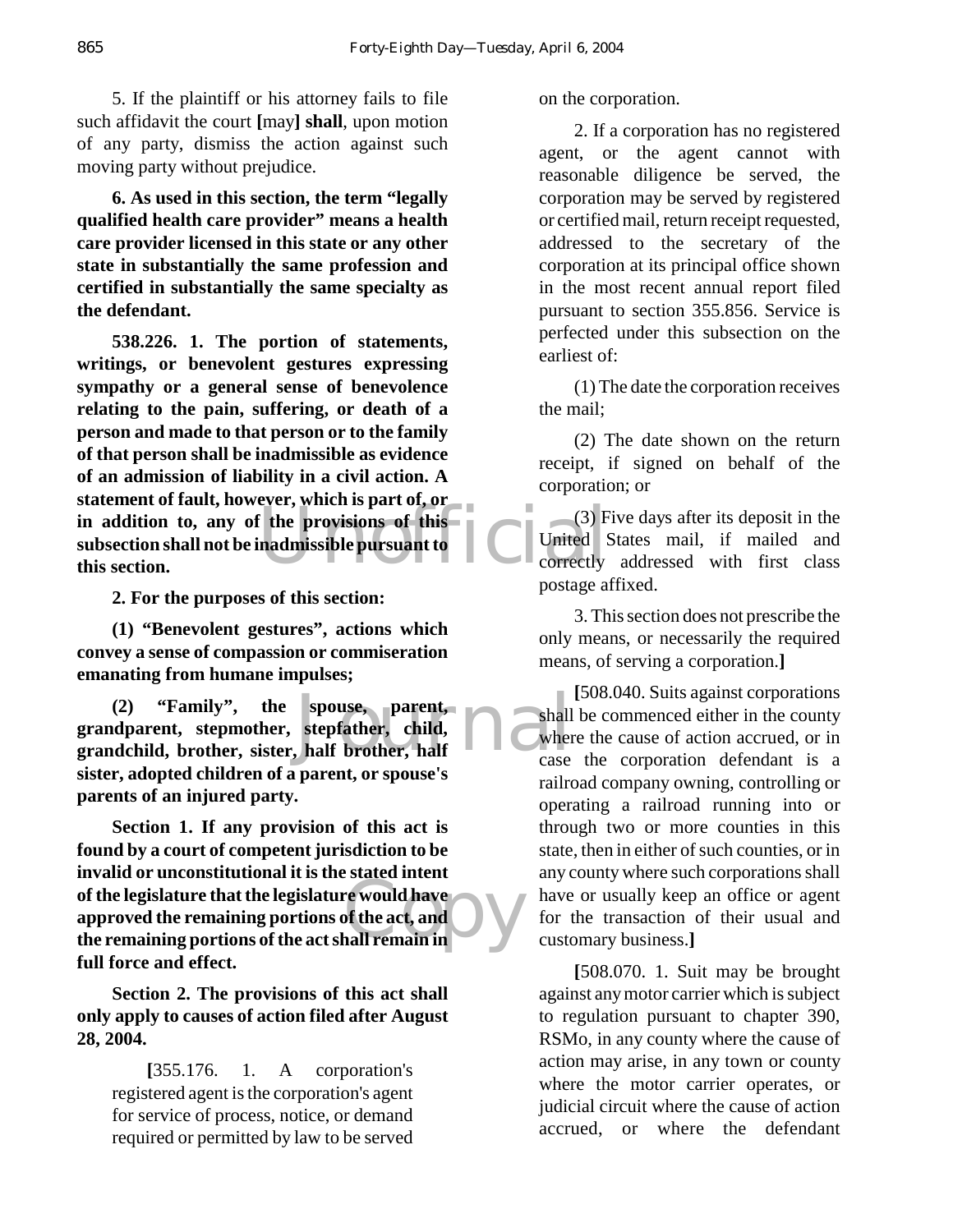maintains an office or agent, and service may be had upon the motor carrier whether an individual person, firm, company, association, or corporation, by serving process upon the director, division of motor carrier and railroad safety.

shall request from the postmaster a return<br>
receipt from the motor carrier to whom<br>
the registered letter enclosing copy of<br>
The shall state e director shall<br>
e return receipt<br>
registered letter.<br>
Sena 2. When a summons and petition are served upon the director, division of motor carrier and railroad safety, naming any motor carrier, either a resident or nonresident of this state, as a defendant in any action, the director shall immediately mail the summons and petition by registered United States mail to the motor carrier at the business address of the motor carrier as it appears upon the records of the commission. The director receipt from the motor carrier to whom the registered letter enclosing copy of summons and petition is mailed. The director shall inform the clerk of the court out of which the summons was issued that the summons and petition were mailed to the motor carrier, as herein described, and the director shall forward to the clerk the return receipt showing delivery of the registered letter.

this state<br>
or vehicle<br>
dificate or<br>
lupon the<br>
flo 3. Each motor carrier not a resident of this state and not maintaining an office or agent in this state shall, in writing, designate the director as its authorized agent upon whom legal service may be had in all actions arising in this state from any operation of the motor vehicle pursuant to authority of any certificate or permit, and service shall be had upon the nonresident motor carrier as herein provided.

4. There shall be kept in the office of the director, division of motor carrier and railroad safety a permanent record showing all process served, the name of the plaintiff and defendant, the court from which the summons issued, the name and title of the officer serving the same, the day and the hour of service, the day and date on which petition and summons were forwarded to the defendant or defendants by registered letter, the date on which return receipt is received by the director, and the date on which the return receipt was forwarded to the clerk of the court out of which the summons was issued.**]**

**[**508.120. No defendant shall be allowed a change of venue and no application by a defendant to disqualify a judge shall be granted unless the application therefor is made before the filing of his answer to the merits, except when the cause for the change of venue or disqualification arises, or information or knowledge of the existence thereof first comes to him, after the filing of his answer in which case the application shall state the time when the cause arose or when applicant acquired information and knowledge thereof, and the application must be made within five days thereafter.**]**"; and

Further amend the title and enacting clause accordingly.

Senator Bartle moved that the above substitute amendment be adopted.

Senator Jacob raised the point of order that **SSA 1** for **SA 1** is out of order as it is not a true substitute amendment and is dilatory.

Senator Jacob raised a second point of order that the offering of the substitute amendment is out of order stating that Senator Bartle did not have the floor.

The points of order were referred to the President Pro Tem.

At the request of Senator Bartle, **SSA 1** for **SA 1** was withdrawn, rendering the points of order moot.

At the request of Senator Jacob, **SA 1** was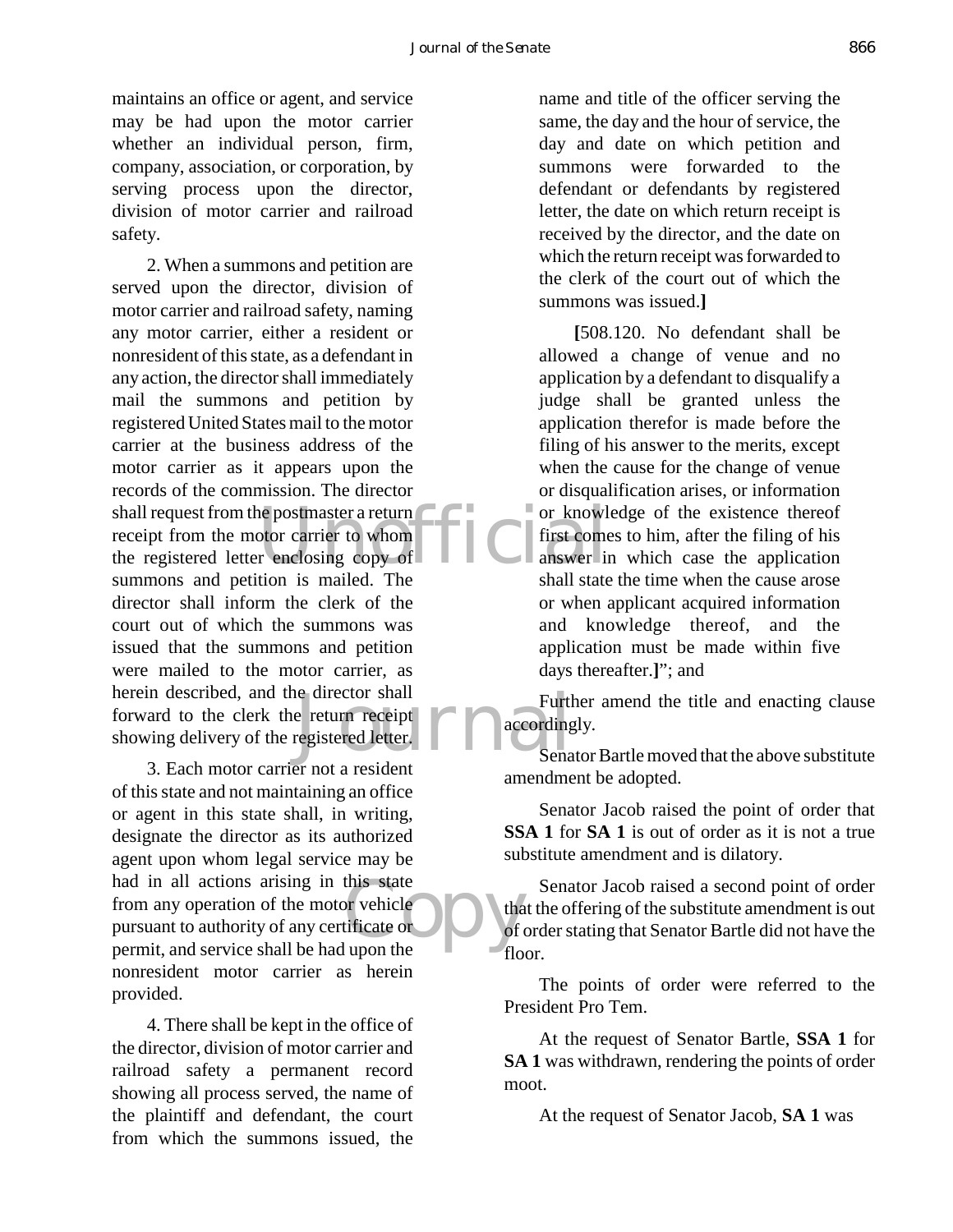withdrawn.

Senator Jacob offered **SA 2**:

## SENATE AMENDMENT NO. 2

Amend Senate Substitute for Senate Substitute for Senate Committee Substitute for House Substitute for House Committee Substitute for House Bill No. 1304, Page 4, Section 508.010, Line 22, by striking all of said lines and inserting in lieu thereof the following:

# "**508.020. 1. Unless otherwise provided by law, the venue of all actions is in the county in which the offense was committed.**

Unofficial **in the county in which the offense was 2. When the commission of an offense commenced in the state of Missouri is consummated without the boundaries of the state, the offender is liable to punishment therefor in Missouri; and venue in such case is commenced, unless otherwise provided by law.**

consummated it in this state through the<br>
intervention of an innocent or guilty agent or by<br>
any other means proceeding directly from<br>
Line of the state of the state of the state of the state of the state of the state of t **3. When the commission of an offense commenced elsewhere is consummated within the boundaries of the state of Missouri, the offender is liable to punishment in Missouri, although he was out of the state at the commission of the offense charged, if he consummated it in this state through the intervention of an innocent or guilty agent or by himself; and venue in such case is in the county in which the offense was consummated, unless otherwise provided by law.**

effects thereof constituting or requisite to the consummation of the offense occur in two or **non-4. When an offense is committed partly in one county and partly in another or the acts or consummation of the offense occur in two or more counties, venue is in either county.**

**5. When an offense is committed on the boundary of two or more counties or within a quarter of a mile thereof or when it is committed so near the boundary of two counties as to render it doubtful in which the offense was committed, venue is in either county.**

**6. When property is stolen in one county and carried into another, venue is in either**

## **county.**"; and

Further amend page 26, section 508.040, line 10, by striking said section; and

Further amend page 26, section 508.070, line 20, by striking said section; and

Further amend page 27, section 508.120, line 18, by striking said section; and

Further amend the title and enacting clause accordingly.

Senator Jacob moved that the above amendment be adopted.

At the request of Senator Scott, **HS** for **HCS** for **HB 1304**, with **SCS**, **SS** for **SCS**, **SS** for **SS** for **SCS** and **SA 2** (pending), was placed on the Informal Calendar.

## **MESSAGES FROM THE HOUSE**

The following message was received from the House of Representatives through its Chief Clerk:

Mr. President: I am instructed by the House of Representatives to inform the Senate that the House has taken up and adopted the Conference Committee Report on **SS** for **HCS** for **HB 1014**, as amended and has taken up and passed **CCS** for **SCS** for **HCS** for **HB 1014**.

# **PRIVILEGED MOTIONS**

Senator Russell, on behalf of the conference committee appointed to act with a like committee from the House on **SCS** for **HCS** for **HB 1014**, moved that the following conference committee report be taken up, which motion prevailed.

# CONFERENCE COMMITTEE REPORT ON SENATE COMMITTEE SUBSTITUTE FOR HOUSE COMMITTEE SUBSTITUTE FOR HOUSE BILL NO. 1014

The Conference Committee appointed on Senate Committee Substitute for House Committee Substitute for House Bill No. 1014 begs leave to report that we, after free and fair discussion of the differences, have agreed to recommend and do recommend to the respective bodies as follows:

1. That the Senate recede from its position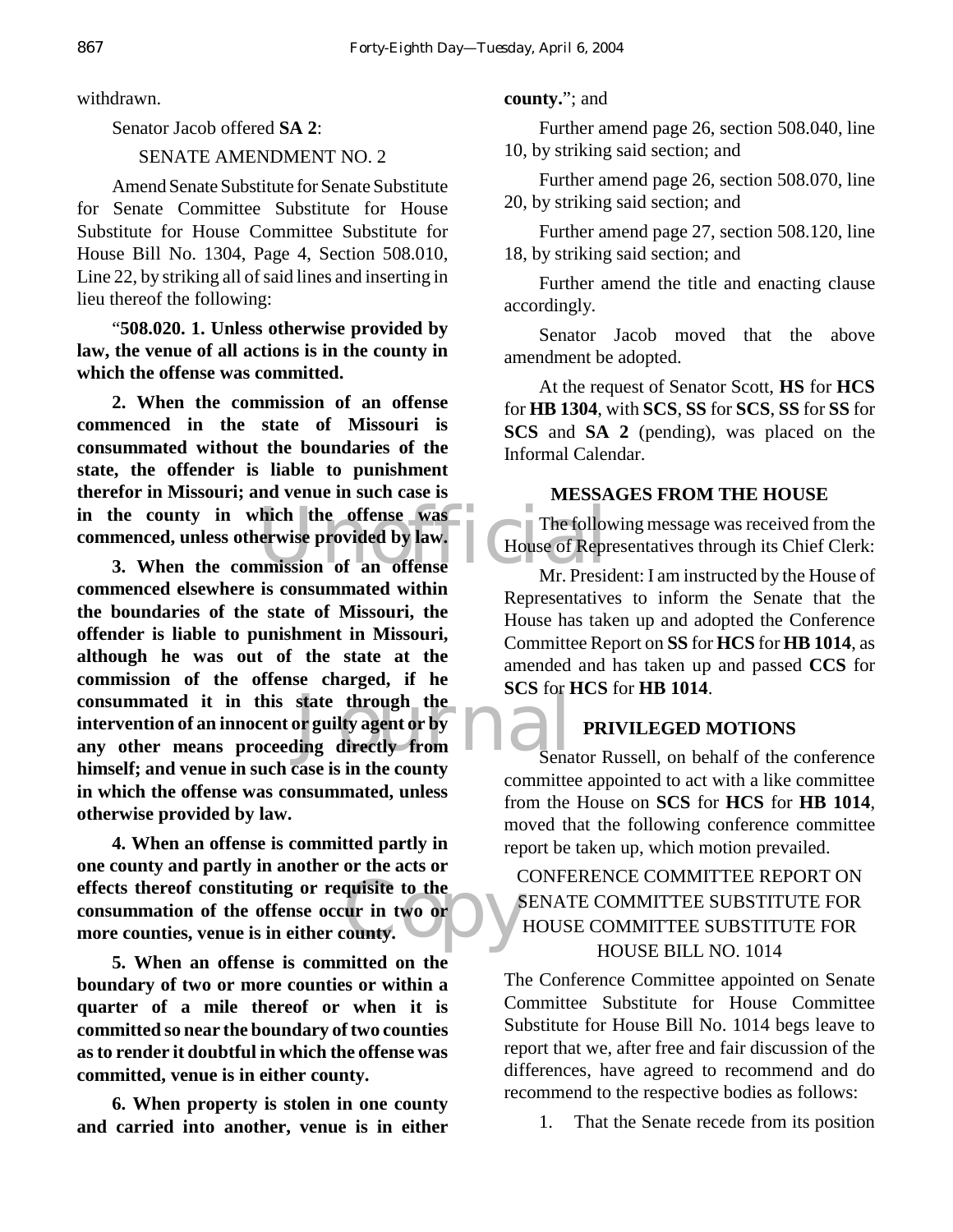on Senate Committee Substitute for House Committee Substitute for House Bill No. 1014.

- 2. That the House recede from its position on House Committee Substitute for House Bill No. 1014.
- 3. That the attached Conference Committee Substitute for House Bill No. 1014, be truly agreed to and finally passed.

| FOR THE SENATE:       | FOR THE HOUSE:      |
|-----------------------|---------------------|
| /s/ John T. Russell   | /s/ Carl Bearden    |
| $/s$ Charles R. Gross | /s/ Brad Lager      |
| /s/ Doyle Childers    | /s/ Chuck Purgason  |
| /s/ Wayne Goode       | /s/ Marsha Campbell |
|                       |                     |

- /s/ Pat Dougherty /s/ Paul LeVota
- 

Senator Russell moved that the above  $\bigcap_{n=1}^{\infty}$  NAYS Senator Russell moved that the above Senator Russell moved that the above motion prevailed by the following vote:

|               | YEAS—Senators  |          |         |             |
|---------------|----------------|----------|---------|-------------|
| Bartle        | Bray           | Callahan | Caskey  | Absent      |
| Childers      | <b>Clemens</b> | Coleman  | Days    |             |
| Dolan         | Dougherty      | Foster   | Gibbons | The P       |
| Goode         | Griesheimer    | Gross    | Jacob   | On m        |
| Kennedy       | Kinder         | Klindt   | Loudon  | was agree   |
| Mathewson     | Nodler         | Russell  | Scott   |             |
| Shields       | Steelman       | Stoll    | Vogel   | Senat       |
| $Yeckel - 29$ |                |          |         | the bill pa |

NAYS—Senators—None

Absent—Senators Cauthorn Champion Quick Wheeler-

Absent with leave—Senator Bland—1

On motion of Senator Russell, **CCS** for **SCS** for **HCS** for **HB 1014**, entitled:

# CONFERENCE COMMITTEE SUBSTITUTE FOR SENATE COMMITTEE SUBSTITUTE FOR HOUSE COMMITTEE SUBSTITUTE FOR HOUSE BILL NO. 1014

An Act to appropriate money for supplemental

purposes for the several departments and offices of state government, and for the payment of various claims for refunds, for persons, firms, and corporations, and for other purposes, and to transfer money among certain funds, from the funds designated for the fiscal period ending June 30, 2004.

Was read the 3rd time and passed by the following vote:

| YEAS—Senators |         |          |                |
|---------------|---------|----------|----------------|
| Bartle        | Bray    | Callahan | Caskey         |
| Childers      | Coleman | Days     | Dolan          |
| Dougherty     | Foster  | Gibbons  | Goode          |
| Griesheimer   | Gross   | Jacob    | Kennedy        |
| Kinder        | Klindt  | Loudon   | Mathewson      |
| Nodler        | Russell | Scott    | <b>Shields</b> |
| Steelman      | Stoll   | Vogel    | Wheeler        |
| $Yeckel - 29$ |         |          |                |
|               |         |          |                |

NAYS—Senators—None

| Absent—Senators |          |                |           |
|-----------------|----------|----------------|-----------|
| Cauthorn        | Champion | <b>Clemens</b> | $Quick-4$ |

Absent with leave—Senator Bland—1

The President declared the bill passed.

On motion of Senator Russell, title to the bill was agreed to.

Senator Russell moved that the vote by which the bill passed be reconsidered.

Senator Gibbons moved that motion lay on the table, which motion prevailed.

Wheeler 4 D On motion of Senator Gibbons, the Senate recessed until 2:15 p.m.

# **RECESS**

The time of recess having expired, the Senate was called to order by Senator Gross.

# **RESOLUTIONS**

Senator Shields offered Senate Resolution No. 1703, regarding the late Sergeant Donald R. Walters, Kansas City, which was adopted.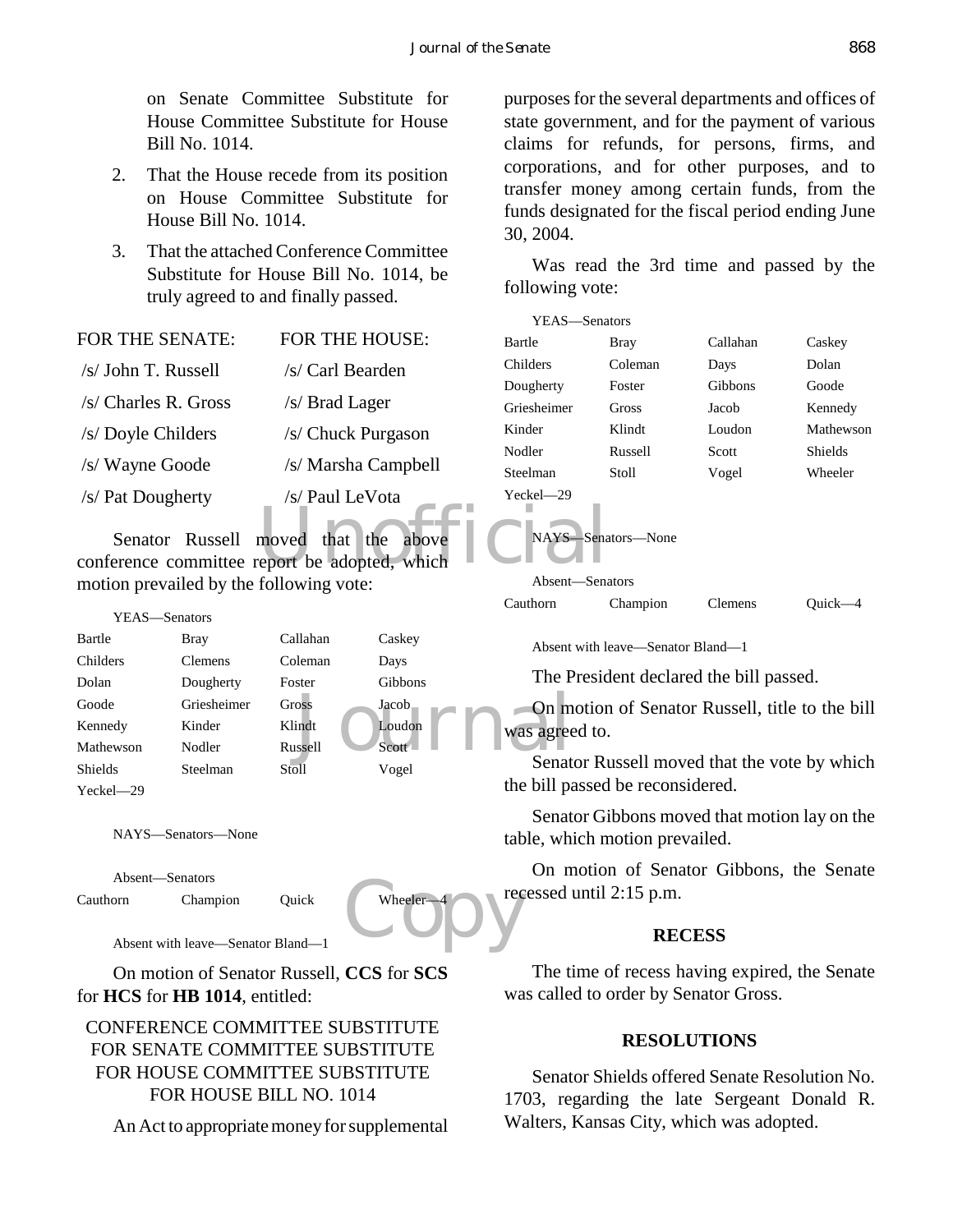Senator Stoll offered Senate Resolution No. 1704, regarding Jason Christopher Steffens, Fenton, which was adopted.

Senator Caskey offered Senate Resolution No. 1705, regarding Joshua Bartholomew, Whiteman Air Force Base, which was adopted.

#### **MESSAGES FROM THE GOVERNOR**

The following messages were received from the Governor, reading of which was waived:

> OFFICE OF THE GOVERNOR State of Missouri Jefferson City, Missouri April 6, 2004

TO THE SENATE OF THE 92nd GENERAL ASSEMBLY OF THE STATE OF MISSOURI:

I have the honor to transmit to you herewith for your advice and consent the following appointment to office:

I have the honor to transmit to you herewith for your advice<br>
and consent the following appointment to office:<br>
Joseph H. Collison, Democrat, 18315 Pleasant View Drive,<br>
Weston, Platte County, Missouri 64098, as Chairman a Joseph H. Collison, Democrat, 18315 Pleasant View Drive, of the Platte County Board of Election Commissioners, for a term ending January 11, 2007, and until his successor is duly appointed and qualified; vice, reappointed to a full term.

Respectfully submitted, BOB HOLDEN Governor

Also,

OFFICE OF THE GOVERNOR State of Missouri Jefferson City, Missouri April 6, 2004

TO THE SENATE OF THE 92nd GENERAL ASSEMBLY OF THE STATE OF MISSOURI:

ith for your advice<br>
Prive, St. Louis I have the honor to transmit to you herewith for your advice and consent the following appointment to office:

James Timothy Eck, 31 Columbus Square Drive, St. Louis City, Missouri 63101, as a member of the Missouri State Committee of Interpreters, for a term ending October 30, 2007, and until his successor is duly appointed and qualified; vice, Loretta Durham, term expired.

> Respectfully submitted, BOB HOLDEN Governor

OFFICE OF THE GOVERNOR State of Missouri Jefferson City, Missouri April 6, 2004

TO THE SENATE OF THE 92nd GENERAL ASSEMBLY OF THE STATE OF MISSOURI:

I have the honor to transmit to you herewith for your advice and consent the following appointment to office:

Paul Thomas Mechsner, 2811 East Imperial, Springfield, Greene County, Missouri 65804, as a member of the Missouri State Board of Accountancy, for a term ending August 13, 2008, and until his successor is duly appointed and qualified; vice, Sharon Edison, term expired.

> Respectfully submitted, BOB HOLDEN Governor

Also,

OFFICE OF THE GOVERNOR State of Missouri Jefferson City, Missouri April 6, 2004

TO THE SENATE OF THE 92nd GENERAL ASSEMBLY OF THE STATE OF MISSOURI:

I have the honor to transmit to you herewith for your advice and consent the following appointment to office:

Journa Kristin M. Perry, Republican, 15068 Pike 138, P.O. Box 418, Bowling Green, Pike County, Missouri 63334, as a member of the Clean Water Commission of the State of Missouri, for a term ending April 12, 2008, and until her successor is duly appointed and qualified; vice, reappointed to a full term.

Respectfully submitted, BOB HOLDEN Governor

Also,

OFFICE OF THE GOVERNOR State of Missouri Jefferson City, Missouri April 6, 2004

TO THE SENATE OF THE 92nd GENERAL ASSEMBLY OF THE STATE OF MISSOURI:

I have the honor to transmit to you herewith for your advice and consent the following appointment to office:

George R. Rose, Republican, 4905 Northwest Hillside Drive, Riverside, Platte County, Missouri 64150, as a member of the Platte County Board of Election Commissioners, for a term ending January 11, 2007, and until his successor is duly appointed and qualified; vice, reappointed to a full term.

> Respectfully submitted, BOB HOLDEN Governor

Also,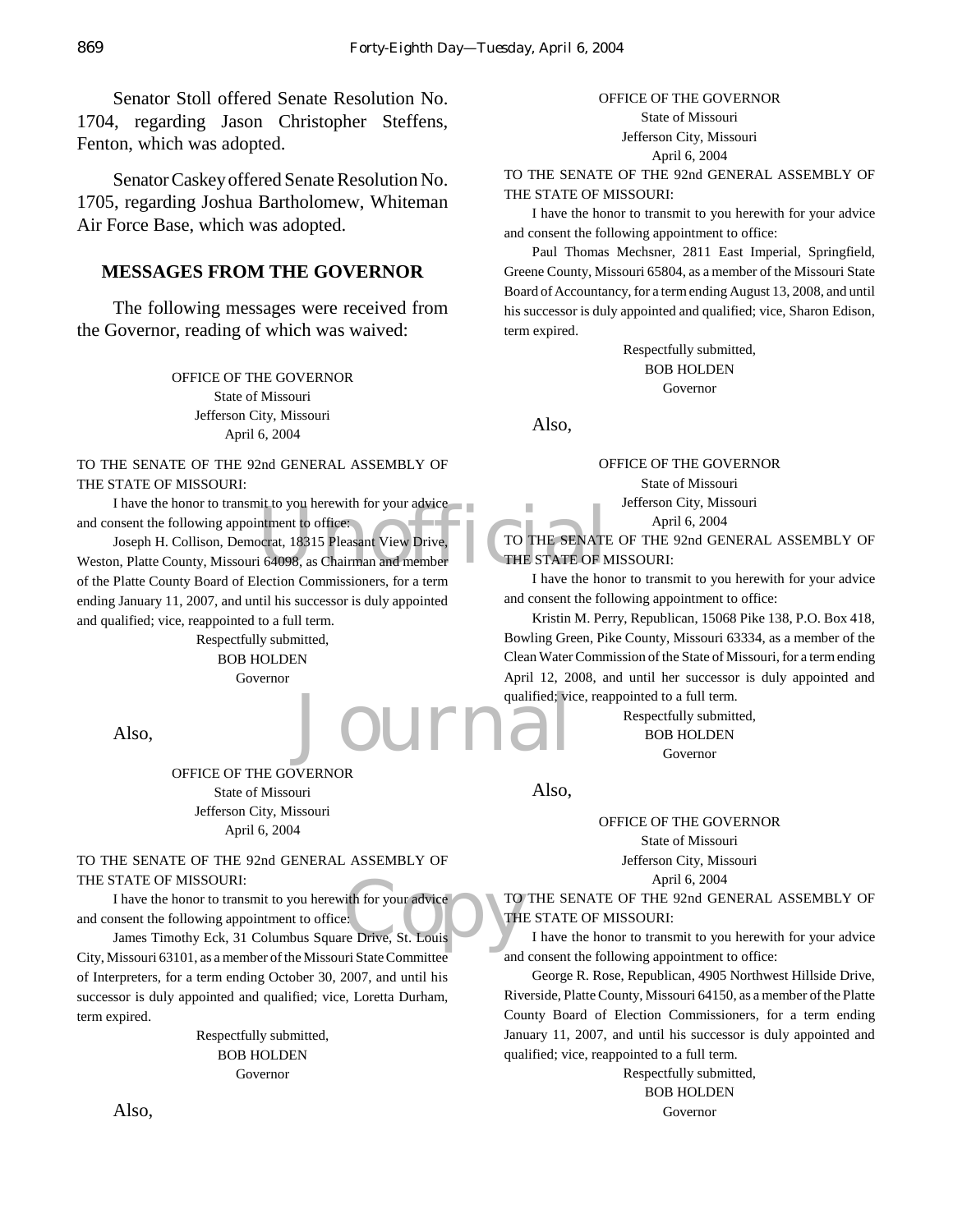Also,

#### OFFICE OF THE GOVERNOR State of Missouri Jefferson City, Missouri April 6, 2004

TO THE SENATE OF THE 92nd GENERAL ASSEMBLY OF THE STATE OF MISSOURI:

I have the honor to transmit to you herewith for your advice and consent the following appointment to office:

George E. Walley, Jr., Democrat, 36 Holiday Drive, Hannibal, Marion County, Missouri 63401, as a member of the Mississippi River Parkway Commission, for a term ending April 15, 2009, and until his successor is duly appointed and qualified; vice, reappointed to a full term.

> Respectfully submitted, BOB HOLDEN Governor

Also,

Missouri<br>
Missouri **Contract of Seconal Contract of Strategy**<br>
Missouri Contract Of Senator Strategy<br>
Missouri Contract Of Senator Strategy<br>
The Contract Of Senator Strategy<br>
The Senator Strategy<br>
The Senator Strategy<br>
The OFFICE OF THE GOVERNOR State of Missouri Jefferson City, Missouri April 6, 2004

TO THE SENATE OF THE 92nd GENERAL ASSEMBLY OF THE STATE OF MISSOURI:

I have the honor to transmit to you herewith for your advice and consent the following appointment to office:

April 6, 2009, and until her<br>
; vice, reappointed to a full<br>
by strikin<br>
the follow Elaina M. Wolzak, 3200 S. Fallbrook Court, Blue Springs, Jackson County, Missouri 64015, as a member of the Missouri State Board of Pharmacy, for a term ending April 6, 2009, and until her successor duly appointed and qualified; vice, reappointed to a full term.

Respectfully submitted, BOB HOLDEN Governor

President Pro Tem Kinder referred the above appointments to the Committee on Gubernatorial Appointments.

at of silence in the The Senate paused for a moment of silence in memory of Margaret Towson.

## **HOUSE BILLS ON THIRD READING**

Senator Scott moved that **HS** for **HCS** for **HB 1304**, with **SCS**, **SS** for **SCS**, **SS** for **SS** for **SCS** and **SA 2** (pending), be called from the Informal Calendar and again taken up for 3rd reading and final passage, which motion prevailed.

**SA 2** was again taken up.

At the request of Senator Jacob the above amendment was withdrawn.

Senator Nodler assumed the Chair.

A quorum was established by the following vote:

| Present-Senators |             |             |           |
|------------------|-------------|-------------|-----------|
| Bartle           | Bland       | <b>Bray</b> | Callahan  |
| Caskey           | Cauthorn    | Champion    | Childers  |
| Clemens          | Days        | Dougherty   | Foster    |
| Gibbons          | Griesheimer | Gross       | Jacob     |
| Kennedy          | Kinder      | Klindt      | Loudon    |
| Mathewson        | Nodler      | Russell     | Scott     |
| Shields          | Stoll       | Vogel       | Yeckel-28 |
|                  |             |             |           |
| Absent—Senators  |             |             |           |
| Coleman          | Dolan       | Goode       | Ouick     |
| Steelman         | Wheeler-6   |             |           |

Absent with leave—Senators—None

Senator Steelman offered **SA 3**, which was read:

#### SENATE AMENDMENT NO. 3

Amend Senate Substitute for Senate Substitute for Senate Committee Substitute for House Substitute for House Committee Substitute for House Bill No. 1304, Pages 4-7, Section 508.010, by striking said section and inserting in lieu thereof the following:

 "508.010. Suits instituted by summons shall, except as otherwise provided by law, be brought:

(1) When the defendant is a resident of the state, either in the county within which the defendant resides, or in the county within which the plaintiff resides, and the defendant may be found;

(2) When there are several defendants, and they reside in different counties, the suit may be brought in any such county;

(3) When there are several defendants, some residents and others nonresidents of the state, suit may be brought in any county in this state in which any defendant resides;

(4) When all the defendants are nonresidents of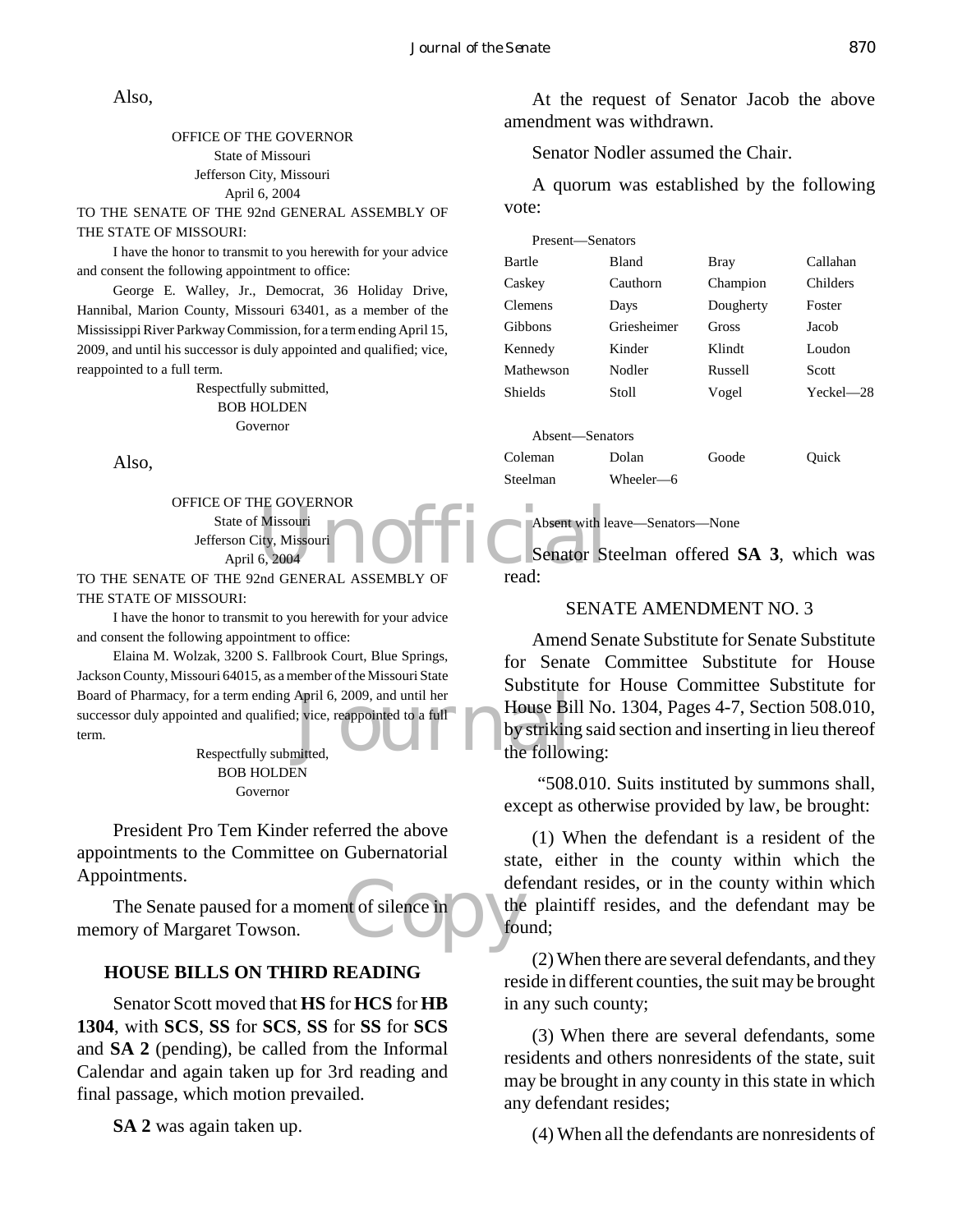the state, suit may be brought in any county in this state;

(5) Any action, local or transitory, in which any county shall be plaintiff, may be commenced and prosecuted to final judgment in the county in which the defendant or defendants reside, or in the county suing and where the defendants, or one of them, may be found;

privacy the classe of action sharp be decided to have<br>accrued in the county in which the defamation or At the req<br>invasion was first published;<br>(7) Suits against a health care provider, as Senator Ja (6) In all tort actions**, other than actions brought against a health care provider as provided in subdivision (7) of this section,** the suit may be brought in the county where the cause of action accrued regardless of the residence of the parties, and process therein shall be issued by the court of such county and may be served in any county within the state; provided, however, that in any action for defamation or for invasion of privacy the cause of action shall be deemed to have invasion was first published**;**

**(7) Suits against a health care provider, as defined in section 538.205, RSMo, as a defendant or codefendant shall be commenced in the county where the cause of action accrued**.".

Senator Steelman moved that the above<br>
Senator Jacob offered SSA 1 for SA 3, which<br>
Line 22 o Senator Steelman moved that the above amendment be adopted.

was read:

# SENATE SUBSTITUTE AMENDMENT NO. 1 FOR SENATE AMENDMENT NO. 3

e for House<br>Substitute for<br>tion 508.010,<br>d Amend Senate Substitute for Senate Substitute for Senate Committee Substitute for House Substitute for House Committee Substitute for House Bill No. 1304, Page 4, Section 508.010, Line 22, by striking said section; and

Further amend page 17, section 538.205, line 17, by inserting at the end of said line the following "**538.206. Any other provision of law notwithstanding, any action brought pursuant to this chapter shall be brought in a county in which the health care services were rendered or in which a defendant resides. If the health care services were not rendered within the state and**

# **if no defendant resides within the state, the action may be brought in any county.**"; and

Further amend page 26, section 508.040, line 10, by striking said section; and

Further amend page 26, section 508.070, line 20, by striking said section; and

Further amend page 27, section 508.120, line 18, by striking said section; and

Further amend the title and enacting clause accordingly.

Senator Jacob moved that the above substitute amendment be adopted.

Senator Scott requested a roll call vote be taken on the adoption of **SSA 1** for **SA 3** and was joined in his request by Senators Bartle, Coleman, Shields and Gibbons.

At the request of Senator Jacob, **SSA 1** for **SA 3** was withdrawn.

Senator Jacob offered **SSA 2** for **SA 3**:

## SENATE SUBSTITUTE AMENDMENT NO. 2 FOR SENATE AMENDMENT NO. 3

Amend Senate Substitute for Senate Substitute for Senate Committee Substitute for House Substitute for House Committee Substitute for House Bill No. 1304, Page 4, Section 508.010, Line 22 of said page, by striking all of said section from the bill; and

Further amend said bill, page 25, Section 2, line 23 of said page, by inserting immediately after said line the following:

 "**Section 3. Notwithstanding any other provision of law, in all actions for improper health care under chapter 538, RSMo, suits instituted by summons shall be brought:**

**(1) Where all defendants are nonresidents of this state, in any county in this state;**

**(2) Where at least one defendant is a resident of this state, suit shall be brought where any individual defendant resides or any corporate defendant maintains an office or agent for the transaction of its usual and customary business, provided that:**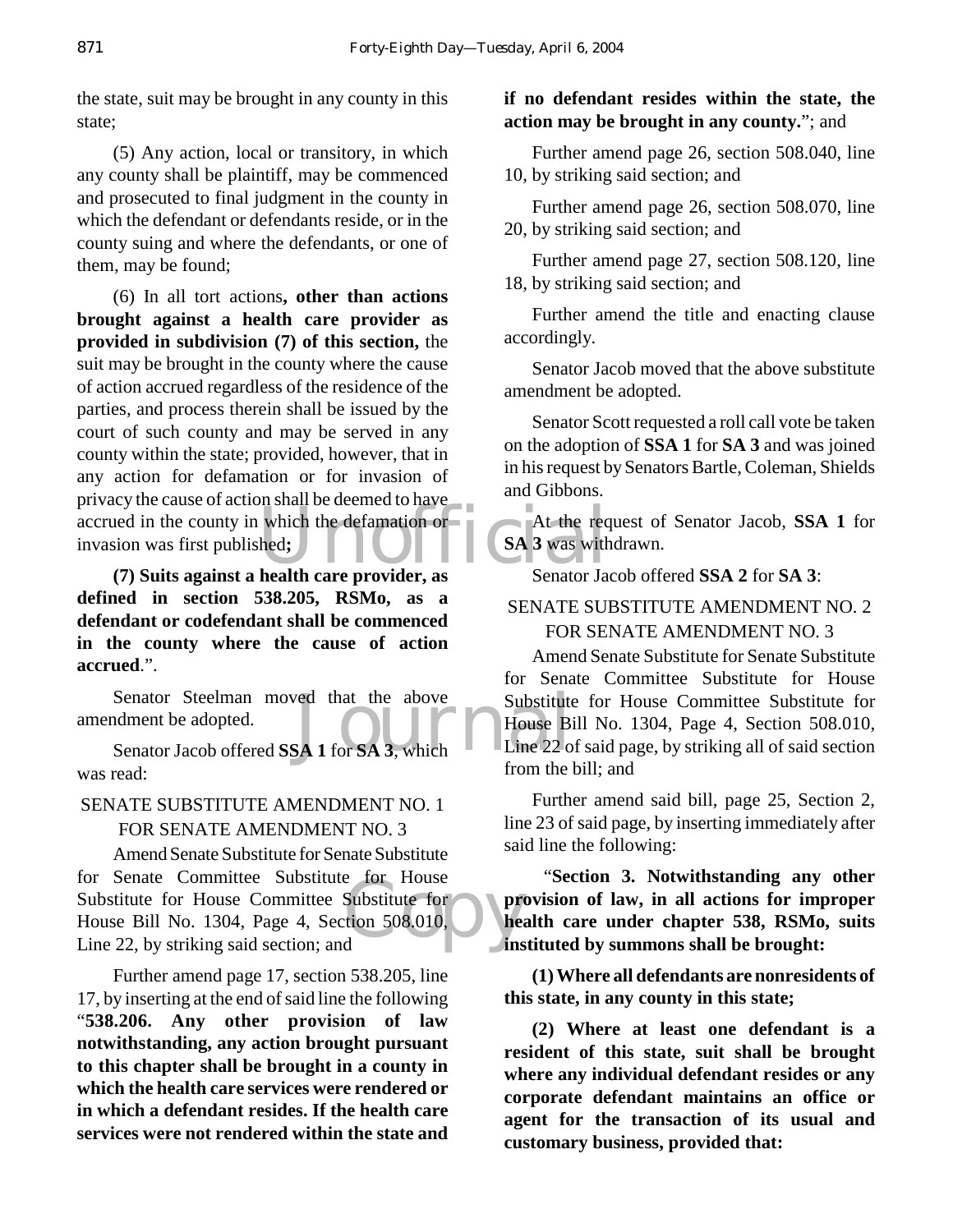**(a) If any individual defendant does not reside in the county in which suit is brought or in a contiguous county, or any corporate defendant does not have an office or agent for the transaction of its usual and customary business in the county where suit is brought or in a contiguous county, such individual or corporate defendant may move for transfer of the cause to the county where the cause of action accrued;**

**(b) The provisions of Rule 51.045 shall apply to any application for transfer under paragraph (a) of this subdivision;**

**(c) So long as a showing is made as described in paragraph (a) of this subdivision and the requirements of Rule 51.045 are satisfied by the moving defendant, the trial court shall transfer the cause in the county in which the cause of action accrued;**

on accrued;<br>
where the cause of action **(3) In the county where the cause of action accrued.**"; and

Further amend page 26, Section 508.040, lines 10 to 18, by striking said lines; and

Further amend Section 508.070, page 26, line 20 to page 27, line 16, by striking said lines; and

ection 508.120, lines<br>s; and<br>substitute Further amend page 27, Section 508.120, lines 18 to 29, by striking said lines; and

 Further amend the title and enacting clause accordingly.

Senator Jacob moved that the above substitute amendment be adopted and requested a roll call vote be taken. He was joined in his request by Senators Bartle, Coleman, Kennedy and Stoll.

and Stoll. **SSA 2** for **SA 3** failed of adoption by the following vote:

#### YEAS—Senators

| Bland   | <b>Bray</b> | Callahan  | Caskey   |
|---------|-------------|-----------|----------|
| Coleman | Days        | Dougherty | Jacob    |
| Kennedy | Mathewson   | Ouick     | Steelman |
| Stoll   | Wheeler—14  |           |          |

NAYS—Senators

| Bartle | Cauthorn | Champion | Childers |
|--------|----------|----------|----------|
|--------|----------|----------|----------|

| Clemens | Dolan       | Foster | Gibbons       |
|---------|-------------|--------|---------------|
| Goode   | Griesheimer | Gross  | Kinder        |
| Klindt  | Loudon      | Nodler | Russell       |
| Scott   | Shields     | Vogel  | $Yeckel - 20$ |

Absent—Senators—None

Absent with leave—Senators—None

Senator Bartle offered **SSA 3** for **SA 3**, which was read:

## SENATE SUBSTITUTE AMENDMENT NO. 3 FOR SENATE AMENDMENT NO. 3

Amend Senate Substitute for Senate Substitute for Senate Committee Substitute for House Substitute for House Committee Substitute for House Bill No. 1304, Page 6, Section 508.010, Lines 9-10, by striking all of said lines and inserting in lieu thereof the following:

"**located or in the county in which the corporation had the largest number of employees in the two years prior to the date the cause of action accrued;**".

Senator Bartle moved that the above substitute amendment be adopted.

Senator Jacob raised the point of order that **SSA 3** for **SA 3** is out of order as it is not a true substitute amendment because similar language could be added at the end of the bill as a new section.

The point of order was referred to the President Pro Tem.

At the request of Senator Bartle, **SSA 3** for **SA 3** was withdrawn, rendering the point of order moot.

**SA 3** was again taken up.

Senator Scott requested a roll call vote be taken on the adoption of **SA 3** and was joined in his request by Senators Bartle, Cauthorn, Childers and Griesheimer.

Senator Jacob offered **SSA 4** for **SA 3**, which was read: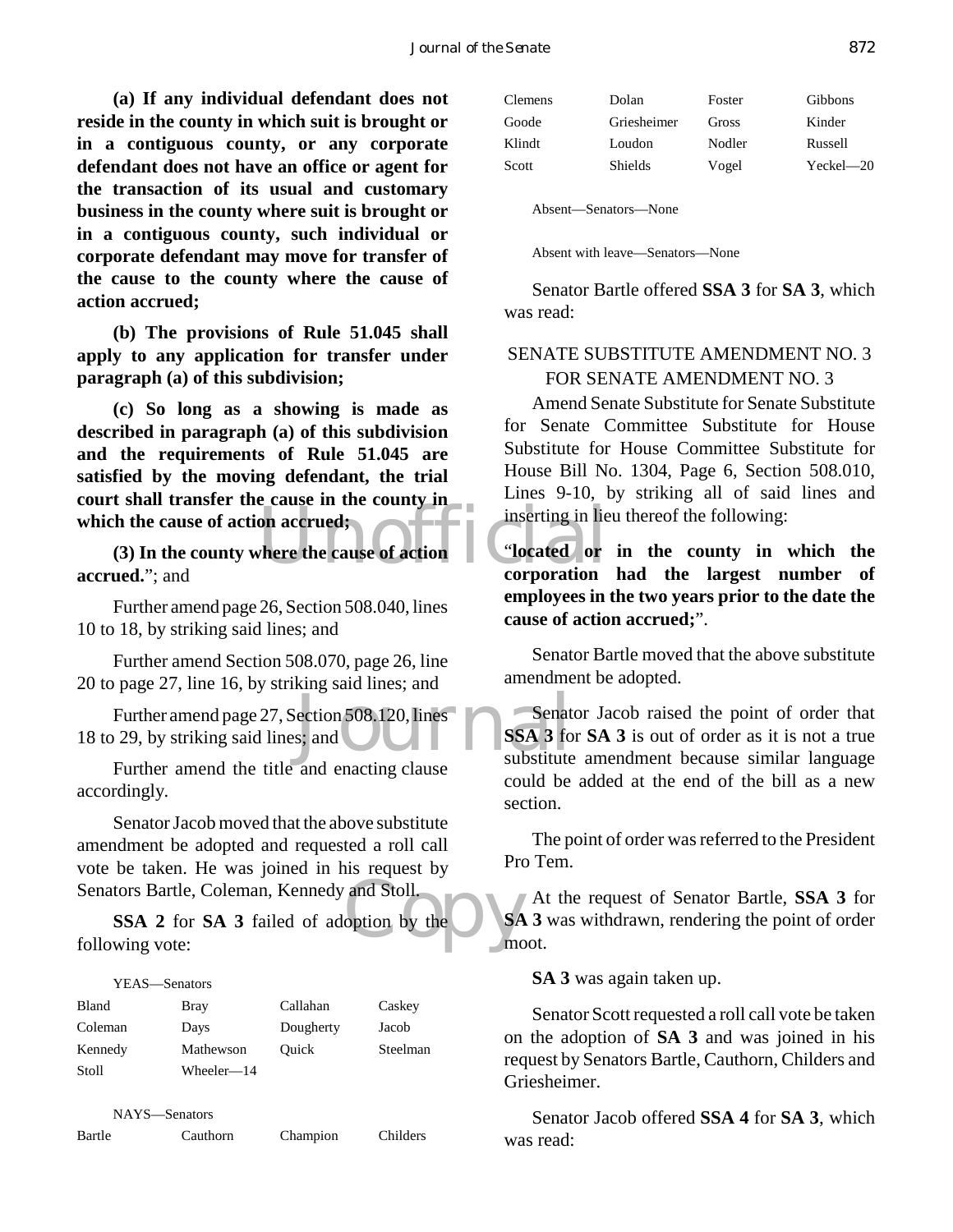# SENATE SUBSTITUTE AMENDMENT NO. 4 FOR SENATE AMENDMENT NO. 3

Amend Senate Substitute for Senate Substitute for Senate Committee Substitute for House Substitute for House Committee Substitute for House Bill No. 1304, Page 25, Section 2, Line 23, by inserting after all of said line the following:

"**Section 3. Notwithstanding the provisions of Section 508.010, RSMo to the contrary, suits against a health care provider, as defined in Section 538.205, RSMo, as a defendant or codefendant shall be commenced in the county where the cause of action accrued.**"; and

Further amend the title and enacting clause accordingly.

Senator M<br>
and requested a roll eall<br>
Laura and Lan Senator Jacob moved that the above substitute amendment be adopted and requested a roll call vote be taken. He was joined in his request by Senators Coleman, Callahan, Days and Stoll.

dar.<br>LS<br>LS<br>LS<br>LS At the request of Senate Scott, **HS** for **HCS** for **HB 1304**, with **SCS**, **SS** for **SCS**, **SS** for **SS** for **SCS**, **SA 3** and **SSA 4** for **SA 3** (pending), was placed on the Informal Calendar.

## **REFERRALS**

President Pro Tem Kinder referred **SCR 47** to the Committee on Rules, Joint Rules, Resolutions and Ethics.

## **RESOLUTIONS**

RESOLUTIONS<br>
Senator Kinder offered Senate Resolution No. 1706, regarding the Cape Girardeau Career and Technology Center, which was adopted.

Senator Yeckel offered Senate Resolution No. 1707, regarding Michael P. "Mike" Fleschner, St. Louis, which was adopted.

Senator Russell offered Senate Resolution No.

1708, regarding Thomas Eugene "Gene" Cravens, Mansfield, which was adopted.

## **INTRODUCTIONS OF GUESTS**

Senator Champion introduced to the Senate, Gary Rademacher, Michael Carr, Susie Compton, Sharon Nervig, Debbie Wilson, Kristeena Whaley and Andrew Rademacher, Springfield; and Andrew was made an honorary page.

Senator Yeckel introduced to the Senate, the Physician of the Day, Dr. Stephen M. Benz, M.D. and Michael Ladevick, St. Louis County.

Senator Childers introduced to the Senate, James Bell, Hillary Bargman, Matt Helmring, and members of the Student Senate from College of the Ozarks, Point Lookout.

Senator Mathewson introduced to the Senate, Laura and Landra Pummill, Sweet Springs.

Senator Steelman introduced to the Senate, Stephanie Fleming, St. James.

Senator Bray introduced to the Senate, Linda Faddis and forty-five fourth grade students from Our Lady of the Pillar School, St. Louis.

Senator Clemens introduced to the Senate, Jennifer Jenkins, Marshfield.

Senator Nodler introduced to the Senate, Charles McGinty, Dan Haney and Edward McAllister, Joplin; and Joy Wylie and Connie White, Kansas City.

Senator Gibbons introduced to the Senate, students from Barretts Elementary School, St. Louis County.

Senator Kennedy introduced to the Senate, Paula Weaver, Brad Norris, Emily Johnson and Tom Hunt, St. Louis.

On motion of Senator Gibbons, the Senate adjourned under the Rules.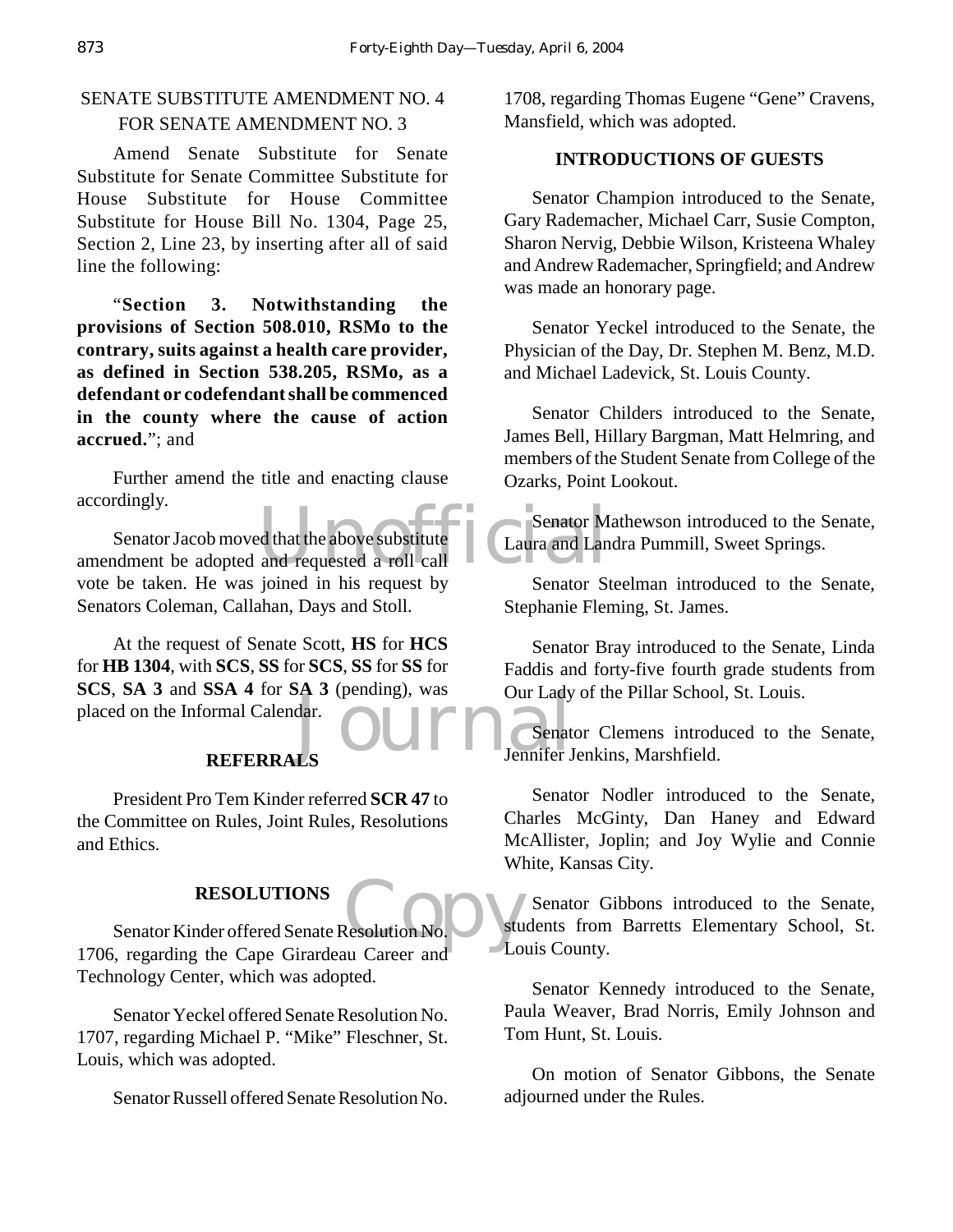*Journal of the Senate* 874

# SENATE CALENDAR  $\overline{\phantom{a}}$

# FORTY-NINTH DAY-WEDNESDAY, APRIL 7, 2004  $\overline{\phantom{a}}$

## FORMAL CALENDAR

## HOUSE BILLS ON SECOND READING

HCS for HB 855 HCS for HB 1614 HB 1444-Moore, et al HCS for HB 1660

#### THIRD READING OF SENATE BILLS

SS for SCS for SBs 1233, 840 & 1043-Dolan (In Fiscal Oversight)



ith SCS<br>
SB 1076<br>
SB 1076<br>
SB 1076<br>
SB 1076 Copy SB 1234-Mathewson and Childers, with SCS SJR 40-Stoll SB 817-Kennedy and Griesheimer, with SCS SB 1124-Goode and Steelman, with SCS SB 1128-Cauthorn, with SCS SJR 24-Caskey and Bartle, with SCS SB 1370-Nodler  $S$ JR 41-Kinder, et al, with  $SC$ SB 717-Childers SB 1183-Dolan, with SCS SB 1254-Klindt, with SCS SB 1171-Griesheimer, et al, with SCS SB 1116-Stoll, with SCS SB 1355-Days SB 810-Klindt, with SCS SB 728-Steelman, with SCS

SB 1198-Russell, with SCA 1 SB 1213-Steelman and Gross, with SCS SB 1159-Foster and Dougherty SB 807-Loudon SB 1023-Griesheimer SB 1166-Caskey SB 1076-Caskey SB 787-Childers, with SCS SB 1277-Yeckel, with SCS SBs 908 & 719-Cauthorn, with SCS SB 906-Foster, with SCS SB 888-Goode SB 1279-Steelman, et al, with SCS SBs 1221 & 1305-Kinder, with SCS SB 1227-Russell, et al, with SCS

## INFORMAL CALENDAR

#### SENATE BILLS FOR PERFECTION

SBs 738 & 790-Loudon, with SCS & SS for SCS (pending) SB 755-Shields, with SCS SB 809-Klindt, with SCS, SS for SCS & SA 2 (pending)

SB 856-Loudon, with SCS, SS for SCS, SS for SS for SCS, SA 2 & SSA 1 for SA 2 (pending) SB 933-Yeckel, et al SB 989-Gross, et al, with SCS (pending) SB 990-Loudon, with SCS